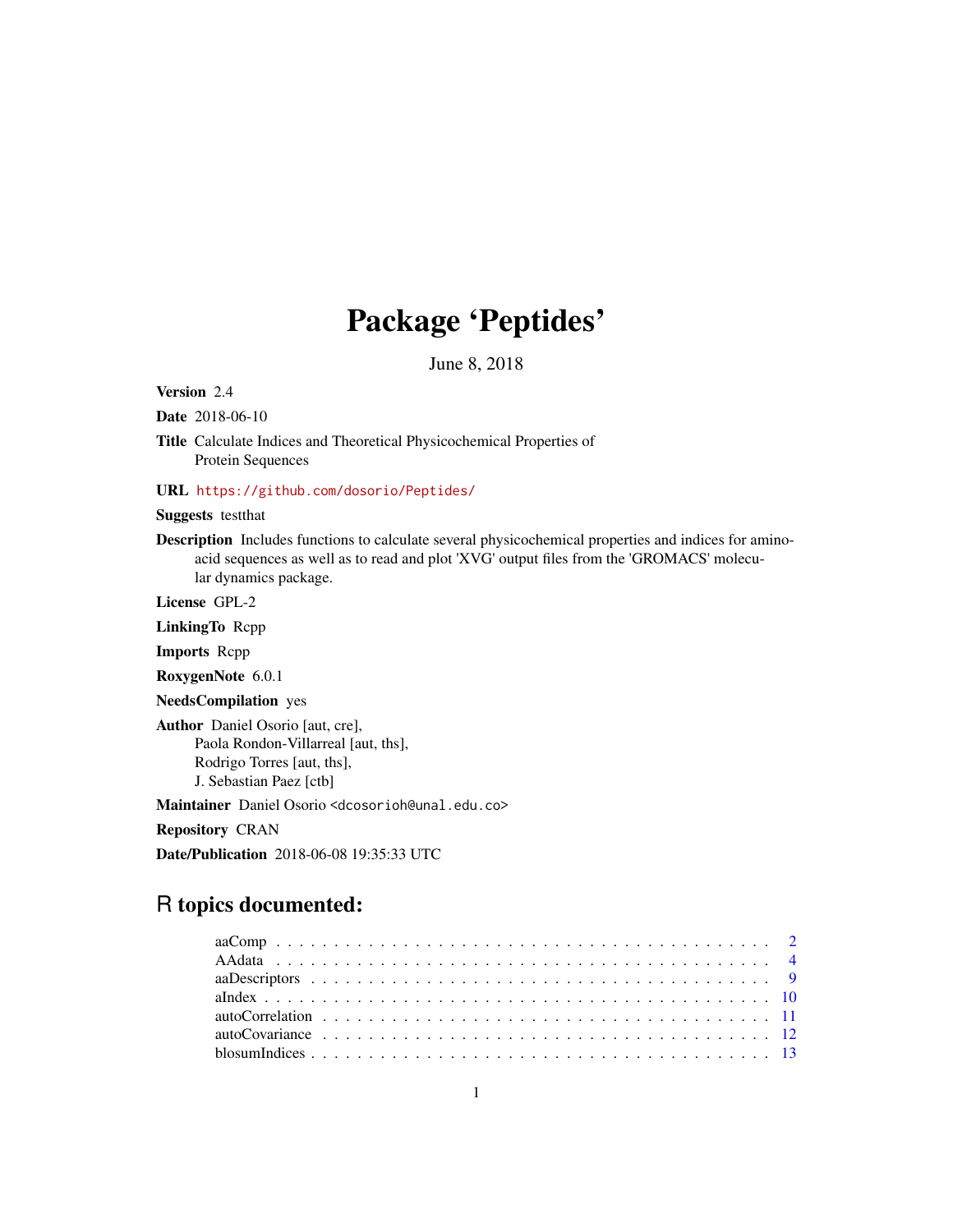#### <span id="page-1-0"></span>2 aa $Comp$

|       |         | -17       |
|-------|---------|-----------|
|       |         | -18       |
|       |         | <b>19</b> |
|       |         | 20        |
|       |         | 21        |
|       |         | 25        |
|       |         | -26       |
|       |         | 27        |
|       | memboos | 28        |
|       |         | 29        |
|       | mw      |           |
|       |         | 31        |
|       | pI      | 32        |
|       |         | 33        |
|       |         | 34        |
|       |         | -35       |
|       |         | 36        |
|       |         | 37        |
|       |         | 38        |
|       | zScales | -39       |
| Index |         | 40        |

aaComp *Compute the amino acid composition of a protein sequence*

# Description

This function calculates the amount of amino acids of a particular class and classified as: Tiny, Small, Aliphatic, Aromatic, Non-polar, Polar, Charged, Basic and Acidic based on their size and R-groups using same function implemented in EMBOSS 'pepstat'. The output is a matrix with the number and percentage of amino acids of a particular class

#### Usage

aaComp(seq)

#### Arguments

seq An amino-acid sequence

# Details

Amino acids are zwitterionic molecules with an amine and a carboxyl group present in their structure. Some amino acids possess side chains with specific properties that allow grouping them in different ways. The aaComp function classifies amino acids based on their size, side chains, hydrophobicity, charge and their response to pH 7.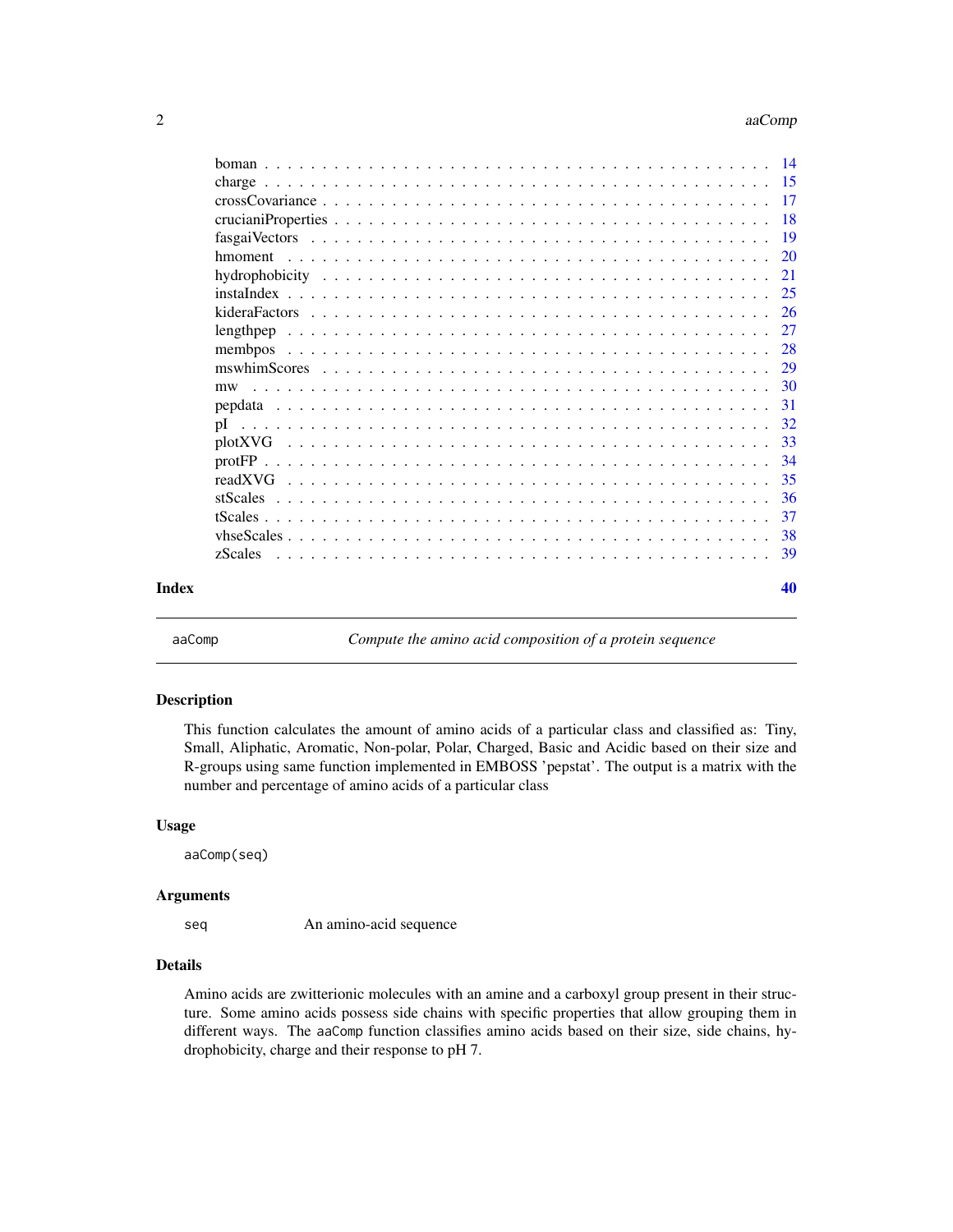#### aaComp 3

# Value

The output is a matrix with the number and percentage of amino acids of a particular class

- Tiny  $(A + C + G + S + T)$
- Small  $(A + B + C + D + G + N + P + S + T + V)$
- Aliphatic  $(A + I + L + V)$
- Aromatic  $(F + H + W + Y)$
- Non-polar  $(A + C + F + G + I + L + M + P + V + W + Y)$
- Polar  $(D + E + H + K + N + Q + R + S + T + Z)$
- Charged  $(B + D + E + H + K + R + Z)$
- Basic  $(H + K + R)$
- Acidic  $(B + D + E + Z)$

#### Note

This function was originally written by Alan Bleasby (ajb@ebi.ac.uk) for the EMBOSS package. Further information: http://emboss.sourceforge.net/apps/cvs/emboss/apps/pepstats.html

# References

Rice, Peter, Ian Longden, and Alan Bleasby. "EMBOSS: the European molecular biology open software suite." Trends in genetics 16.6 (2000): 276-277.

# Examples

| # COMPARED TO PEPSTATS |                                                           |        |        |
|------------------------|-----------------------------------------------------------|--------|--------|
|                        | # http://emboss.bioinformatics.nl/cgi-bin/emboss/pepstats |        |        |
| # Property             | Residues                                                  | Number | Mole%  |
| # Tiny                 | $(A+C+G+S+T)$                                             | 4      | 19.048 |
| # Small                | (A+B+C+D+G+N+P+S+T+V)                                     | 4      | 19.048 |
| # Aliphatic            | $(A+I+L+V)$                                               | 5      | 23.810 |
| # Aromatic             | $(F+H+W+Y)$                                               | 5      | 23.810 |
| # Non-polar            | $(A+C+F+G+I+L+M+P+V+W+Y)$                                 | 11     | 52.381 |
| # Polar                | $(D+E+H+K+N+Q+R+S+T+Z)$                                   | 9      | 42.857 |
| # Charged              | $(B+D+E+H+K+R+Z)$                                         | 8      | 38.095 |
| # Basic                | $(H+K+R)$                                                 | 8      | 38.095 |
| # Acidic               | $(B+D+E+Z)$                                               | Ø      | 00.000 |

## AA composition of PDB: 1D9J Cecropin Peptide aaComp(seq= "KWKLFKKIGIGKFLHSAKKFX")

| ## Output   |               |
|-------------|---------------|
| #           | Number Mole % |
| # Tiny      | 4 19 048      |
| # Small     | 4 19 048      |
| # Aliphatic | 5 23 810      |
| # Aromatic  | 5 23 810      |
| # NonPolar  | 11 52 381     |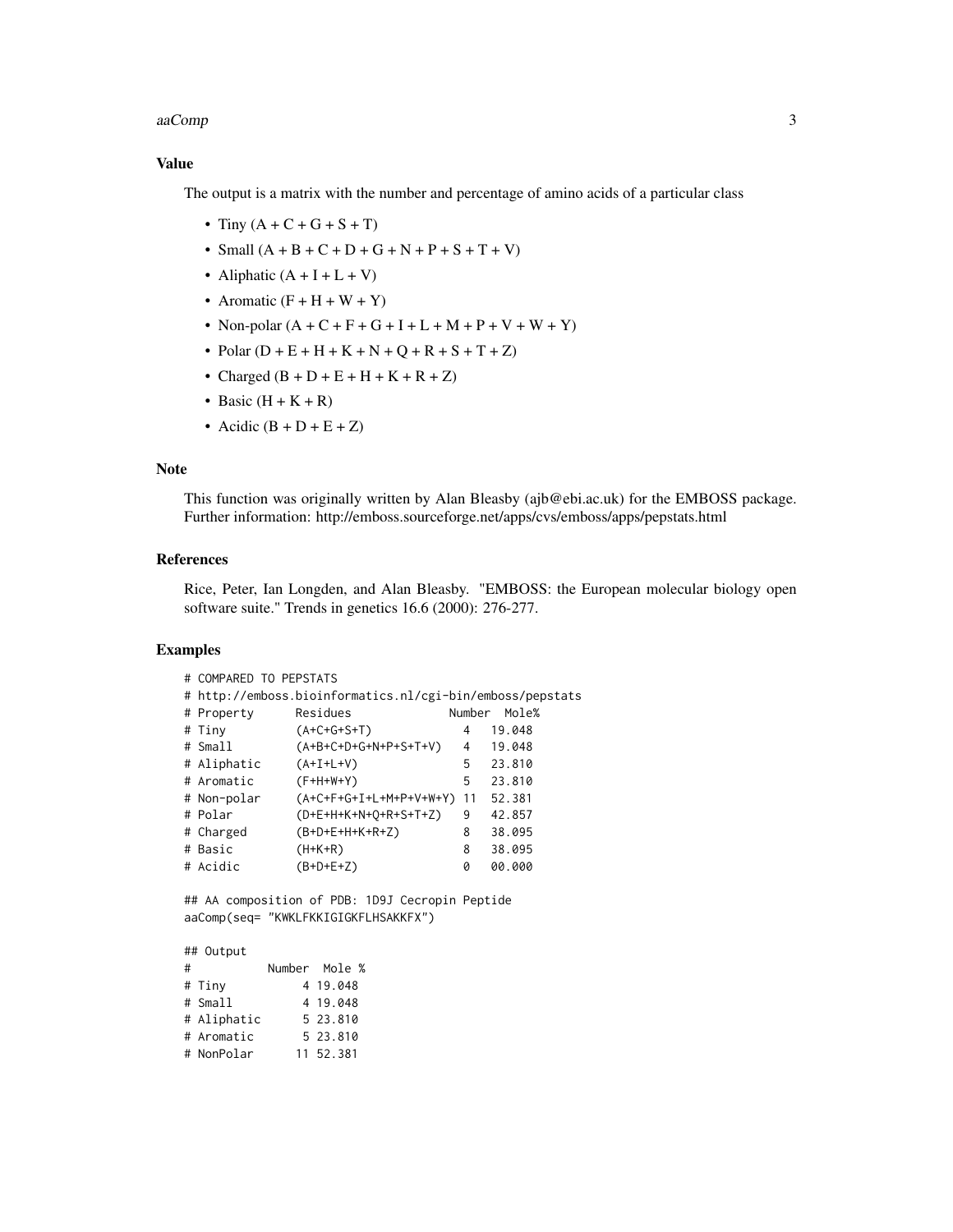<span id="page-3-0"></span>4 AAdata

| # Polar   |   | 9 42 857 |
|-----------|---|----------|
| # Charged |   | 8 38.095 |
| # Basic   |   | 8 38.095 |
| # Acidic  | a | 0.000    |

Properties, scales and indices for the 20 naturally occurring amino *acids from various sources*

#### Description

A list with a collection of properties, scales and indices for the 20 naturally occurring amino acids from various sources.

#### Usage

data(AAdata)

#### Format

A list as follows:

- Hydrophobicity The hydrophobicity is an important stabilization force in protein folding; this force changes depending on the solvent in which the protein is found.
	- Aboderin: Aboderin, A. A. (1971). An empirical hydrophobicity scale for alpha-aminoacids and some of its applications. International Journal of Biochemistry, 2(11), 537-544.
	- AbrahamLeo: Abraham D.J., Leo A.J. Hydrophobicity (delta G1/2 cal). Proteins: Structure, Function and Genetics 2:130-152(1987).
	- Argos: Argos, P., Rao, J. K., & Hargrave, P. A. (1982). Structural Prediction of Membrane-Bound Proteins. European Journal of Biochemistry, 128(2-3), 565-575.
	- BlackMould: Black S.D., Mould D.R. Hydrophobicity of physiological L-alpha amino acids. Anal. Biochem. 193:72-82(1991).
	- BullBreese: Bull H.B., Breese K. Hydrophobicity (free energy of transfer to surface in kcal/mole). Arch. Biochem. Biophys. 161:665-670(1974).
	- Casari: Casari, G., & Sippl, M. J. (1992). Structure-derived hydrophobic potential: hydrophobic potential derived from X-ray structures of globular proteins is able to identify native folds. Journal of molecular biology, 224(3), 725-732.
	- Chothia: Chothia, C. (1976). The nature of the accessible and buried surfaces in proteins. Journal of molecular biology, 105(1), 1-12.
	- Cid: Cid, H., Bunster, M., Canales, M., & Gazitua, F. (1992). Hydrophobicity and structural classes in proteins. Protein engineering, 5(5), 373-375.
	- Cowan3.4: Cowan R., Whittaker R.G. Hydrophobicity indices at pH 3.4 determined by HPLC. Peptide Research 3:75-80(1990).
	- Cowan7.5: Cowan R., Whittaker R.G. Hydrophobicity indices at pH 7.5 determined by HPLC. Peptide Research 3:75-80(1990).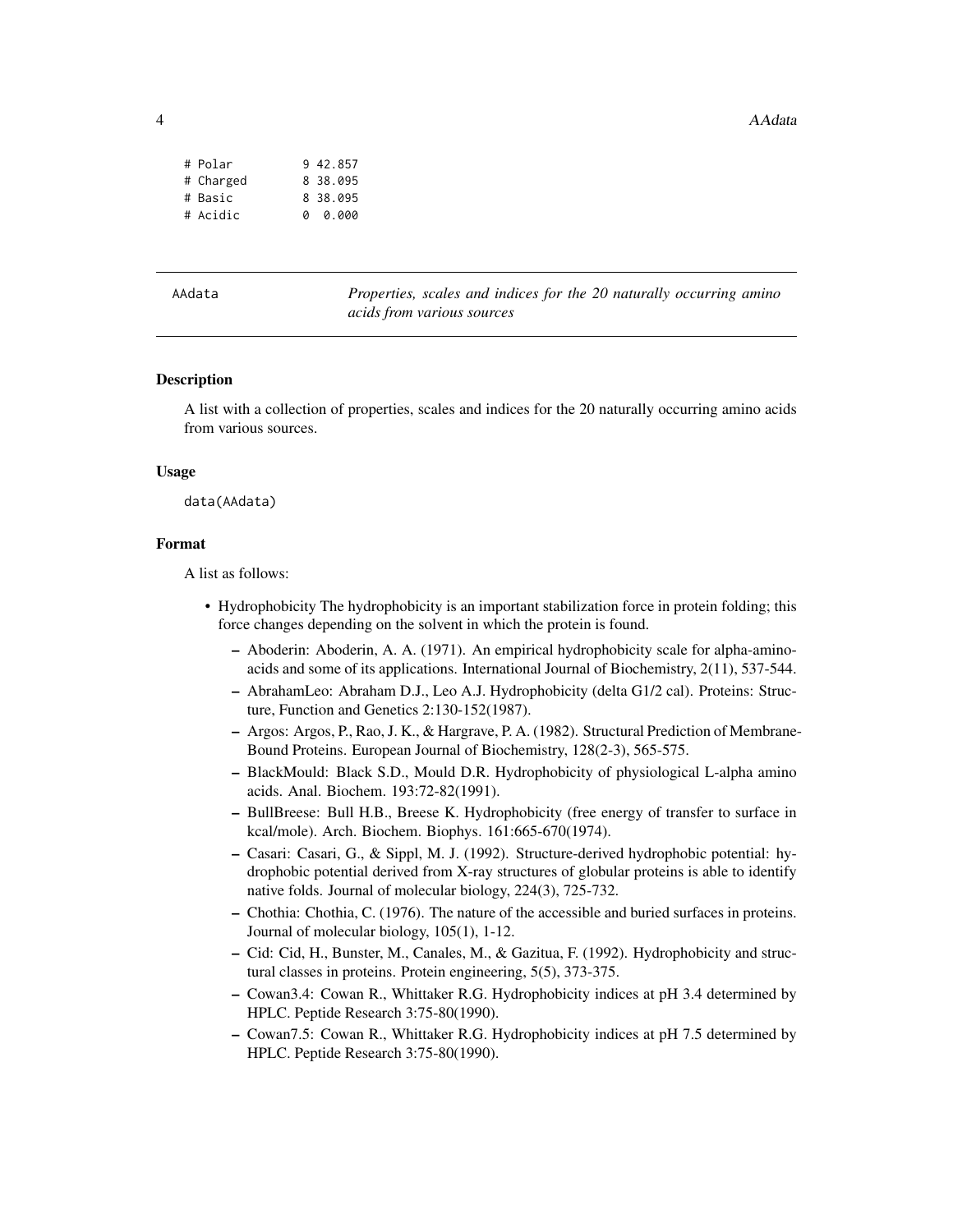- Eisenberg: Eisenberg D., Schwarz E., Komarony M., Wall R. Normalized consensus hydrophobicity scale. J. Mol. Biol. 179:125-142(1984).
- Engelman: Engelman, D. M., Steitz, T. A., & Goldman, A. (1986). Identifying nonpolar transbilayer helices in amino acid sequences of membrane proteins. Annual review of biophysics and biophysical chemistry, 15(1), 321-353.
- Fasman: Fasman, G. D. (Ed.). (1989). Prediction of protein structure and the principles of protein conformation. Springer.
- Fauchere: Fauchere J.-L., Pliska V.E. Hydrophobicity scale (pi-r). Eur. J. Med. Chem. 18:369-375(1983).
- Goldsack: Goldsack, D. E., & Chalifoux, R. C. (1973). Contribution of the free energy of mixing of hydrophobic side chains to the stability of the tertiary structure of proteins. Journal of theoretical biology, 39(3), 645-651.
- Guy: Guy H.R. Hydrophobicity scale based on free energy of transfer (kcal/mole). Biophys J. 47:61-70(1985).
- HoppWoods: Hopp T.P., Woods K.R. Hydrophilicity. Proc. Natl. Acad. Sci. U.S.A. 78:3824-3828(1981).
- Janin: Janin J. Free energy of transfer from inside to outside of a globular protein. Nature 277:491-492(1979).
- Jones: Jones, D. D. (1975). Amino acid properties and side-chain orientation in proteins: a cross correlation approach. Journal of theoretical biology, 50(1), 167-183.
- Juretic: Juretic, D., Lucic, B., Zucic, D., & Trinajstic, N. (1998). Protein transmembrane structure: recognition and prediction by using hydrophobicity scales through preference functions. Theoretical and computational chemistry, 5, 405-445.
- Kidera: Kidera, A., Konishi, Y., Oka, M., Ooi, T., & Scheraga, H. A. (1985). Statistical analysis of the physical properties of the 20 naturally occurring amino acids. Journal of Protein Chemistry, 4(1), 23-55.
- Kuhn: Kuhn, L. A., Swanson, C. A., Pique, M. E., Tainer, J. A., & Getzoff, E. D. (1995). Atomic and residue hydrophilicity in the context of folded protein structures. Proteins: Structure, Function, and Bioinformatics, 23(4), 536-547.
- KyteDoolittle: Kyte J., Doolittle R.F. Hydropathicity. J. Mol. Biol. 157:105-132(1982).
- Levitt: Levitt, M. (1976). A simplified representation of protein conformations for rapid simulation of protein folding. Journal of molecular biology, 104(1), 59-107.
- Manavalan: Manavalan P., Ponnuswamy Average surrounding hydrophobicity. P.K. Nature 275:673-674(1978).
- Miyazawa: Miyazawa S., Jernigen R.L. Hydrophobicity scale (contact energy derived from 3D data). Macromolecules 18:534-552(1985).
- Parker: Parker J.M.R., Guo D., Hodges R.S. Hydrophilicity scale derived from HPLC peptide retention times. Biochemistry 25:5425-5431(1986).
- Ponnuswamy: Ponnuswamy, P. K. (1993). Hydrophobic charactesristics of folded proteins. Progress in biophysics and molecular biology, 59(1), 57-103.
- Prabhakaran: Prabhakaran, M. (1990). The distribution of physical, chemical and conformational properties in signal and nascent peptides. Biochem. J, 269, 691-696.
- Rao: Rao M.J.K., Argos P. Membrane buried helix parameter. Biochim. Biophys. Acta 869:197-214(1986).
- Rose: Rose G.D., Geselowitz A.R., Lesser G.J., Lee R.H., Zehfus M.H. Mean fractional area loss (f) [average area buried/standard state area]. Science 229:834-838(1985)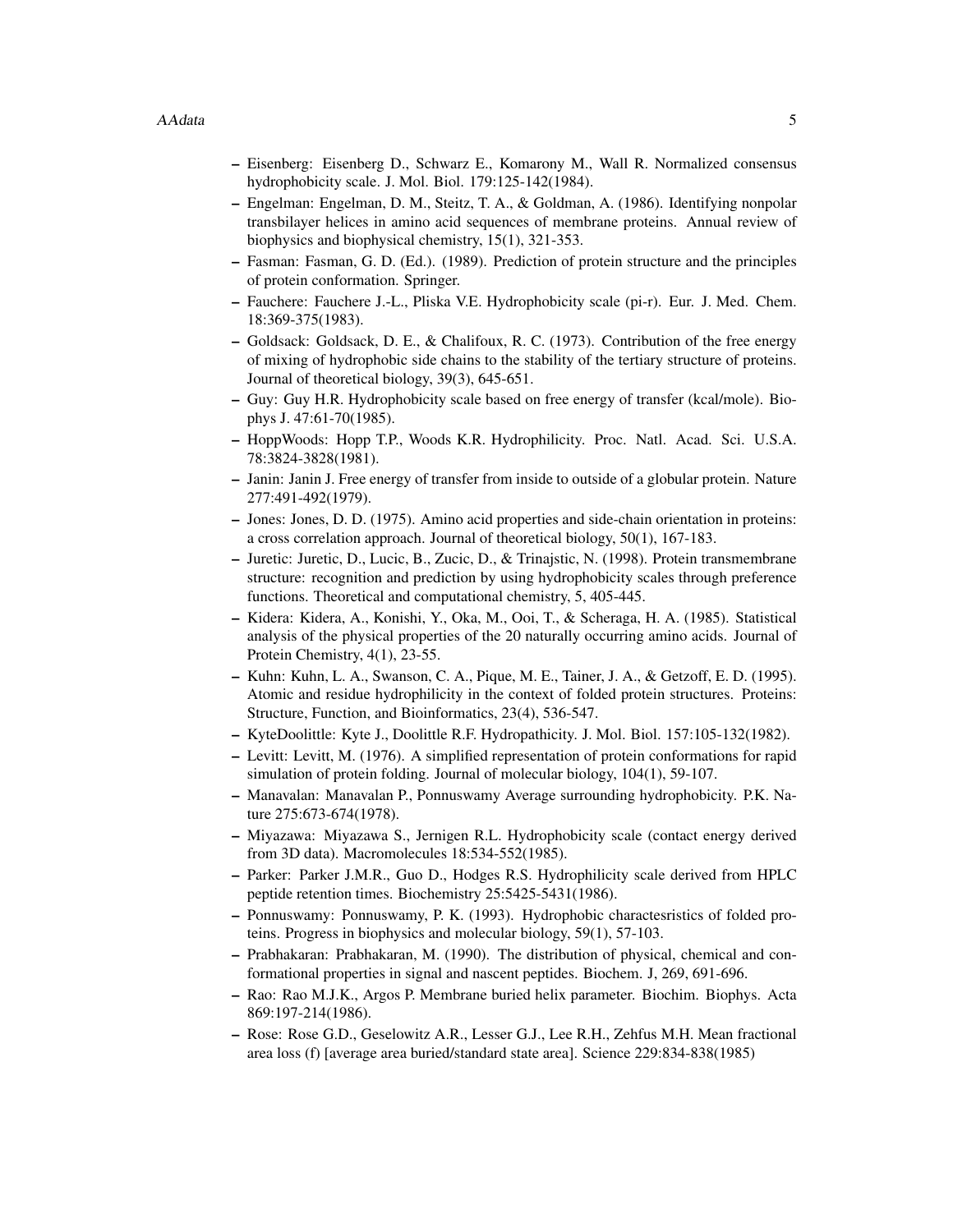- Roseman: Roseman M.A. Hydrophobicity scale (pi-r). J. Mol. Biol. 200:513-522(1988).
- Sweet: Sweet R.M., Eisenberg D. Optimized matching hydrophobicity (OMH). J. Mol. Biol. 171:479-488(1983).
- Tanford: Tanford C. Hydrophobicity scale (Contribution of hydrophobic interactions to the stability of the globular conformation of proteins). J. Am. Chem. Soc. 84:4240- 4274(1962).
- Welling: Welling G.W., Weijer W.J., Van der Zee R., Welling-Wester S. Antigenicity value X 10. FEBS Lett. 188:215-218(1985).
- Wilson: Wilson K.J., Honegger A., Stotzel R.P., Hughes G.J. Hydrophobic constants derived from HPLC peptide retention times. Biochem. J. 199:31-41(1981).
- Wolfenden: Wolfenden R.V., Andersson L., Cullis P.M., Southgate C.C.F. Hydration potential (kcal/mole) at 25C. Biochemistry 20:849-855(1981).
- Zimmerman: Zimmerman, J. M., Eliezer, N., & Simha, R. (1968). The characterization of amino acid sequences in proteins by statistical methods. Journal of theoretical biology, 21(2), 170-201.
- interfaceScale\_pH8 White, Stephen (2006-06-29). "Experimentally Determined Hydrophobicity Scales". University of California, Irvine. Retrieved 2017-05-25
- interfaceScale\_pH2 White, Stephen (2006-06-29). "Experimentally Determined Hydrophobicity Scales". University of California, Irvine. Retrieved 2017-05-25
- octanolScale\_pH8 White, Stephen (2006-06-29). "Experimentally Determined Hydrophobicity Scales". University of California, Irvine. Retrieved 2017-05-25
- octanolScale\_pH2 White, Stephen (2006-06-29). "Experimentally Determined Hydrophobicity Scales". University of California, Irvine. Retrieved 2017-05-25
- oiScale\_pH8 White, Stephen (2006-06-29). "Experimentally Determined Hydrophobicity Scales". University of California, Irvine. Retrieved 2017-05-25
- oiScale\_pH2 White, Stephen (2006-06-29). "Experimentally Determined Hydrophobicity Scales". University of California, Irvine. Retrieved 2017-05-25
- crucianiProperties: The three Cruciani et. al (2004) properties, are the scaled principal component scores that summarize a broad set of descriptors calculated based on the interaction of each amino acid residue with several chemical groups (or "probes"), such as charged ions, methyl, hydroxyl groups, and so forth.
	- PP1: Polarity,
	- PP2: Hydrophobicity,
	- PP3: H-bonding
- kideraFactors: The Kidera Factors were originally derived by applying multivariate analysis to 188 physical properties of the 20 amino acids and using dimension reduction techniques. A 10-dimensional vector of orthogonal factors was then obtained for each amino acid.The first four factors are essentially pure physical properties; the remaining six factors are superpositions of several physical properties, and are labelled for convenience by the name of the most heavily weighted component
	- helix.bend.pref: Helix/bend preference
	- side.chain.size: Side-chain size
	- extended.str.pref: Extended structure preference
	- hydrophobicity: Hydrophobicity
	- double.bend.pref: Double-bend preference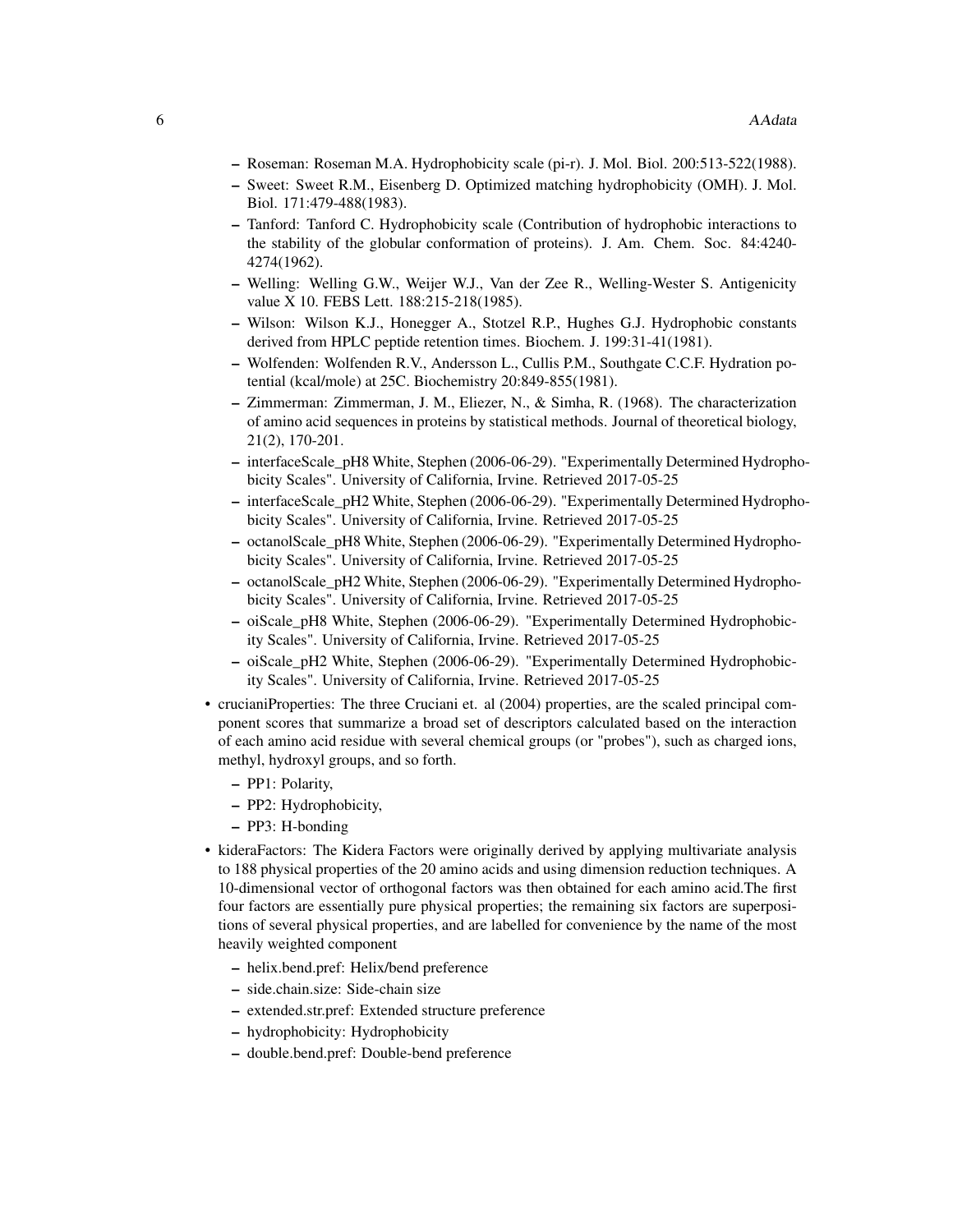- partial.spec.vol: Partial specific volume
- flat.ext.pref: Flat extended preference
- occurrence.alpha.reg: Occurrence in alpha region
- $-$  pK.C: pK-C
- surrounding.hydrop: Surrounding hydrophobicity
- pK
	- Bjellqvist: Bjellqvist, B., Hughes, G.J., Pasquali, Ch., Paquet, N., Ravier, F., Sanchez, J.Ch., Frutige,r S., Hochstrasser D. (1993) The focusing positions of polypeptides in immobilized pH gradients can be predicted from their amino acid sequences. Electrophoresis, 14:1023-1031.
	- Dawson: Dawson, R. M. C.; Elliot, D. C.; Elliot, W. H.; Jones, K. M. Data for biochemical research. Oxford University Press, 1989; p. 592.
	- EMBOSS: EMBOSS data are from http://emboss.sourceforge.net/apps/release/5.0/emboss/apps/iep.html.
	- Lehninger: Nelson, D. L.; Cox, M. M. Lehninger Principles of Biochemistry, Fourth Edition; W. H. Freeman, 2004; p. 1100.
	- Murray: Murray, R.K., Granner, D.K., Rodwell, V.W. (2006) Harper's illustrated Biochemistry. 27th edition. Published by The McGraw-Hill Companies.
	- Rodwell: Rodwell, J. Heterogeneity of component bands in isoelectric focusing patterns. Analytical Biochemistry, 1982, 119 (2), 440-449.
	- Sillero: Sillero, A., Maldonado, A. (2006) Isoelectric point determination of proteins and other macromolecules: oscillating method. Comput Biol Med., 36:157-166.
	- Solomon: Solomon, T.W.G. (1998) Fundamentals of Organic Chemistry, 5th edition. Published by Wiley.
	- Stryer: Stryer L. (1999) Biochemia. czwarta edycja. Wydawnictwo Naukowe PWN.
- zScales The five Sandberg et al. (1998) Z-scales describe each amino acid with numerical values, descriptors, which represent the physicochemical properties of the amino acids including NMR data and thin-layer chromatography (TLC) data.
	- Z1: Lipophilicity
	- Z2: Steric properties (Steric bulk/Polarizability)
	- Z3: Electronic properties (Polarity / Charge)
	- Z4: Related to electronegativity, heat of formation, electrophilicity and hardness.
	- Z5: Related to electronegativity, heat of formation, electrophilicity and hardness.
- FASGAI Factor Analysis Scale of Generalized Amino Acid Information (FASGAI) proposed by Liang and Li (2007), is a set of amino acid descriptors, that reflects hydrophobicity, alpha and turn propensities, bulky properties, compositional characteristics, local flexibility, and electronic properties, was derived from multi-dimensional properties of 20 naturally occurring amino acids.
	- F1: Hydrophobicity index
	- F2: Alpha and turn propensities
	- F3: Bulky properties
	- F4: Compositional characteristic index
	- F5: Local flexibility
	- F6: Electronic properties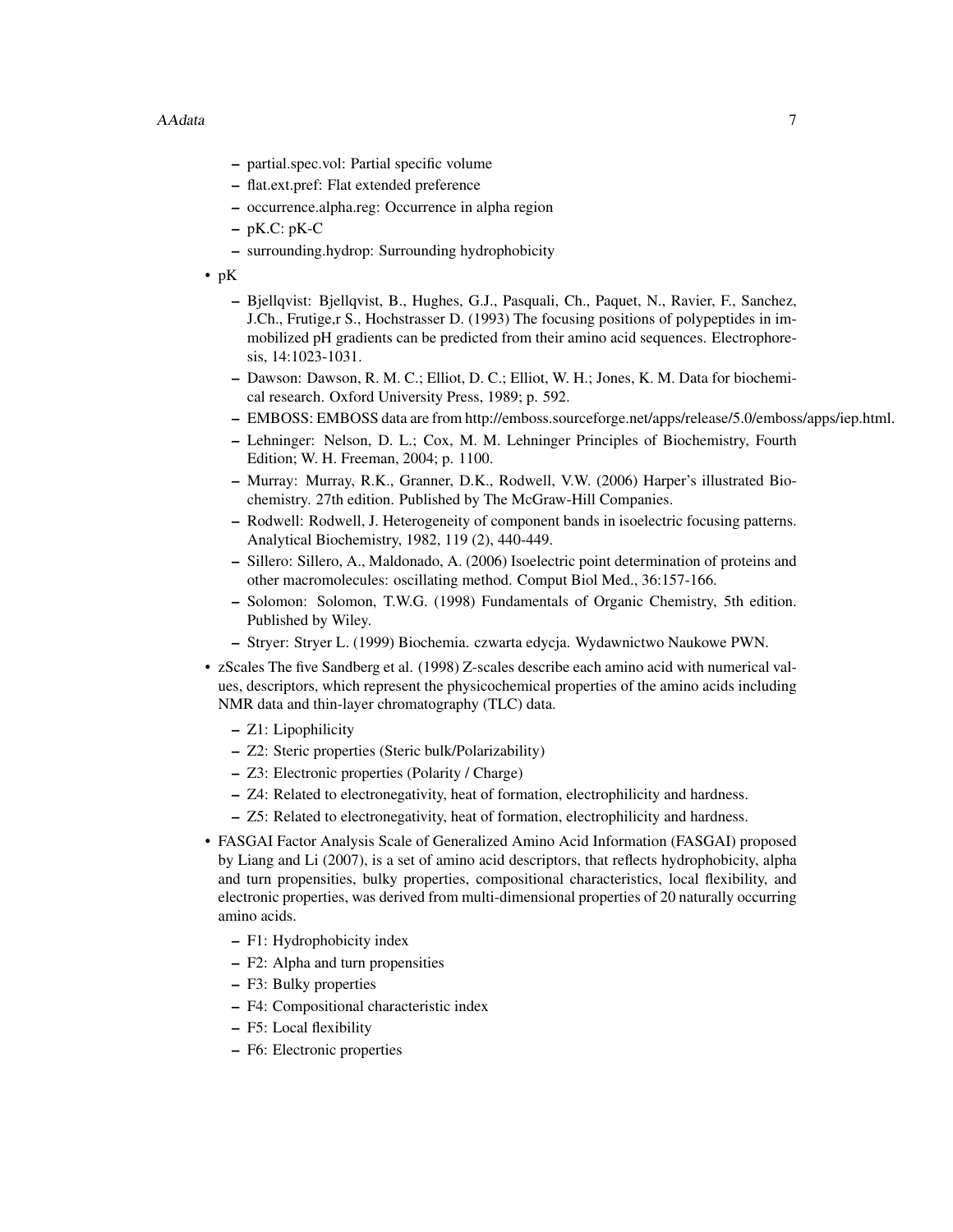- VHSE The principal components score Vectors of Hydrophobic, Steric, and Electronic properties, is derived from principal components analysis (PCA) on independent families of 18 hydrophobic properties, 17 steric properties, and 15 electronic properties, respectively, which are included in total 50 physicochemical variables of 20 coded amino acids.
	- VHSE1 and VHSE2: Hydrophobic properties
	- VHSE3 and VHSE4: Steric properties
	- VHSE5 to VHSE8: Electronic properties

## Source

- Hydrophobicity
	- ExPASy-Protscale (http://web.expasy.org/protscale/)
	- AAIndex Database (http://www.genome.jp/aaindex/)
- pK
	- Kiraga, J. (2008) Analysis and computer simulations of variability of isoelectric point of proteins in the proteomes. PhD thesis, University of Wroclaw, Poland.

#### References

- Hydrophobicity
	- Nakai, K., Kidera, A., and Kanehisa, M.; Cluster analysis of amino acid indices for prediction of protein structure and function. Protein Eng. 2, 93-100 (1988).
	- Tomii, K. and Kanehisa, M.; Analysis of amino acid indices and mutation matrices for sequence comparison and structure prediction of proteins. Protein Eng. 9, 27-36 (1996).
	- Kawashima, S., Ogata, H., and Kanehisa, M.; AAindex: amino acid index database. Nucleic Acids Res. 27, 368-369 (1999).
	- Kawashima, S. and Kanehisa, M.; AAindex: amino acid index database. Nucleic Acids Res. 28, 374 (2000).
	- Kawashima, S., Pokarowski, P., Pokarowska, M., Kolinski, A., Katayama, T., and Kanehisa, M.; AAindex: amino acid index database, progress report 2008. Nucleic Acids Res. 36, D202-D205 (2008).
- crucianiProperties:
	- Cruciani, G., Baroni, M., Carosati, E., Clementi, M., Valigi, R., and Clementi, S. (2004) Peptide studies by means of principal properties of amino acids derived from MIF descriptors. J. Chemom. 18, 146-155.
- kideraFactors:
	- Kidera, A., Konishi, Y., Oka, M., Ooi, T., & Scheraga, H. A. (1985). Statistical analysis of the physical properties of the 20 naturally occurring amino acids. Journal of Protein Chemistry, 4(1), 23-55.
- $\bullet$  pK:
	- Aronson, J. N. The Henderson-Hasselbalch equation revisited. Biochemical Education, 1983, 11 (2), 68.
	- Moore, D. S.. Amino acid and peptide net charges: A simple calculational procedure. Biochemical Education, 1986, 13 (1), 10-12.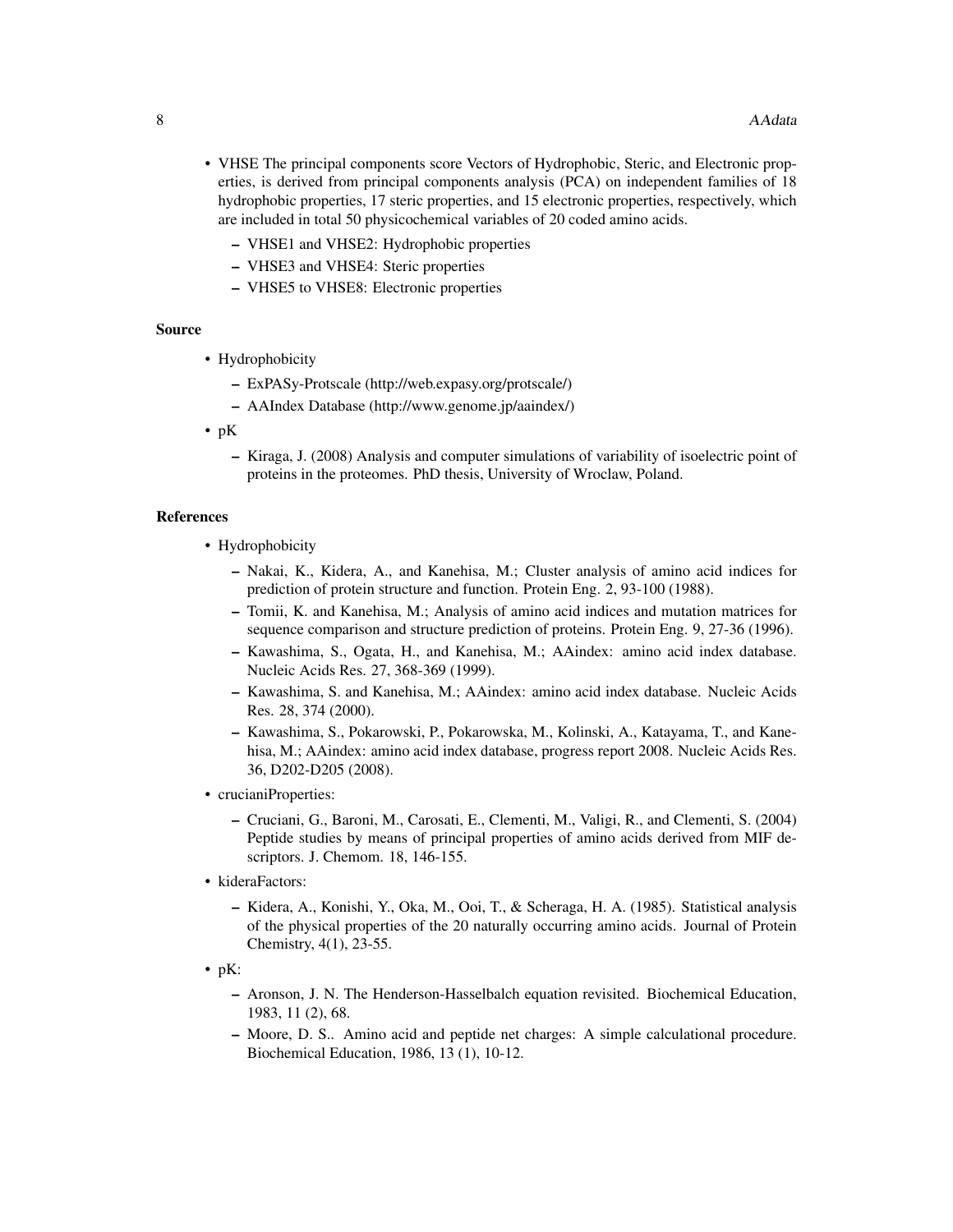- <span id="page-8-0"></span>– Goloborodko, A.A.; Levitsky, L.I.; Ivanov, M.V.; and Gorshkov, M.V. (2013) "Pyteomics - a Python Framework for Exploratory Data Analysis and Rapid Software Prototyping in Proteomics", Journal of The American Society for Mass Spectrometry, 24(2), 301-304.
- Kiraga, J. (2008) Analysis and computer simulations of variability of isoelectric point of proteins in the proteomes. PhD thesis, University of Wroclaw, Poland.
- zScales
	- Sandberg M, Eriksson L, Jonsson J, Sjostrom M, Wold S: New chemical descriptors relevant for the design of biologically active peptides. A multivariate characterization of 87 amino acids. J Med Chem 1998, 41:2481-2491.
- FASGAI
	- Liang, G., & Li, Z. (2007). Factor analysis scale of generalized amino acid information as the source of a new set of descriptors for elucidating the structure and activity relationships of cationic antimicrobial peptides. Molecular Informatics, 26(6), 754-763.
- VHSE
	- Mei, H. U., Liao, Z. H., Zhou, Y., & Li, S. Z. (2005). A new set of amino acid descriptors and its application in peptide QSARs. Peptide Science, 80(6), 775-786.

aaDescriptors *Compute 66 descriptors for each amino acid of a protein sequence.*

# **Description**

The function return 66 amino acid descriptors for the 20 natural amino acids. Available descriptors are:

- crucianiProperties: Cruciani, G., Baroni, M., Carosati, E., Clementi, M., Valigi, R., and Clementi, S. (2004) Peptide studies by means of principal properties of amino acids derived from MIF descriptors. J. Chemom. 18, 146-155.,
- kideraFactors: Kidera, A., Konishi, Y., Oka, M., Ooi, T., & Scheraga, H. A. (1985). Statistical analysis of the physical properties of the 20 naturally occurring amino acids. Journal of Protein Chemistry, 4(1), 23-55.,
- zScales: Sandberg M, Eriksson L, Jonsson J, Sjostrom M, Wold S: New chemical descriptors relevant for the design of biologically active peptides. A multivariate characterization of 87 amino acids. J Med Chem 1998, 41:2481-2491.,
- FASGAI: Liang, G., & Li, Z. (2007). Factor analysis scale of generalized amino acid information as the source of a new set of descriptors for elucidating the structure and activity relationships of cationic antimicrobial peptides. Molecular Informatics, 26(6), 754-763.,
- tScales: Tian F, Zhou P, Li Z: T-scale as a novel vector of topological descriptors for amino acids and its application in QSARs of peptides. J Mol Struct. 2007, 830: 106-115. 10.1016/j.molstruc.2006.07.004.,
- VHSE: VHSE-scales (principal components score Vectors of Hydrophobic, Steric, and Electronic properties), is derived from principal components analysis (PCA) on independent families of 18 hydrophobic properties, 17 steric properties, and 15 electronic properties, respectively, which are included in total 50 physicochemical variables of 20 coded amino acids.,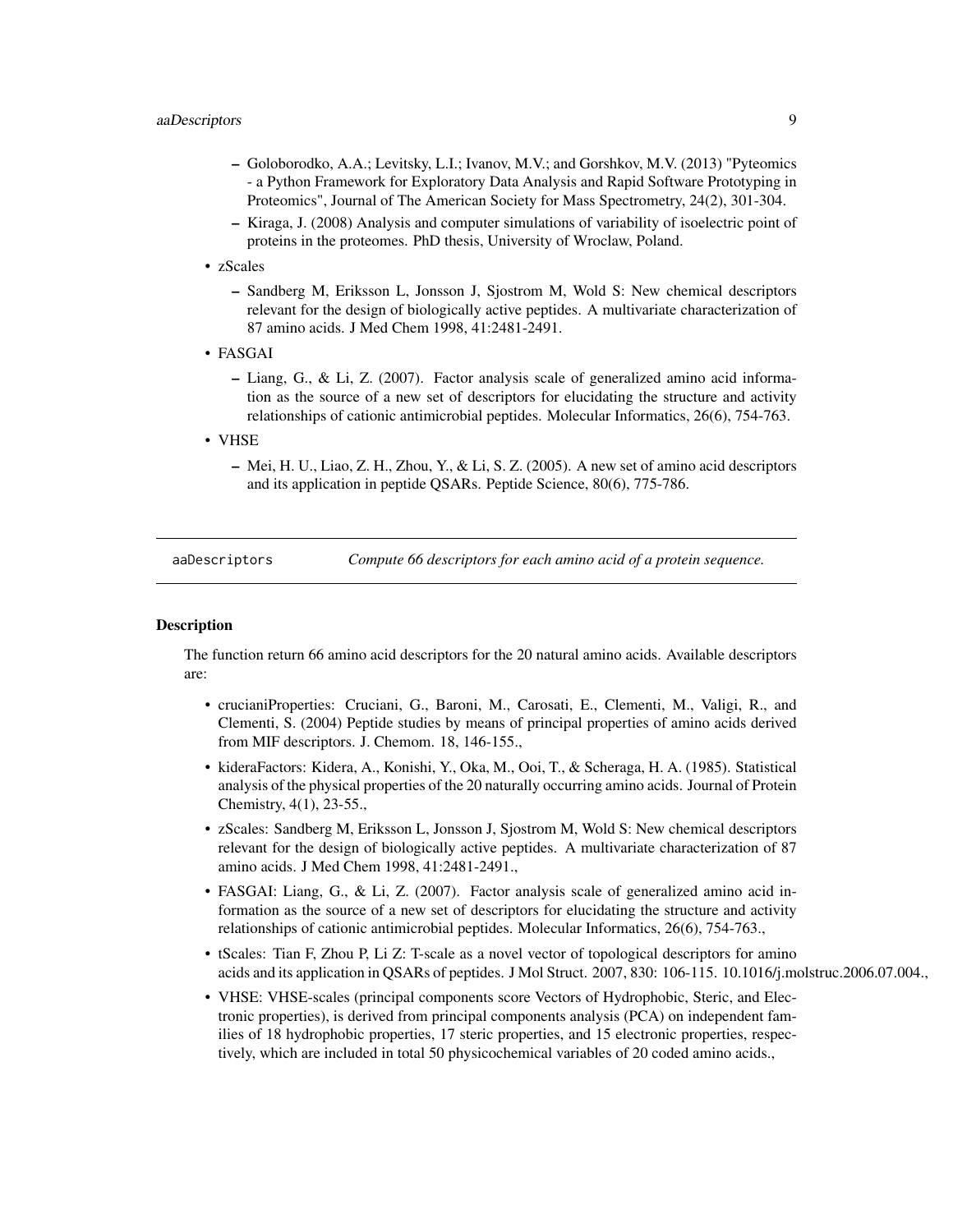- <span id="page-9-0"></span>• protFP: van Westen, G. J., Swier, R. F., Wegner, J. K., IJzerman, A. P., van Vlijmen, H. W., & Bender, A. (2013). Benchmarking of protein descriptor sets in proteochemometric modeling (part 1): comparative study of 13 amino acid descriptor sets. Journal of cheminformatics, 5(1), 41.,
- stScales: Yang, L., Shu, M., Ma, K., Mei, H., Jiang, Y., & Li, Z. (2010). ST-scale as a novel amino acid descriptor and its application in QSAM of peptides and analogues. Amino acids, 38(3), 805-816.,
- BLOSUM: Georgiev, A. G. (2009). Interpretable numerical descriptors of amino acid space. Journal of Computational Biology, 16(5), 703-723.,
- MSWHIM: Zaliani, A., & Gancia, E. (1999). MS-WHIM scores for amino acids: a new 3D-description for peptide QSAR and QSPR studies. Journal of chemical information and computer sciences, 39(3), 525-533.

#### Usage

aaDescriptors(seq)

### Arguments

seq An amino-acids sequence. If multiple sequences are given all of them must have the same length (gap symbols are allowed.)

#### Value

a matrix with 66 amino acid descriptors for each aminoacid in a protein sequence.

# Examples

```
aaDescriptors(seq = "KLKLLLLLKLK")
```
aIndex *Compute the aliphatic index of a protein sequence*

# **Description**

This function calculates the Ikai (1980) aliphatic index of a protein. The aindex is defined as the relative volume occupied by aliphatic side chains (Alanine, Valine, Isoleucine, and Leucine). It may be regarded as a positive factor for the increase of thermostability of globular proteins.

#### Usage

```
aIndex(seq)
```
#### Arguments

seq An amino-acids sequence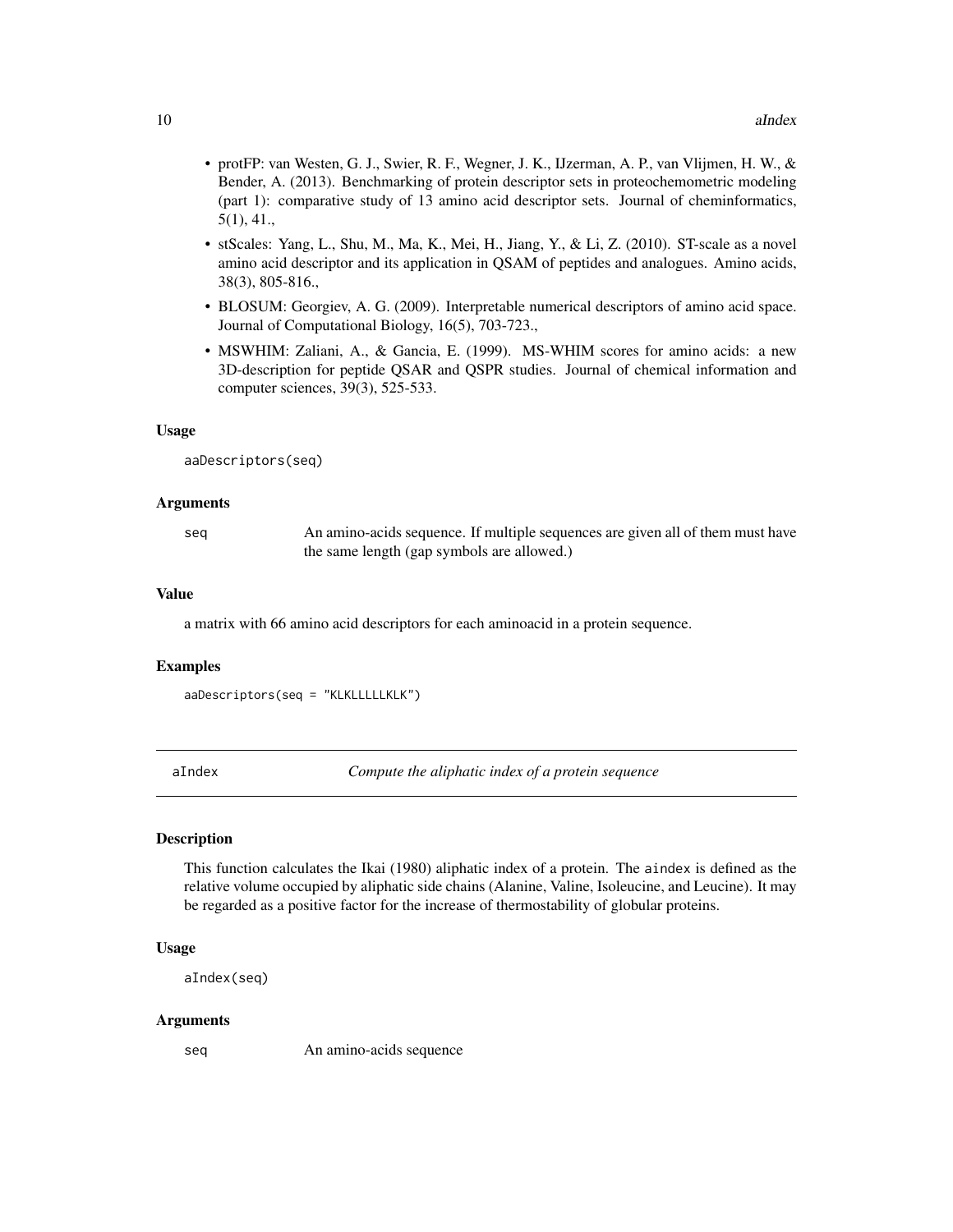# <span id="page-10-0"></span>autoCorrelation 11

# Details

Aliphatic amino acids (A, I, L and V) are responsible for the thermal stability of proteins. The aliphatic index was proposed by Ikai (1980) and evaluates the thermostability of proteins based on the percentage of each of the aliphatic amino acids that build up proteins.

#### Value

The computed aliphatic index for a given amino-acids sequence

# References

Ikai (1980). Thermostability and aliphatic index of globular proteins. Journal of Biochemistry, 88(6), 1895-1898.

#### Examples

```
# COMPARED TO ExPASy ALIPHATIC INDEX
# http://web.expasy.org/protparam/
# SEQUENCE: SDKEVDEVDAALSDLEITLE
# Aliphatic index: 117.00
aIndex(seq = "SDKEVDEVDAALSDLEITLE")
# [1] 117
```
autoCorrelation *Compute the auto-correlation index of a protein sequence*

#### Description

This function computes the Cruciani et al (2004) auto-correlation index. The autoCorrelation index is calculated for a lag 'd' using a descriptor 'f' (centred) over a sequence of length 'L'.

#### Usage

```
autoCorrelation(sequence, lag, property, center = TRUE)
```
### Arguments

| sequence | An amino-acids sequence                                                                   |
|----------|-------------------------------------------------------------------------------------------|
| lag      | A value for a lag, the max value is equal to the length of shortest peptide minus<br>one. |
| property | A property to use as value to be correlated.                                              |
| center   | A logical value TRUE or FALSE if the property must be centered.                           |

# Value

The computed auto-correlation index for a given amino-acids sequence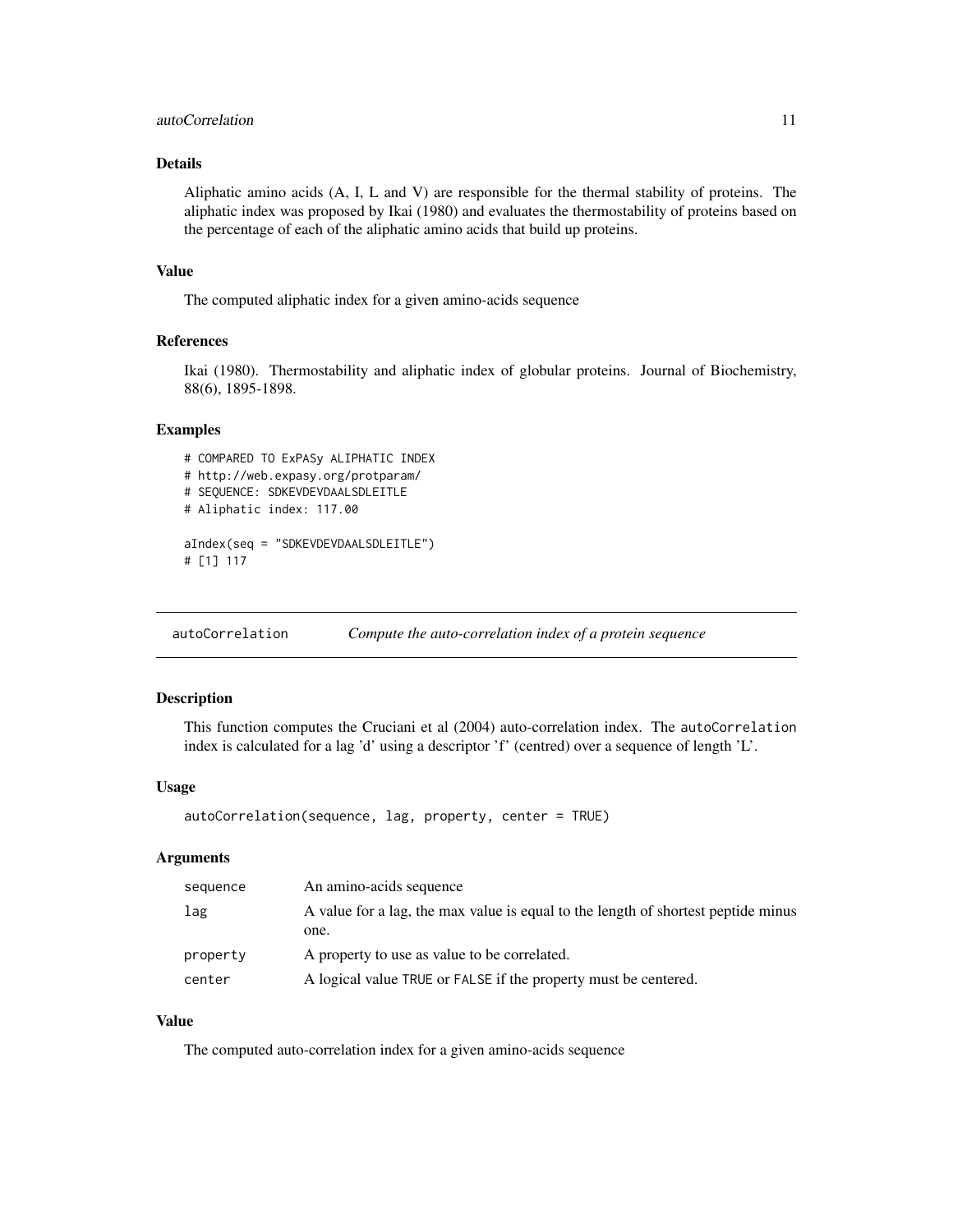# <span id="page-11-0"></span>References

Cruciani, G., Baroni, M., Carosati, E., Clementi, M., Valigi, R., and Clementi, S. (2004) Peptide studies by means of principal properties of amino acids derived from MIF descriptors. J. Chemom. 18, 146-155.

### Examples

```
# Loading a property to evaluate its autocorrelation
data(AAdata)
# Calculate the auto-correlation index for a lag=1
autoCorrelation(
 sequence = "SDKEVDEVDAALSDLEITLE",
 lag = 1,property = AAdata$Hydrophobicity$KyteDoolittle,
 center = TRUE
)
# [1] -0.3519908
# Calculate the auto-correlation index for a lag=5
autoCorrelation(
 sequence = "SDKEVDEVDAALSDLEITLE",
 lag = 5,
 property = AAdata$Hydrophobicity$KyteDoolittle,
 center = TRUE
\lambda# [1] 0.001133553
```
autoCovariance *Compute the auto-covariance index of a protein sequence*

# Description

This function computes the Cruciani et al (2004) auto-corvariance index. The autoCovariance index is calculated for a lag 'd' using a descriptor 'f' (centred) over a sequence of length 'L'.

# Usage

```
autoCovariance(sequence, lag, property, center = TRUE)
```
#### Arguments

| sequence | An amino-acids sequence                                                                       |
|----------|-----------------------------------------------------------------------------------------------|
| lag      | A value for a lag, the max value is equal to the length of the shortest peptide<br>minus one. |
| property | A property to use as value to evaluate the covariance.                                        |
| center   | A logical value TRUE or FALSE if the property must be centered.                               |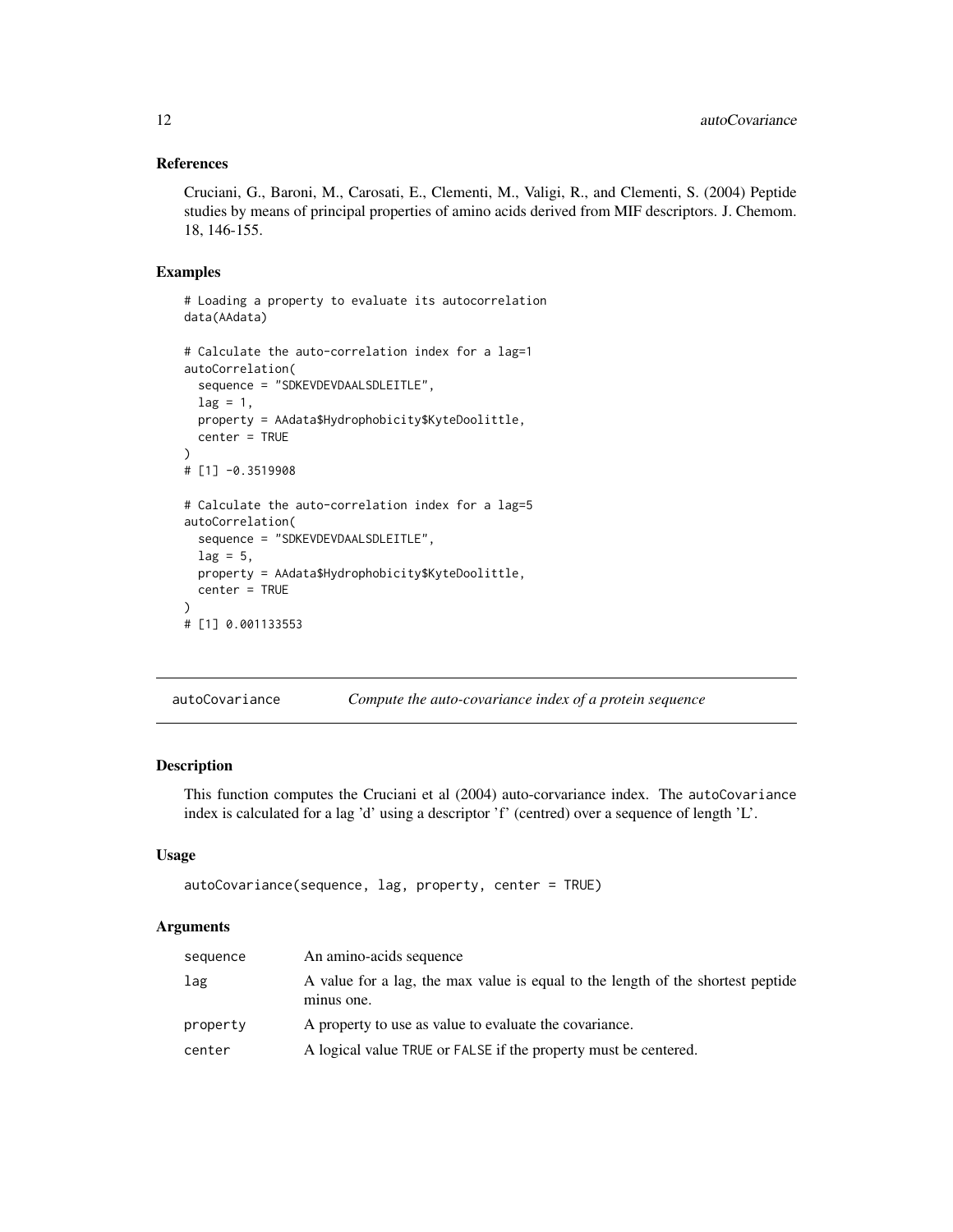```
blosumIndices and the state of the state of the state of the state of the state of the state of the state of the state of the state of the state of the state of the state of the state of the state of the state of the state
```
# Value

The computed auto-covariance index for a given amino-acids sequence

# References

Cruciani, G., Baroni, M., Carosati, E., Clementi, M., Valigi, R., and Clementi, S. (2004) Peptide studies by means of principal properties of amino acids derived from MIF descriptors. J. Chemom. 18, 146-155.

# Examples

```
# Loading a property to evaluate its autocorrelation
data(AAdata)
# Calculate the auto-covariance index for a lag=1
autoCovariance(
 sequence = "SDKEVDEVDAALSDLEITLE",
 lag = 1,property = AAdata$Hydrophobicity$KyteDoolittle,
 center = TRUE
\lambda# [1] -0.4140053
# Calculate the auto-covariance index for a lag=5
autoCovariance(
 sequence = "SDKEVDEVDAALSDLEITLE",
 lag = 5,property = AAdata$Hydrophobicity$KyteDoolittle,
 center = TRUE
)
# [1] 0.001000336
```
blosumIndices *Compute the BLOSUM62 derived indices of a protein sequence*

#### Description

BLOSUM indices were derived of physicochemical properties that have been subjected to a VARI-MAX analyses and an alignment matrix of the 20 natural AAs using the BLOSUM62 matrix.

# Usage

```
blosumIndices(seq)
```
#### Arguments

seq An amino-acids sequence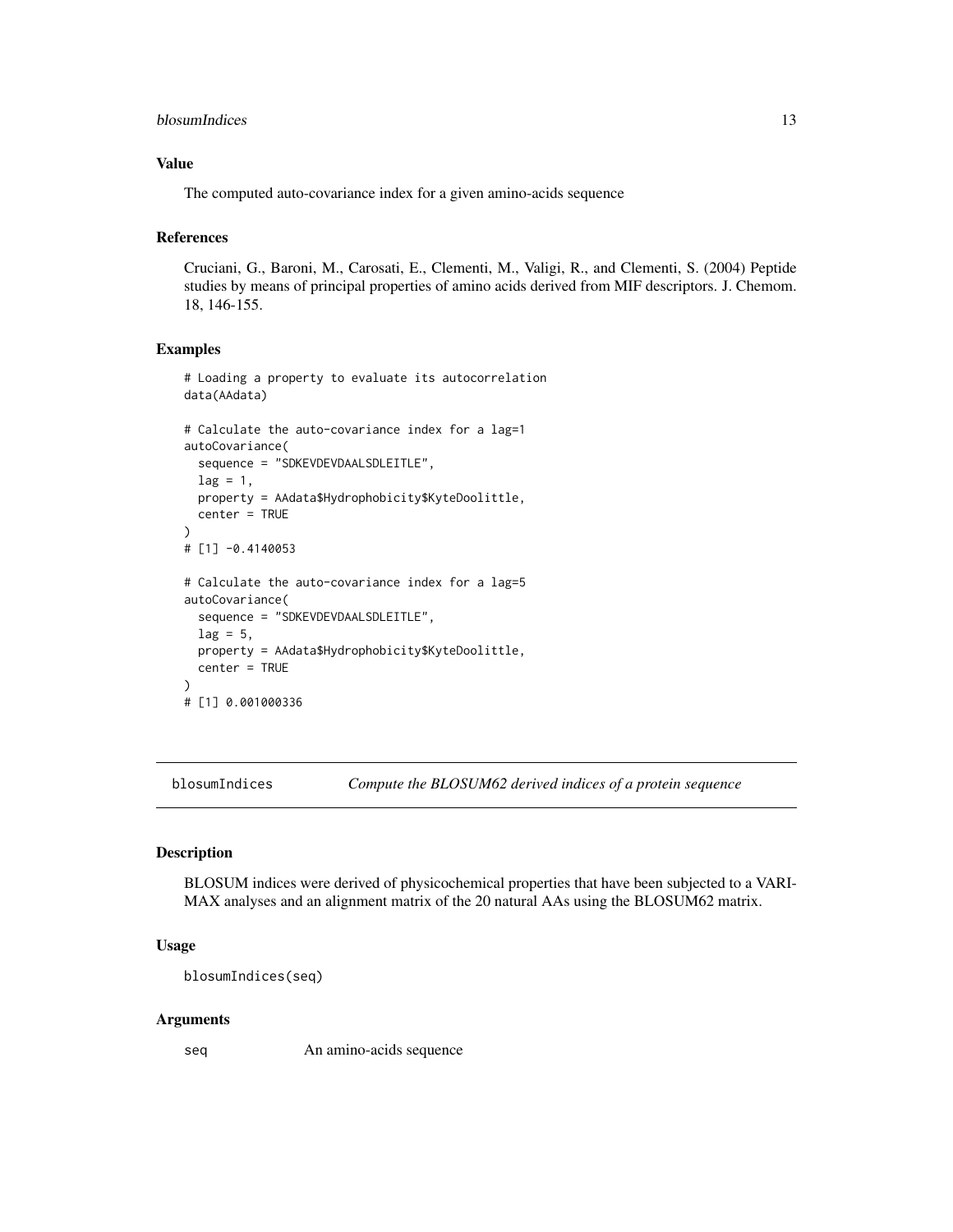# <span id="page-13-0"></span>Value

The computed average of BLOSUM indices of all the amino acids in the corresponding peptide sequence.

#### References

Georgiev, A. G. (2009). Interpretable numerical descriptors of amino acid space. Journal of Computational Biology, 16(5), 703-723.

#### Examples

```
blosumIndices(seq = "KLKLLLLLKLK")
# [[1]]
# BLOSUM1 BLOSUM2 BLOSUM3 BLOSUM4 BLOSUM5
# -0.4827273 -0.5618182 -0.8509091 -0.4172727 0.3172727
# BLOSUM6 BLOSUM7 BLOSUM8 BLOSUM9 BLOSUM10
# 0.2527273 0.1463636 0.1427273 -0.2145455 -0.3218182
```
boman *Compute the Boman (Potential Protein Interaction) index*

#### Description

This function computes the potential protein interaction index proposed by Boman (2003) based in the amino acid sequence of a protein. The index is equal to the sum of the solubility values for all residues in a sequence, it might give an overall estimate of the potential of a peptide to bind to membranes or other proteins as receptors, to normalize it is divided by the number of residues. A protein have high binding potential if the index value is higher than 2.48.

# Usage

boman(seq)

#### Arguments

seq An amino-acid sequence

#### Details

The potential protein interaction index was proposed by Boman (2003) as an easy way to differentiate the action mechanism of hormones (protein-protein) and antimicrobial peptides (proteinmembrane) through this index. This function predicts the potential peptide interaction with another protein.

# Value

The computed potential protein-protein interaction for a given amino-acids sequence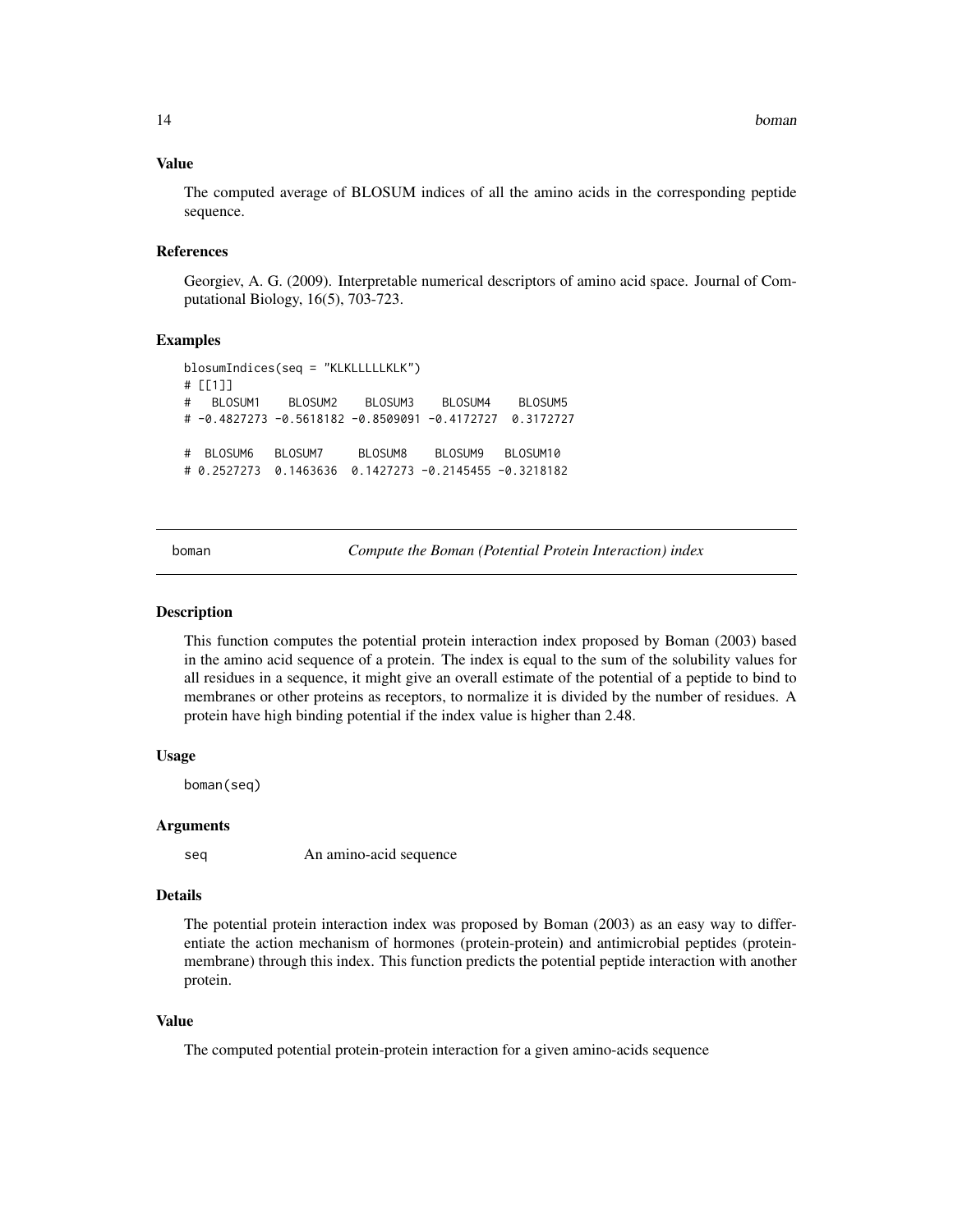#### <span id="page-14-0"></span>charge the charge that the charge is a strong structure of the charge in the charge in the charge in the charge in the charge in the charge in the charge in the charge in the charge in the charge in the charge in the charg

#### References

Boman, H. G. (2003). Antibacterial peptides: basic facts and emerging concepts. Journal of Internal Medicine, 254(3), 197-215.

#### Examples

```
# COMPARED TO YADAMP DATABASE
# http://yadamp.unisa.it/showItem.aspx?yadampid=845&x=0,4373912
# SEQUENCE: FLPVLAGLTPSIVPKLVCLLTKKC
# BOMAN INDEX -1.24
boman(seq= "FLPVLAGLTPSIVPKLVCLLTKKC")
# [1] -1.235833
```
charge *Compute the theoretical net charge of a protein sequence*

#### **Description**

This function computes the net charge of a protein sequence based on the Henderson-Hasselbalch equation described by Moore, D. S. (1985). The net charge can be calculated at defined pH using one of the 9 pKa scales availables: Bjellqvist, Dawson, EMBOSS, Lehninger, Murray, Rodwell, Sillero, Solomon or Stryer.

#### Usage

 $charge(seq, pH = 7, pkscale = "Lehninger")$ 

# Arguments

| seg     | An amino-acids sequence                                                                                                                                                             |
|---------|-------------------------------------------------------------------------------------------------------------------------------------------------------------------------------------|
| рH      | A pH value                                                                                                                                                                          |
| pKscale | A character string specifying the pKa scale to be used; must be one of "B jell qvist".<br>"Dawson", "EMBOSS", "Lehninger", "Murray", "Rodwell", "Sillero", "Solomon"<br>or "Strver" |

# References

Kiraga, J. (2008) Analysis and computer simulations of variability of isoelectric point of proteins in the proteomes. PhD thesis, University of Wroclaw, Poland.

Bjellqvist, B., Hughes, G.J., Pasquali, Ch., Paquet, N., Ravier, F., Sanchez, J.Ch., Frutige,r S., Hochstrasser D. (1993) The focusing positions of polypeptides in immobilized pH gradients can be predicted from their amino acid sequences. Electrophoresis, 14:1023-1031.

Dawson, R. M. C.; Elliot, D. C.; Elliot, W. H.; Jones, K. M. Data for biochemical research. Oxford University Press, 1989; p. 592.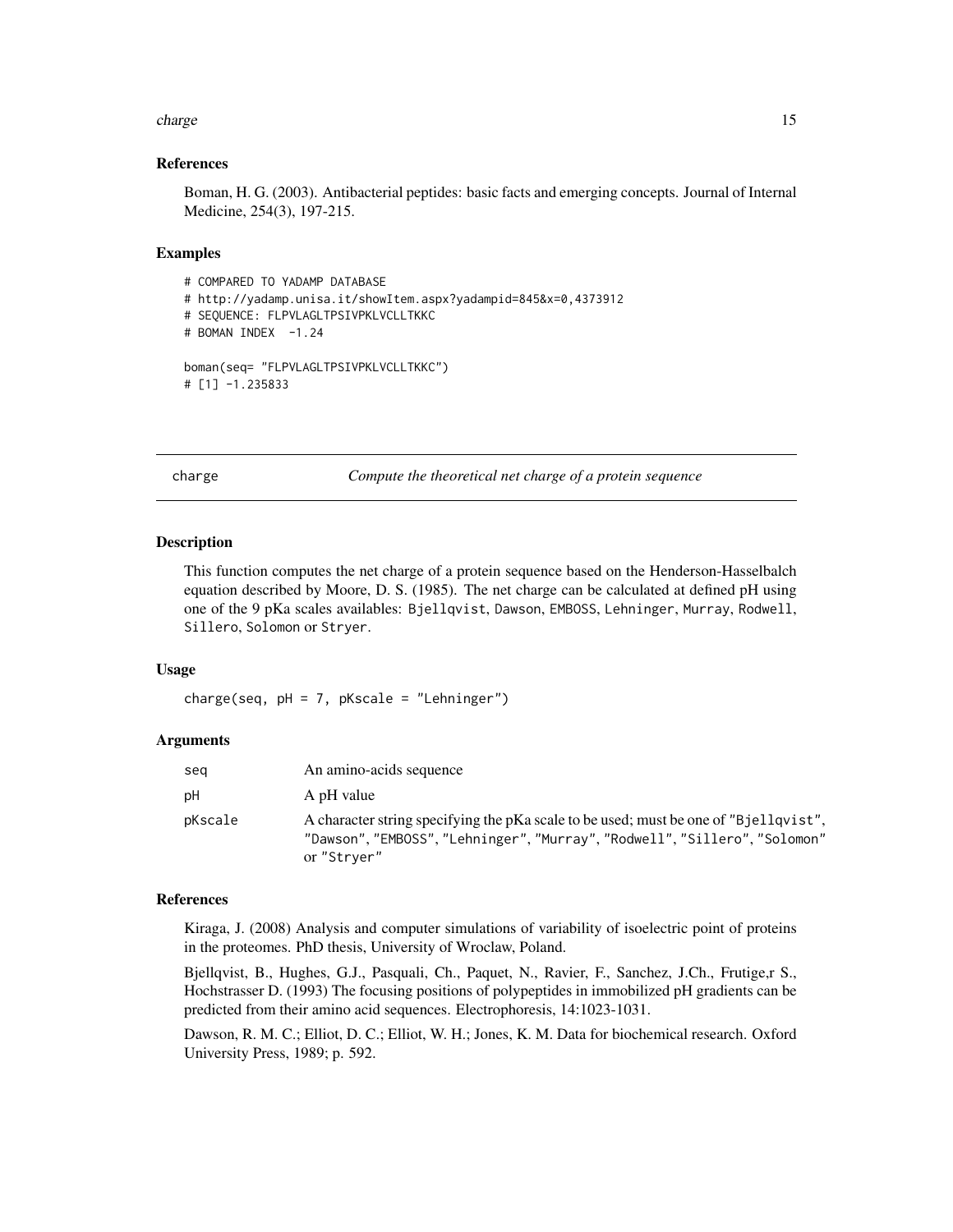EMBOSS data are from http://emboss.sourceforge.net/apps/release/5.0/emboss/apps/iep.html.

Nelson, D. L.; Cox, M. M. Lehninger Principles of Biochemistry, Fourth Edition; W. H. Freeman, 2004; p. 1100.

Murray, R.K., Granner, D.K., Rodwell, V.W. (2006) Harper's illustrated Biochemistry. 27th edition. Published by The McGraw-Hill Companies.

Rodwell, J. Heterogeneity of component bands in isoelectric focusing patterns. Analytical Biochemistry, 1982, 119 (2), 440-449.

Sillero, A., Maldonado, A. (2006) Isoelectric point determination of proteins and other macromolecules: oscillating method. Comput Biol Med., 36:157-166.

Solomon, T.W.G. (1998) Fundamentals of Organic Chemistry, 5th edition. Published by Wiley.

Stryer L. (1999) Biochemia. czwarta edycja. Wydawnictwo Naukowe PWN.

```
# COMPARED TO EMBOSS PEPSTATS
# http://emboss.bioinformatics.nl/cgi-bin/emboss/pepstats
# SEQUENCE: FLPVLAGLTPSIVPKLVCLLTKKC
# Charge = 3.0charge(seq= "FLPVLAGLTPSIVPKLVCLLTKKC",pH= 7, pKscale= "Bjellqvist")
# [1] 2.737303
charge(seq= "FLPVLAGLTPSIVPKLVCLLTKKC",pH= 7, pKscale= "EMBOSS")
# [1] 2.914112
charge(seq= "FLPVLAGLTPSIVPKLVCLLTKKC",pH= 7, pKscale= "Murray")
# [1] 2.907541
charge(seq= "FLPVLAGLTPSIVPKLVCLLTKKC",pH= 7, pKscale= "Sillero")
# [1] 2.919812
charge(seq= "FLPVLAGLTPSIVPKLVCLLTKKC",pH= 7, pKscale= "Solomon")
# [1] 2.844406
charge(seq= "FLPVLAGLTPSIVPKLVCLLTKKC",pH= 7, pKscale= "Stryer")
# [1] 2.876504
charge(seq= "FLPVLAGLTPSIVPKLVCLLTKKC",pH= 7, pKscale= "Lehninger")
# [1] 2.87315
charge(seq= "FLPVLAGLTPSIVPKLVCLLTKKC",pH= 7, pKscale= "Dawson")
# [1] 2.844406
charge(seq= "FLPVLAGLTPSIVPKLVCLLTKKC",pH= 7, pKscale= "Rodwell")
# [1] 2.819755
# COMPARED TO YADAMP
# http://yadamp.unisa.it/showItem.aspx?yadampid=845&x=0,7055475
# SEQUENCE: FLPVLAGLTPSIVPKLVCLLTKKC
# CHARGE pH5: 3.00
# CHARGE pH7: 2.91
# CHARGE pH9: 1.09
charge(seq= "FLPVLAGLTPSIVPKLVCLLTKKC",pH= 5, pKscale= "EMBOSS")
# [1] 3.037398
charge(seq= "FLPVLAGLTPSIVPKLVCLLTKKC",pH= 7, pKscale= "EMBOSS")
# [1] 2.914112
charge(seq= "FLPVLAGLTPSIVPKLVCLLTKKC",pH= 9, pKscale= "EMBOSS")
# [1] 0.7184524
```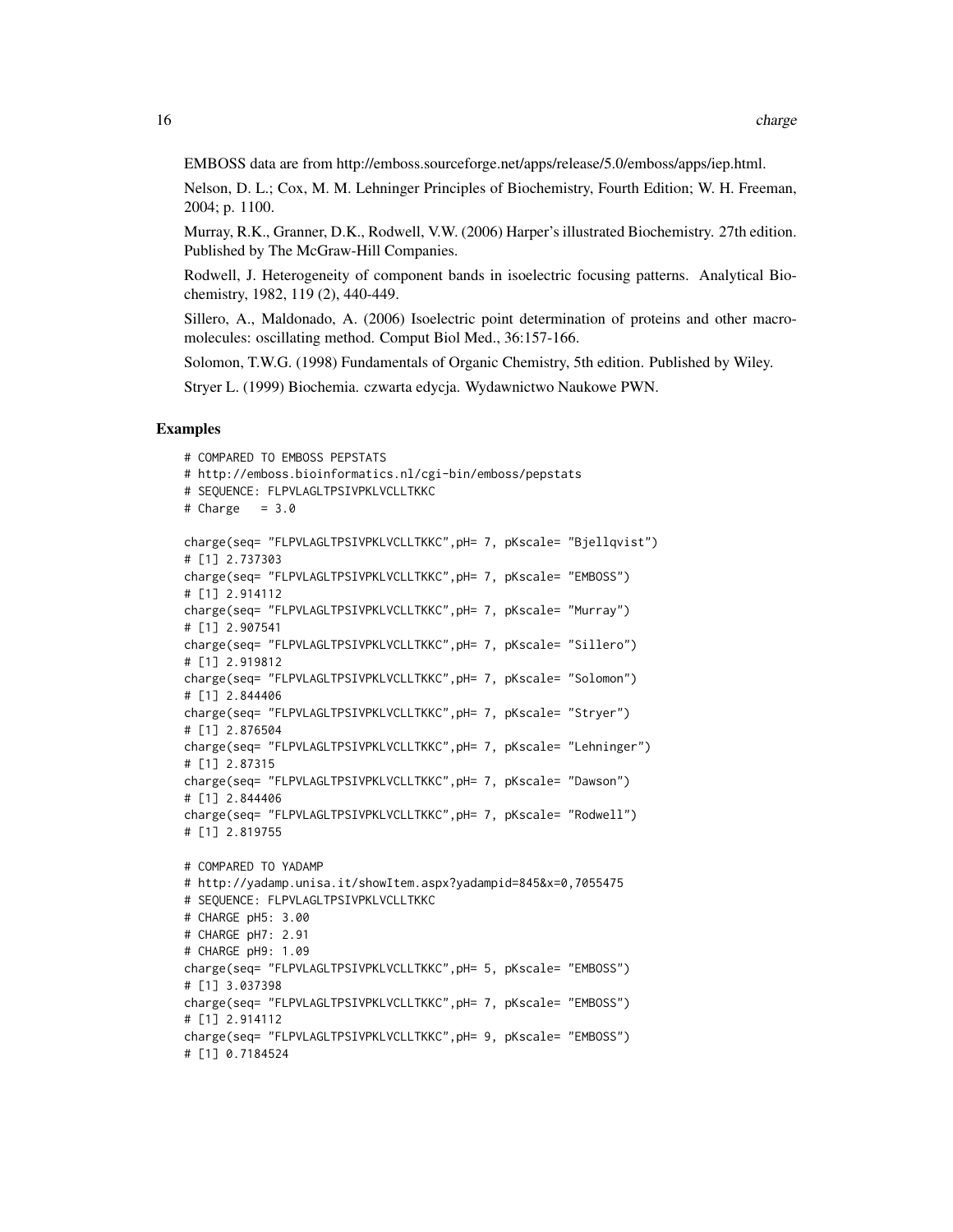# <span id="page-16-0"></span>crossCovariance 17

```
# JUST ONE COMMAND
charge(seq= "FLPVLAGLTPSIVPKLVCLLTKKC",pH= seq(from = 5,to = 9,by = 2), pKscale= "EMBOSS")
# [1] 3.0373984 2.9141123 0.7184524
```
crossCovariance *Compute the cross-covariance index of a protein sequence*

#### Description

This function computes the Cruciani et al (2004) cross-covariance index. The lagged crossCovariance index is calculated for a lag 'd' using two descriptors 'f1' and 'f2' (centred) over a sequence of length 'L'.

#### Usage

```
crossCovariance(sequence, lag, property1, property2, center = TRUE)
```
# Arguments

| sequence  | An amino-acids sequence                                                                       |
|-----------|-----------------------------------------------------------------------------------------------|
| lag       | A value for a lag, the max value is equal to the length of the shortest peptide<br>minus one. |
| property1 | A property to use as value to evaluate the cross-covariance.                                  |
| property2 | A property to use as value to evaluate the cross-covariance.                                  |
| center    | A logical value TRUE or FALSE if the property must be centered.                               |

# Value

The computed cross-covariance index for a given amino-acids sequence

#### References

Cruciani, G., Baroni, M., Carosati, E., Clementi, M., Valigi, R., and Clementi, S. (2004) Peptide studies by means of principal properties of amino acids derived from MIF descriptors. J. Chemom. 18, 146-155.

```
# Loading a property to evaluate its autocorrelation
data(AAdata)
# Calculate the cross-covariance index for a lag=1
crossCovariance(
 sequence = "SDKEVDEVDAALSDLEITLE",
 lag = 1,
 property1 = AAdata$Hydrophobicity$KyteDoolittle,
 property2 = AAdata$Hydrophobicity$Eisenberg,
```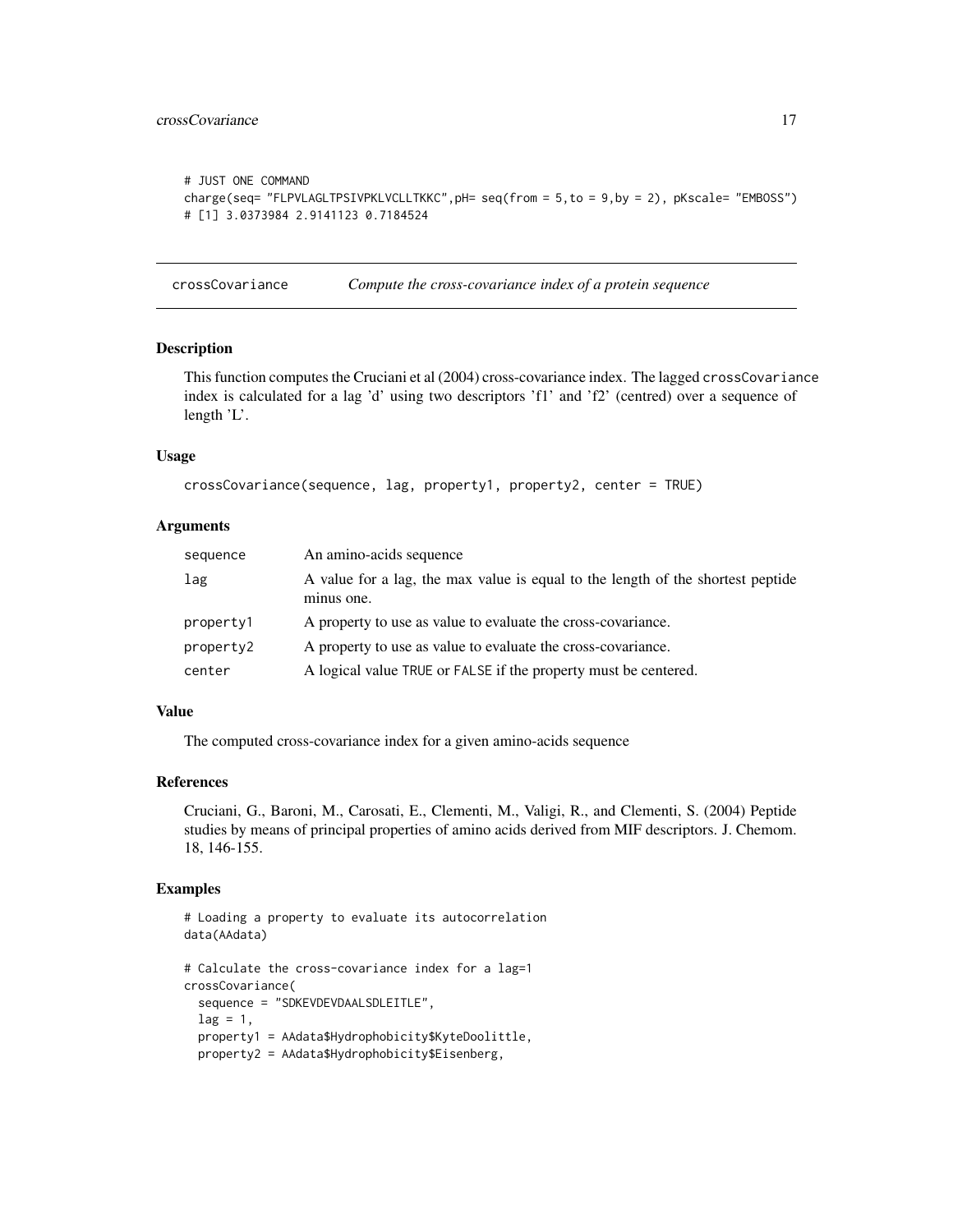```
center = TRUE
)
# [1] -0.3026609
# Calculate the cross-correlation index for a lag=5
crossCovariance(
  sequence = "SDKEVDEVDAALSDLEITLE",
  lag = 5,
  property1 = AAdata$Hydrophobicity$KyteDoolittle,
  property2 = AAdata$Hydrophobicity$Eisenberg,
  center = TRUE
\mathcal{L}# [1] 0.02598035
```
crucianiProperties *Compute the Cruciani properties of a protein sequence*

# Description

This function calculates the Cruciani properties of an amino-acids sequence using the scaled principal component scores that summarize a broad set of descriptors calculated based on the interaction of each amino acid residue with several chemical groups (or "probes"), such as charged ions, methyl, hydroxyl groups, and so forth.

#### Usage

```
crucianiProperties(seq)
```
#### Arguments

seq An amino-acids sequence

# Value

The computed average of Cruciani properties of all the amino acids in the corresponding peptide sequence. Each PP represent an amino-acid property as follows:

- PP1: Polarity,
- PP2: Hydrophobicity,
- PP3: H-bonding

# References

Cruciani, G., Baroni, M., Carosati, E., Clementi, M., Valigi, R., and Clementi, S. (2004) Peptide studies by means of principal properties of amino acids derived from MIF descriptors. J. Chemom. 18, 146-155.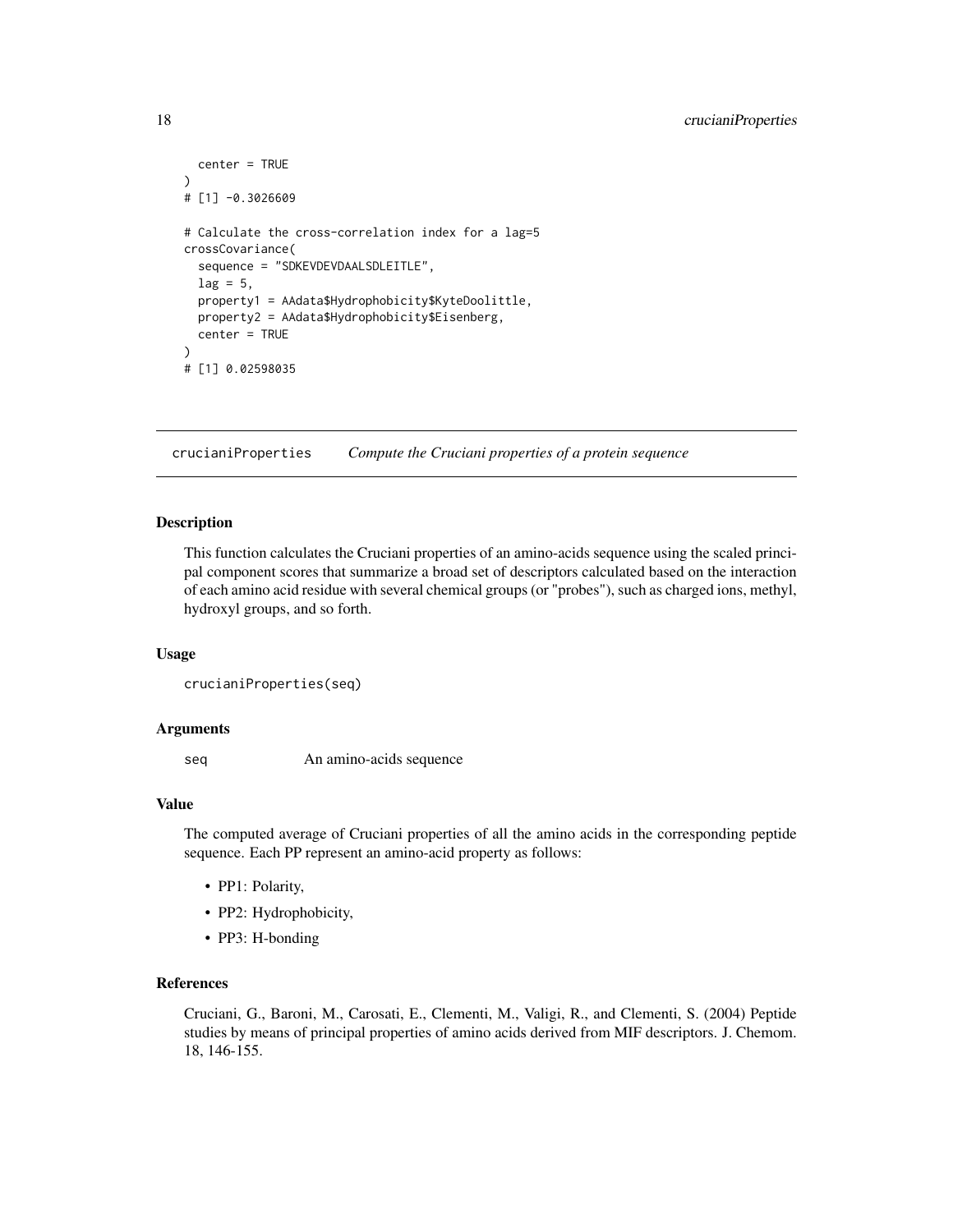# <span id="page-18-0"></span>fasgaiVectors 19

#### Examples

```
crucianiProperties(seq = "QWGRRCCGWGPGRRYCVRWC")
# PP1 PP2 PP3
# -0.1130 -0.0220 0.2735
```
fasgaiVectors *Compute the FASGAI vectors of a protein sequence*

#### **Description**

The FASGAI vectors (Factor Analysis Scales of Generalized Amino Acid Information) is a set of amino acid descriptors, that reflects hydrophobicity, alpha and turn propensities, bulky properties, compositional characteristics, local flexibility, and electronic properties, that can be utilized to represent the sequence structural features of peptides or protein motifs.

# Usage

fasgaiVectors(seq)

#### Arguments

seq An amino-acids sequence

#### Value

The computed average of FASGAI factors of all the amino acids in the corresponding peptide sequence. Each factor represent an amino-acid property as follows:

- F1: Hydrophobicity index,
- F2: Alpha and turn propensities,
- F3: Bulky properties,
- F4: Compositional characteristic index,
- F5: Local flexibility,
- F6: Electronic properties

# References

Liang, G., & Li, Z. (2007). Factor analysis scale of generalized amino acid information as the source of a new set of descriptors for elucidating the structure and activity relationships of cationic antimicrobial peptides. Molecular Informatics, 26(6), 754-763.

#### Examples

fasgaiVectors(seq = "QWGRRCCGWGPGRRYCVRWC") # [[1]] # F1 F2 F3 F4 F5 F6 # -0.13675 -0.45485 -0.11695 -0.45800 -0.38015 0.52740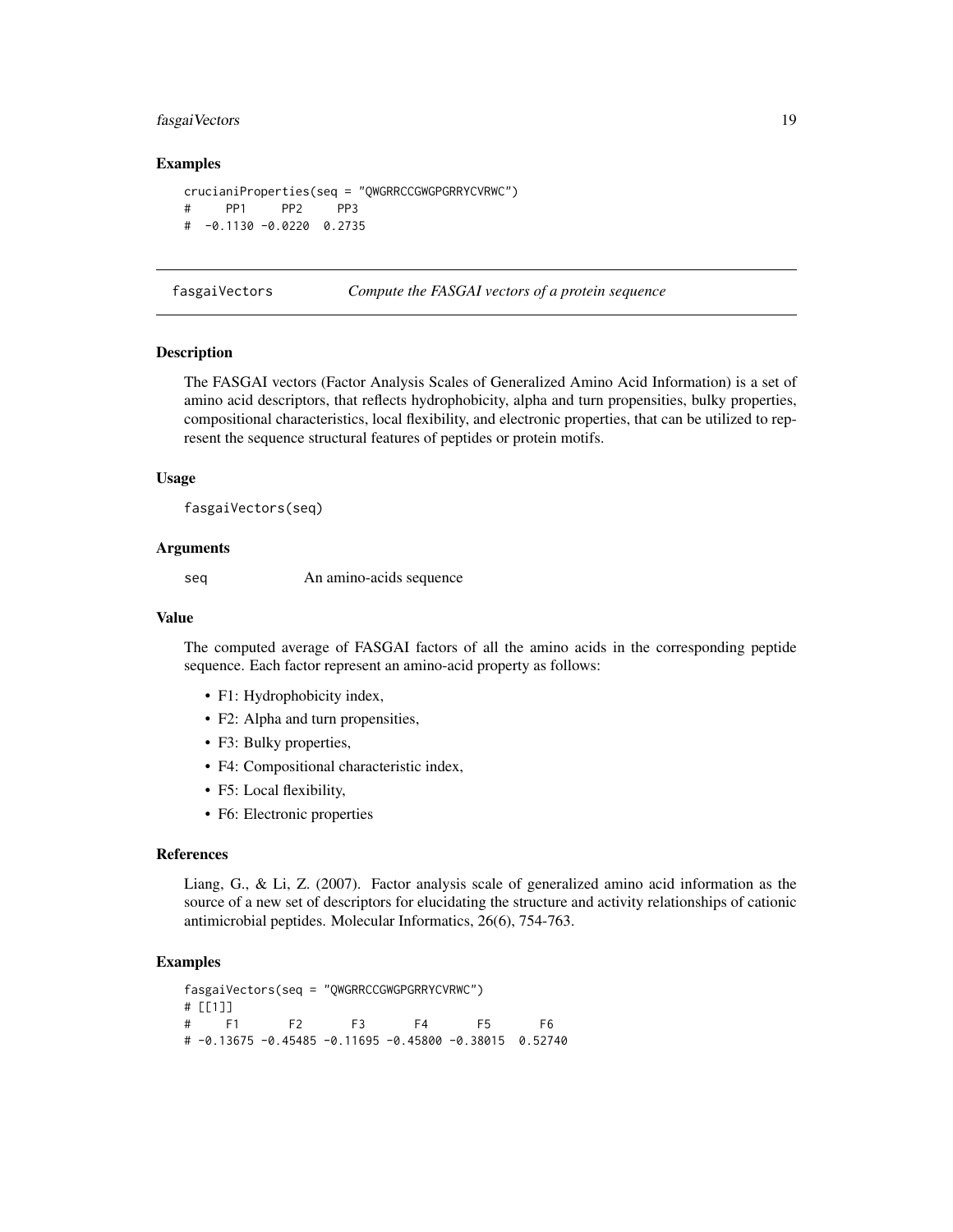#### <span id="page-19-0"></span>Description

This function compute the hmoment based on Eisenberg, D., Weiss, R. M., & Terwilliger, T. C. (1984). Hydriphobic moment is a quantitative measure of the amphiphilicity perpendicular to the axis of any periodic peptide structure, such as the a-helix or b-sheet. It can be calculated for an amino acid sequence of N residues and their associated hydrophobicities Hn.

#### Usage

hmoment(seq, angle =  $100$ , window =  $11$ )

#### Arguments

| sea    | An amino-acids sequence                                                   |
|--------|---------------------------------------------------------------------------|
| angle  | A protein rotational angle (Suggested: a-helix = $100$ , b-sheet= $160$ ) |
| window | A sequence fraction length                                                |

# Details

The hydrophobic moment was proposed by Eisenberg et al. (1982), as a quantitative measure of the amphiphilicity perpendicular to the axis of any periodic peptide structure. It is computed using the standardized Eisenberg (1984) scale, windows (fragment of sequence) of eleven amino acids (by default) and specifying the rotational angle at which it should be calculated.

#### Value

The computed maximal hydrophobic moment (uH) for a given amino-acids sequence

#### Note

This function was written by an anonymous reviewer of the RJournal

#### References

Eisenberg, D., Weiss, R. M., & Terwilliger, T. C. (1984). The hydrophobic moment detects periodicity in protein hydrophobicity. Proceedings of the National Academy of Sciences, 81(1), 140-144.

- # COMPARED TO EMBOSS:HMOMENT
- # http://emboss.bioinformatics.nl/cgi-bin/emboss/hmoment
- # SEQUENCE: FLPVLAGLTPSIVPKLVCLLTKKC
- # ALPHA-HELIX ANGLE=100 : 0.52
- # BETA-SHEET ANGLE=160 : 0.271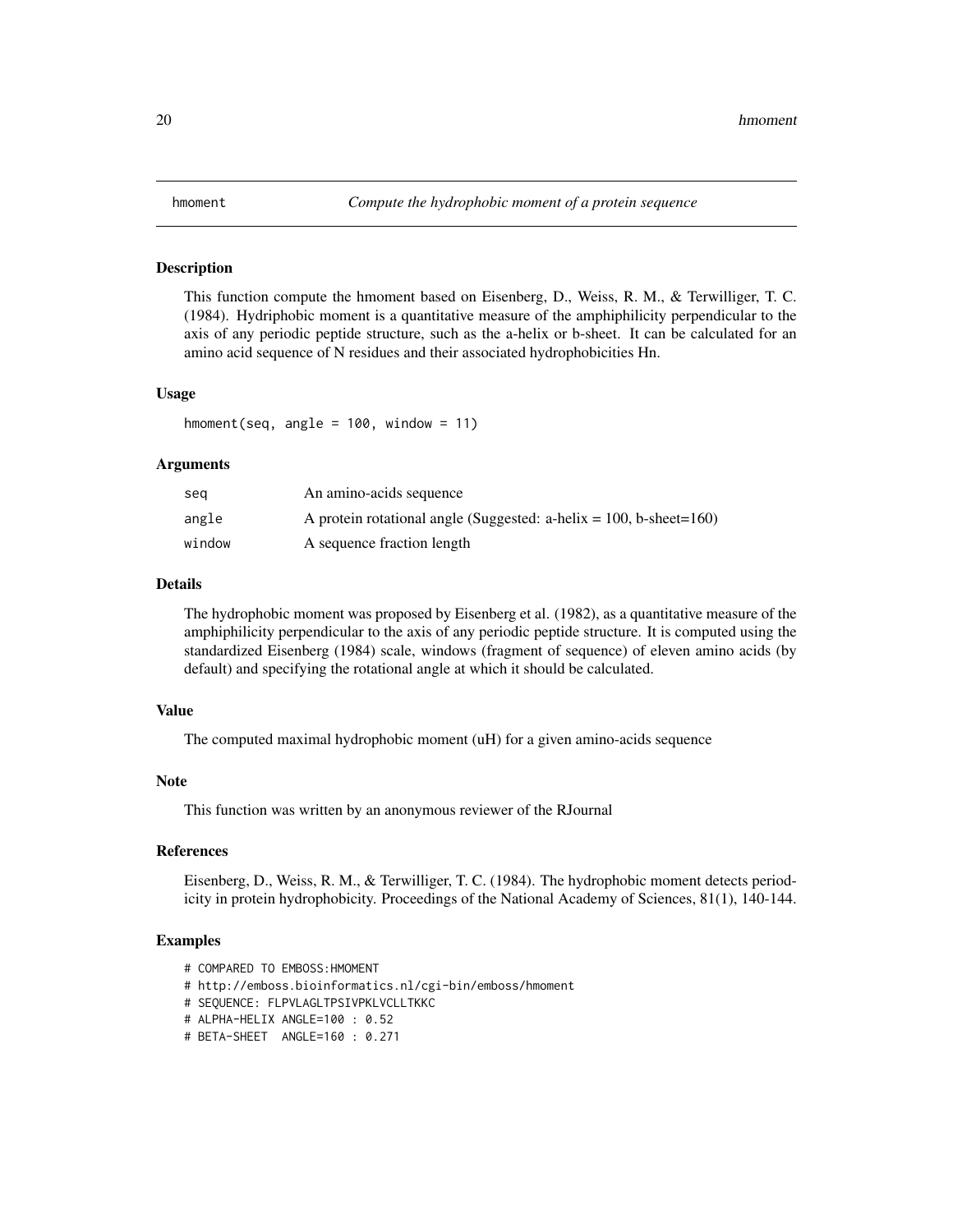#### <span id="page-20-0"></span>hydrophobicity 21

```
# ALPHA HELIX VALUE
hmoment(seq = "FLPVLAGLTPSIVPKLVCLLTKKC", angle = 100, window = 11)
# [1] 0.5199226
# BETA SHEET VALUE
hmoment(seq = "FLPVLAGLTPSIVPKLVCLLTKKC", angle = 160, window = 11)
# [1] 0.2705906
```
hydrophobicity *Compute the hydrophobicity index of a protein sequence*

#### Description

This function calculates the GRAVY hydrophobicity index of an amino acids sequence using one of the 38 scales from different sources.

#### Usage

hydrophobicity(seq, scale = "KyteDoolittle")

#### Arguments

seq An amino-acids sequence

scale A character string specifying the hydophobicity scale to be used; must be one of "Aboderin", "AbrahamLeo", "Argos", "BlackMould", "BullBreese", "Casari", "Chothia", "Cid", "Cowan3.4", "Cowan7.5", "Eisenberg", "Engelman", "Fasman", "Fauchere", "Goldsack", "Guy", "HoppWoods", "Janin", "Jones", "Juretic", "Kidera", "Kuhn", "KyteDoolittle", "Levitt", "Manavalan", "Miyazawa", "Parker", "Ponnuswamy", "Prabhakaran", "Rao", "Rose", "Roseman", "Sweet", "Tanford", "Welling", "Wilson", "Wolfenden", "Zimmerman", "interfaceScale\_pH8", "interfaceScale\_pH2", "octanolScale\_pH8", "octanolScale\_pH2", "oiScale\_pH8" or "oiScale\_pH2".

# Details

The hydrophobicity is an important stabilization force in protein folding; this force changes depending on the solvent in which the protein is found. The hydrophobicity index is calculated adding the hydrophobicity of individual amino acids and dividing this value by the length of the sequence.

# Value

The computed GRAVY index for a given amino-acid sequence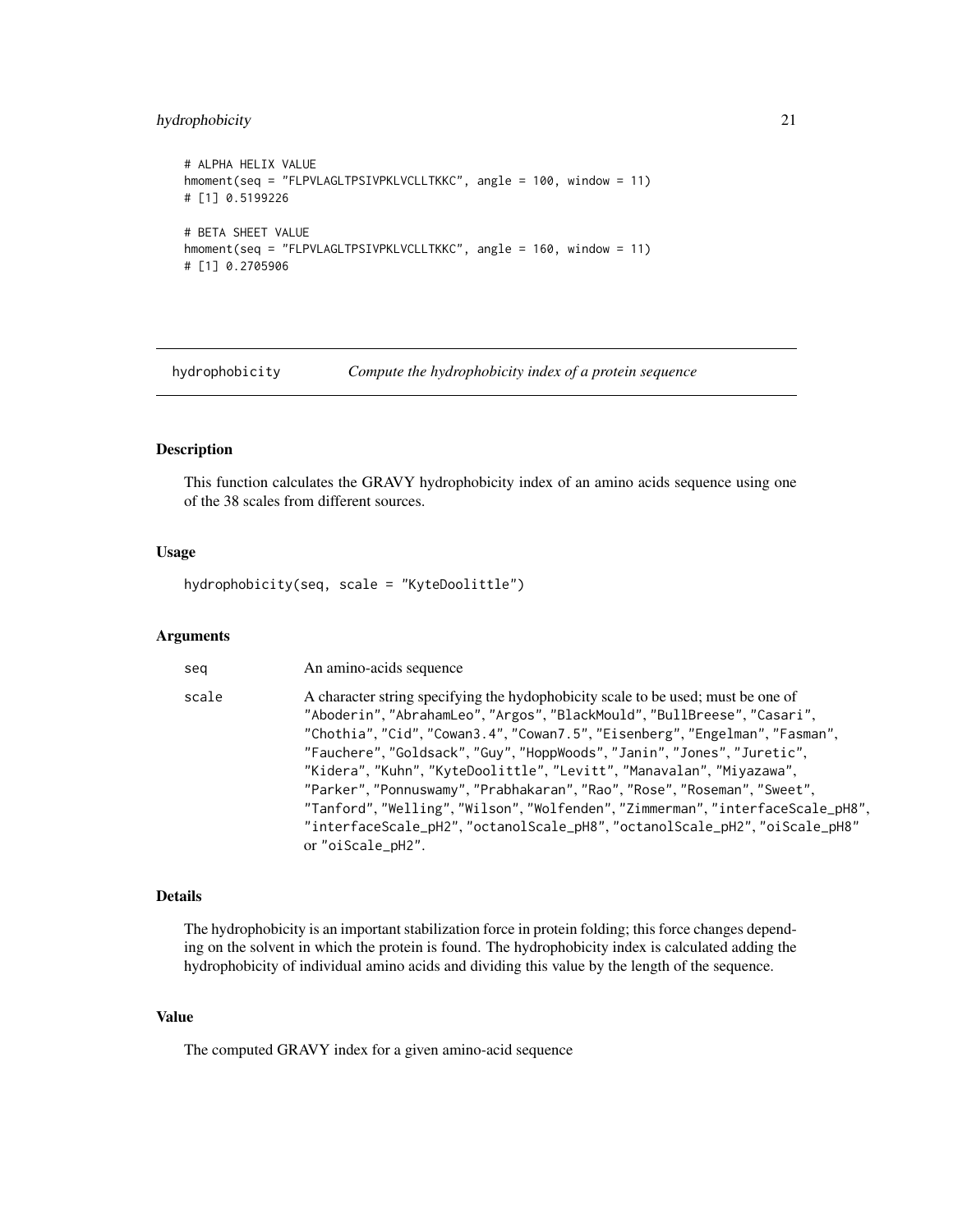#### References

Aboderin, A. A. (1971). An empirical hydrophobicity scale for alpha-amino-acids and some of its applications. International Journal of Biochemistry, 2(11), 537-544.

Abraham D.J., Leo A.J. Hydrophobicity (delta G1/2 cal). Proteins: Structure, Function and Genetics 2:130-152(1987).

Argos, P., Rao, J. K., & Hargrave, P. A. (1982). Structural Prediction of Membrane-Bound Proteins. European Journal of Biochemistry, 128(2-3), 565-575.

Black S.D., Mould D.R. Hydrophobicity of physiological L-alpha amino acids. Anal. Biochem. 193:72-82(1991).

Bull H.B., Breese K. Hydrophobicity (free energy of transfer to surface in kcal/mole). Arch. Biochem. Biophys. 161:665-670(1974).

Casari, G., & Sippl, M. J. (1992). Structure-derived hydrophobic potential: hydrophobic potential derived from X-ray structures of globular proteins is able to identify native folds. Journal of molecular biology, 224(3), 725-732.

Chothia, C. (1976). The nature of the accessible and buried surfaces in proteins. Journal of molecular biology, 105(1), 1-12.

Cid, H., Bunster, M., Canales, M., & Gazitua, F. (1992). Hydrophobicity and structural classes in proteins. Protein engineering, 5(5), 373-375.

Cowan R., Whittaker R.G. Hydrophobicity indices at pH 3.4 determined by HPLC. Peptide Research 3:75-80(1990).

Cowan R., Whittaker R.G. Hydrophobicity indices at pH 7.5 determined by HPLC. Peptide Research 3:75-80(1990).

Eisenberg D., Schwarz E., Komarony M., Wall R. Normalized consensus hydrophobicity scale. J. Mol. Biol. 179:125-142(1984).

Engelman, D. M., Steitz, T. A., & Goldman, A. (1986). Identifying nonpolar transbilayer helices in amino acid sequences of membrane proteins. Annual review of biophysics and biophysical chemistry, 15(1), 321-353.

Fasman, G. D. (Ed.). (1989). Prediction of protein structure and the principles of protein conformation. Springer.

Fauchere J.-L., Pliska V.E. Hydrophobicity scale (pi-r). Eur. J. Med. Chem. 18:369-375(1983).

Goldsack, D. E., & Chalifoux, R. C. (1973). Contribution of the free energy of mixing of hydrophobic side chains to the stability of the tertiary structure of proteins. Journal of theoretical biology, 39(3), 645-651.

Guy H.R. Hydrophobicity scale based on free energy of transfer (kcal/mole). Biophys J. 47:61- 70(1985).

Hopp T.P., Woods K.R. Hydrophilicity. Proc. Natl. Acad. Sci. U.S.A. 78:3824-3828(1981).

Janin J. Free energy of transfer from inside to outside of a globular protein. Nature 277:491- 492(1979).

Jones, D. D. (1975). Amino acid properties and side-chain orientation in proteins: a cross correlation approach. Journal of theoretical biology, 50(1), 167-183.

Juretic, D., Lucic, B., Zucic, D., & Trinajstic, N. (1998). Protein transmembrane structure: recognition and prediction by using hydrophobicity scales through preference functions. Theoretical and computational chemistry, 5, 405-445.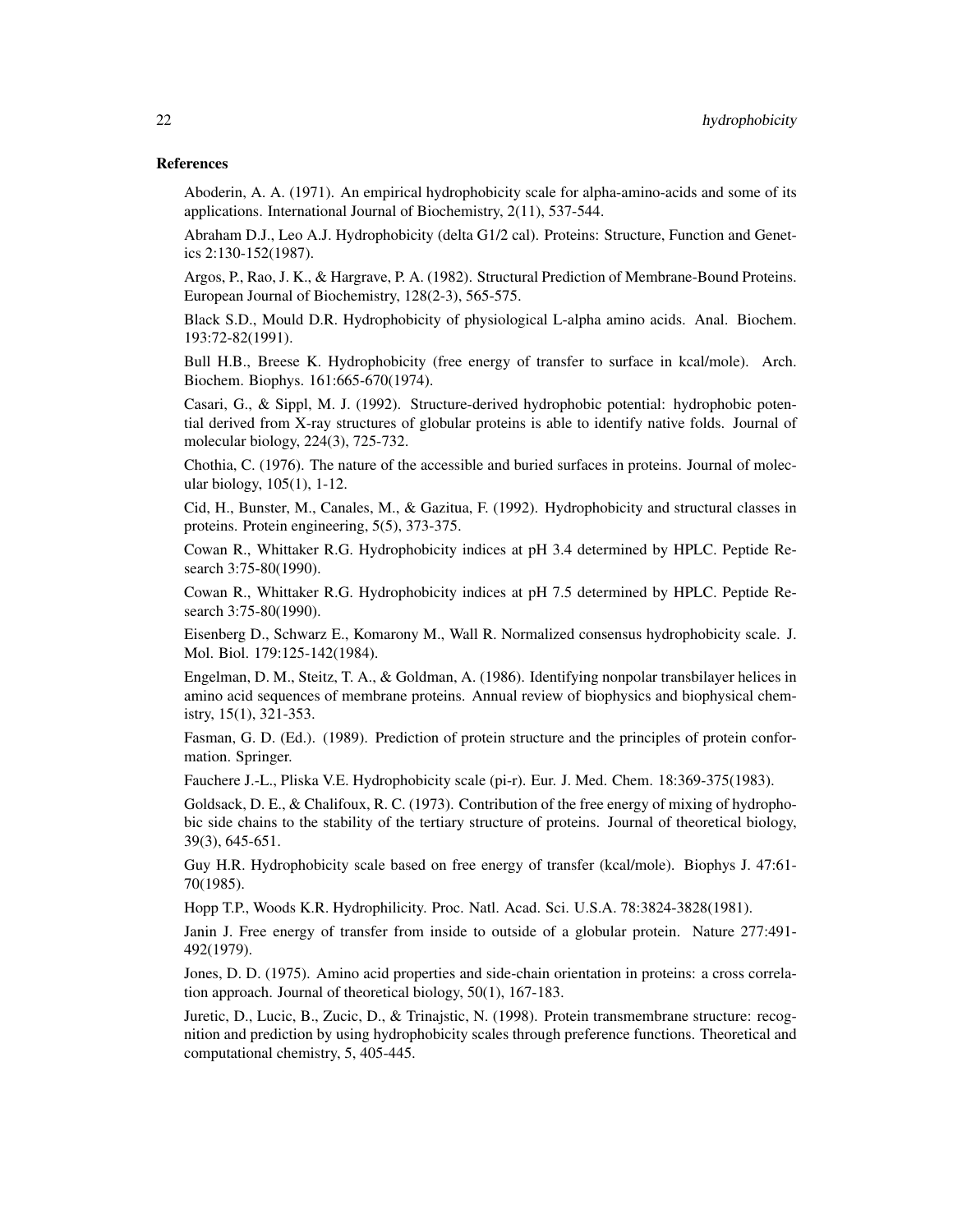Kidera, A., Konishi, Y., Oka, M., Ooi, T., & Scheraga, H. A. (1985). Statistical analysis of the physical properties of the 20 naturally occurring amino acids. Journal of Protein Chemistry, 4(1),  $23 - 55$ .

Kuhn, L. A., Swanson, C. A., Pique, M. E., Tainer, J. A., & Getzoff, E. D. (1995). Atomic and residue hydrophilicity in the context of folded protein structures. Proteins: Structure, Function, and Bioinformatics, 23(4), 536-547.

Kyte J., Doolittle R.F. Hydropathicity. J. Mol. Biol. 157:105-132(1982).

Levitt, M. (1976). A simplified representation of protein conformations for rapid simulation of protein folding. Journal of molecular biology, 104(1), 59-107.

Manavalan P., Ponnuswamy Average surrounding hydrophobicity. P.K. Nature 275:673-674(1978).

Miyazawa S., Jernigen R.L. Hydrophobicity scale (contact energy derived from 3D data). Macromolecules 18:534-552(1985).

Parker J.M.R., Guo D., Hodges R.S. Hydrophilicity scale derived from HPLC peptide retention times. Biochemistry 25:5425-5431(1986).

Ponnuswamy, P. K. (1993). Hydrophobic charactesristics of folded proteins. Progress in biophysics and molecular biology, 59(1), 57-103.

Prabhakaran, M. (1990). The distribution of physical, chemical and conformational properties in signal and nascent peptides. Biochem. J, 269, 691-696.

Rao M.J.K., Argos P. Membrane buried helix parameter. Biochim. Biophys. Acta 869:197- 214(1986).

Rose G.D., Geselowitz A.R., Lesser G.J., Lee R.H., Zehfus M.H. Mean fractional area loss (f) [average area buried/standard state area]. Science 229:834-838(1985)

Roseman M.A. Hydrophobicity scale (pi-r). J. Mol. Biol. 200:513-522(1988).

Sweet R.M., Eisenberg D. Optimized matching hydrophobicity (OMH). J. Mol. Biol. 171:479- 488(1983).

Tanford C. Hydrophobicity scale (Contribution of hydrophobic interactions to the stability of the globular conformation of proteins). J. Am. Chem. Soc. 84:4240-4274(1962).

Welling G.W., Weijer W.J., Van der Zee R., Welling-Wester S. Antigenicity value X 10. FEBS Lett. 188:215-218(1985).

Wilson K.J., Honegger A., Stotzel R.P., Hughes G.J. Hydrophobic constants derived from HPLC peptide retention times. Biochem. J. 199:31-41(1981).

Wolfenden R.V., Andersson L., Cullis P.M., Southgate C.C.F. Hydration potential (kcal/mole) at 25C. Biochemistry 20:849-855(1981).

Zimmerman, J. M., Eliezer, N., & Simha, R. (1968). The characterization of amino acid sequences in proteins by statistical methods. Journal of theoretical biology, 21(2), 170-201.

Nakai, K., Kidera, A., and Kanehisa, M.; Cluster analysis of amino acid indices for prediction of protein structure and function. Protein Eng. 2, 93-100 (1988).

Tomii, K. and Kanehisa, M.; Analysis of amino acid indices and mutation matrices for sequence comparison and structure prediction of proteins. Protein Eng. 9, 27-36 (1996).

Kawashima, S., Ogata, H., and Kanehisa, M.; AAindex: amino acid index database. Nucleic Acids Res. 27, 368-369 (1999).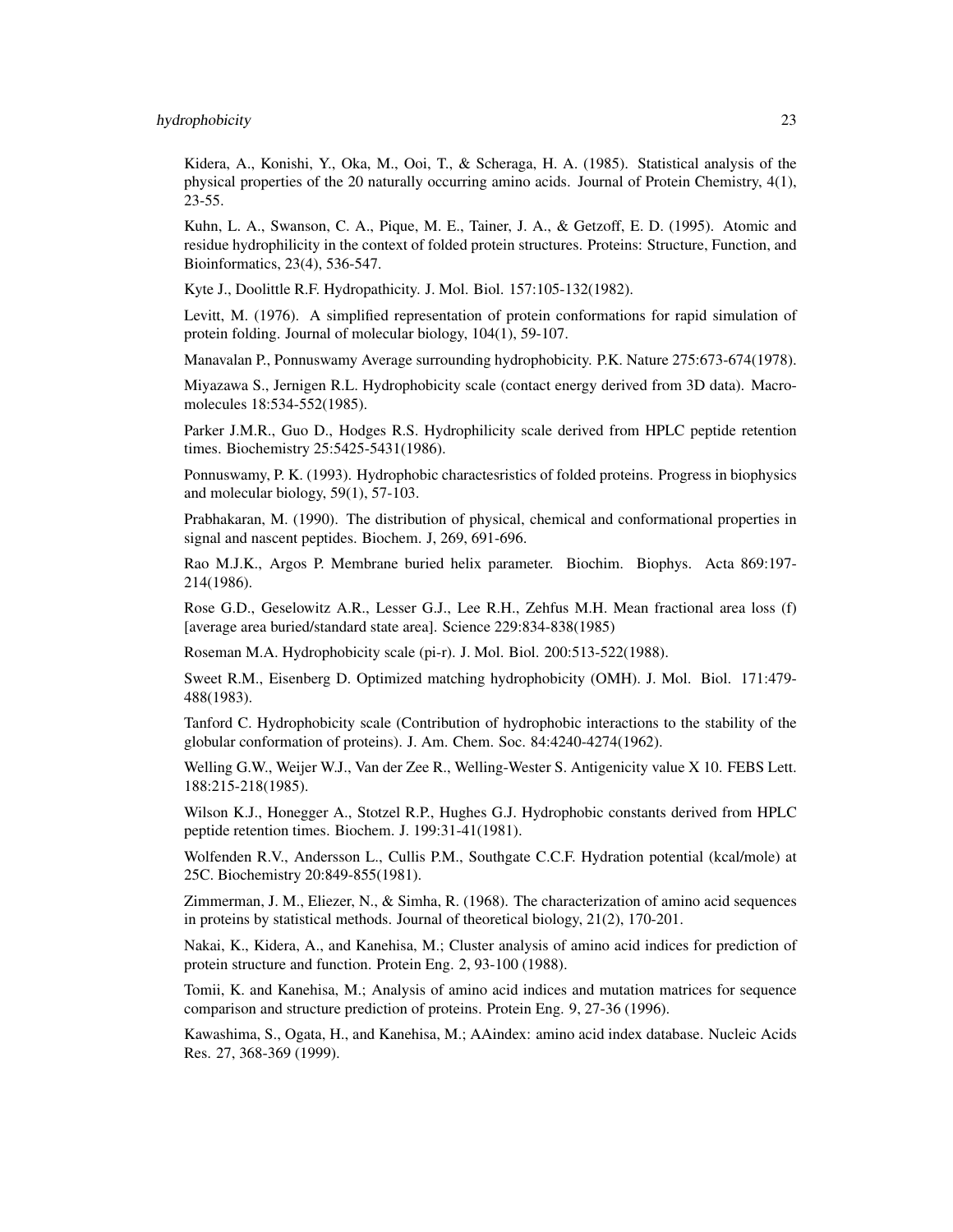Kawashima, S. and Kanehisa, M.; AAindex: amino acid index database. Nucleic Acids Res. 28, 374 (2000).

Kawashima, S., Pokarowski, P., Pokarowska, M., Kolinski, A., Katayama, T., and Kanehisa, M.; AAindex: amino acid index database, progress report 2008. Nucleic Acids Res. 36, D202-D205 (2008).

White, Stephen (2006-06-29). "Experimentally Determined Hydrophobicity Scales". University of California, Irvine. Retrieved 2017-05-25

```
# COMPARED TO GRAVY Grand average of hydropathicity (GRAVY) ExPASy
# http://web.expasy.org/cgi-bin/protparam/protparam
# SEQUENCE: QWGRRCCGWGPGRRYCVRWC
# GRAVY: -0.950
hydrophobicity(seq = "QWGRRCCGWGPGRRYCVRWC",scale = "Aboderin")
#[1] 3.84
hydrophobicity(seq = "QWGRRCCGWGPGRRYCVRWC",scale = "AbrahamLeo")
#[1] 0.092
hydrophobicity(seq = "QWGRRCCGWGPGRRYCVRWC",scale = "Argos")
#[1] 1.033
hydrophobicity(seq = "QWGRRCCGWGPGRRYCVRWC",scale = "BlackMould")
#[1] 0.50125
hydrophobicity(seq = "QWGRRCCGWGPGRRYCVRWC",scale = "BullBreese")
#[1] 0.1575
hydrophobicity(seq = "QWGRRCCGWGPGRRYCVRWC",scale = "Casari")
#[1] 0.38
hydrophobicity(seq = "QWGRRCCGWGPGRRYCVRWC",scale = "Chothia")
#[1] 0.262
hydrophobicity(seq = "QWGRRCCGWGPGRRYCVRWC",scale = "Cid")
#[1] 0.198
hydrophobicity(seq = "QWGRRCCGWGPGRRYCVRWC",scale = "Cowan3.4")
#[1] 0.0845
hydrophobicity(seq = "QWGRRCCGWGPGRRYCVRWC",scale = "Cowan7.5")
#[1] 0.0605
hydrophobicity(seq = "QWGRRCCGWGPGRRYCVRWC",scale = "Eisenberg")
#[1] -0.3265
hydrophobicity(seq = "QWGRRCCGWGPGRRYCVRWC",scale = "Engelman")
#[1] 2.31
hydrophobicity(seq = "QWGRRCCGWGPGRRYCVRWC",scale = "Fasman")
#[1] -1.2905
hydrophobicity(seq = "QWGRRCCGWGPGRRYCVRWC",scale = "Fauchere")
#[1] 0.527
hydrophobicity(seq = "QWGRRCCGWGPGRRYCVRWC",scale = "Goldsack")
#[1] 1.2245
hydrophobicity(seq = "QWGRRCCGWGPGRRYCVRWC",scale = "Guy")
#[1] 0.193
hydrophobicity(seq = "QWGRRCCGWGPGRRYCVRWC",scale = "HoppWoods")
#[1] -0.14
hydrophobicity(seq = "QWGRRCCGWGPGRRYCVRWC",scale = "Janin")
#[1] -0.105
hydrophobicity(seq = "QWGRRCCGWGPGRRYCVRWC",scale = "Jones")
```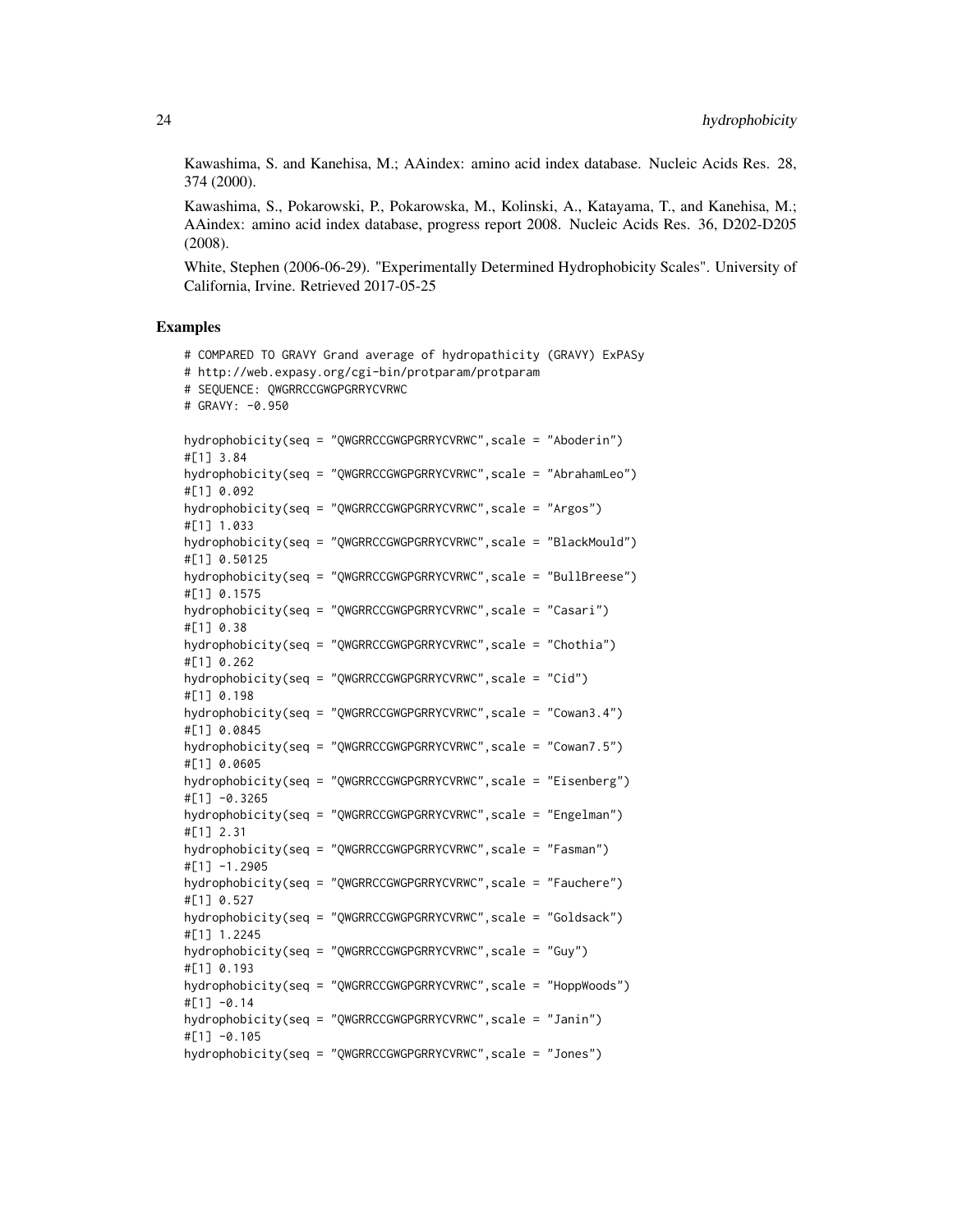#### <span id="page-24-0"></span>instaIndex 25

```
#[1] 1.4675
hydrophobicity(seq = "QWGRRCCGWGPGRRYCVRWC",scale = "Juretic")
#[1] -1.106
hydrophobicity(seq = "QWGRRCCGWGPGRRYCVRWC",scale = "Kidera")
#[1] -0.0405
hydrophobicity(seq = "QWGRRCCGWGPGRRYCVRWC",scale = "Kuhn")
#[1] 0.9155
hydrophobicity(seq = "QWGRRCCGWGPGRRYCVRWC",scale = "KyteDoolittle")
#[1] -0.95
hydrophobicity(seq = "QWGRRCCGWGPGRRYCVRWC",scale = "Levitt")
#[1] -0.21
hydrophobicity(seq = "QWGRRCCGWGPGRRYCVRWC",scale = "Manavalan")
#[1] 13.0445
hydrophobicity(seq = "QWGRRCCGWGPGRRYCVRWC",scale = "Miyazawa")
#[1] 5.739
hydrophobicity(seq = "QWGRRCCGWGPGRRYCVRWC",scale = "Parker")
#[1] 1.095
hydrophobicity(seq = "QWGRRCCGWGPGRRYCVRWC",scale = "Ponnuswamy")
#[1] 0.851
hydrophobicity(seq = "QWGRRCCGWGPGRRYCVRWC",scale = "Prabhakaran")
#[1] 9.67
hydrophobicity(seq = "QWGRRCCGWGPGRRYCVRWC",scale = "Rao")
#[1] 0.813
hydrophobicity(seq = "QWGRRCCGWGPGRRYCVRWC",scale = "Rose")
#[1] 0.7575
hydrophobicity(seq = "QWGRRCCGWGPGRRYCVRWC",scale = "Roseman")
#[1] -0.495
hydrophobicity(seq = "QWGRRCCGWGPGRRYCVRWC",scale = "Sweet")
#[1] -0.1135
hydrophobicity(seq = "QWGRRCCGWGPGRRYCVRWC",scale = "Tanford")
#[1] -0.2905
hydrophobicity(seq = "QWGRRCCGWGPGRRYCVRWC",scale = "Welling")
#[1] -0.666
hydrophobicity(seq = "QWGRRCCGWGPGRRYCVRWC",scale = "Wilson")
#[1] 3.16
hydrophobicity(seq = "QWGRRCCGWGPGRRYCVRWC",scale = "Wolfenden")
#[1] -6.307
hydrophobicity(seq = "QWGRRCCGWGPGRRYCVRWC",scale = "Zimmerman")
#[1] 0.943
```
instaIndex *Compute the instability index of a protein sequence*

#### Description

This function calculates the instability index proposed by Guruprasad (1990). This index predicts the stability of a protein based on its amino acid composition, a protein whose instability index is smaller than 40 is predicted as stable, a value above 40 predicts that the protein may be unstable.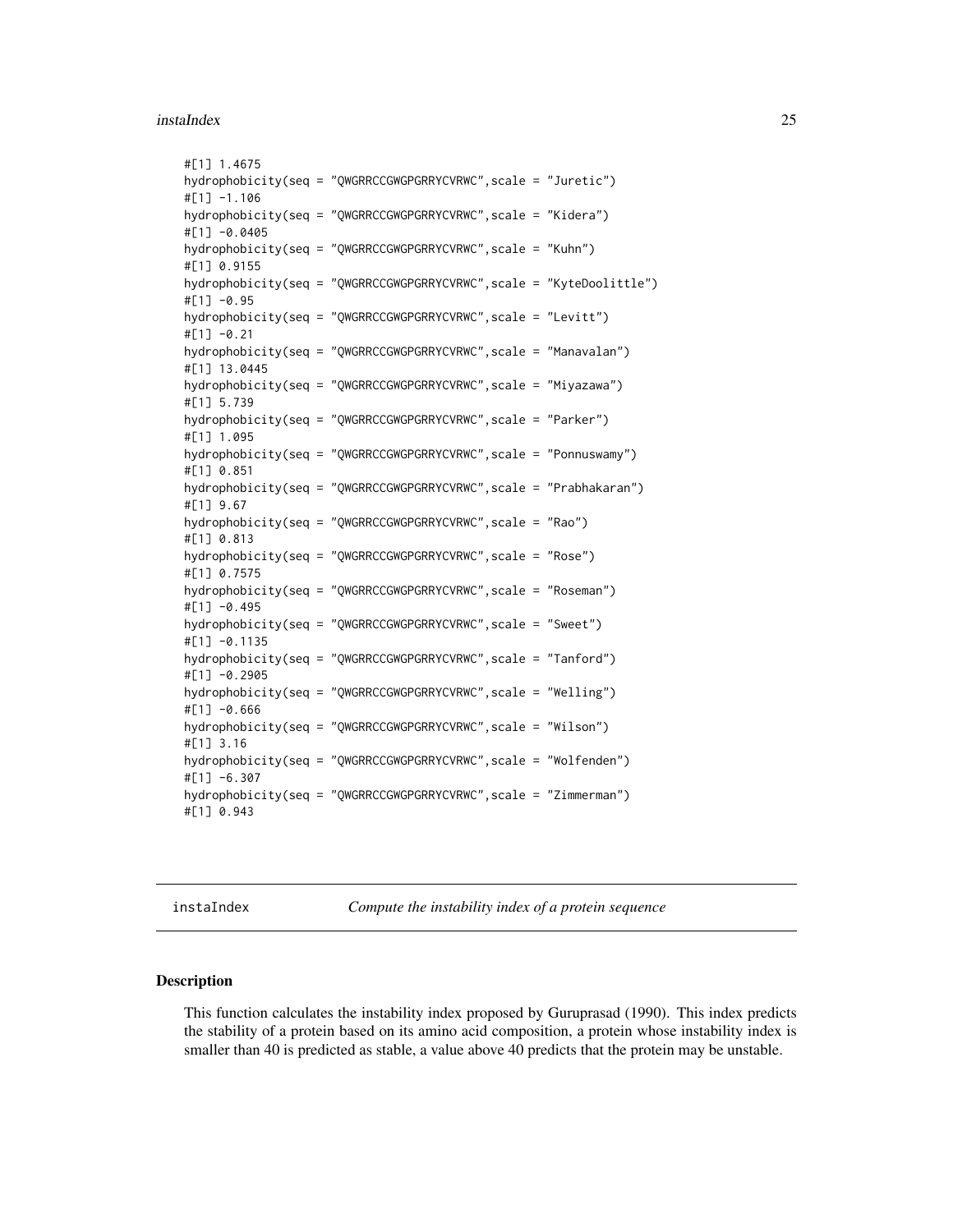#### Usage

instaIndex(seq)

#### Arguments

seq An amino-acids sequence

# Value

The computed instability index for a given amino-acids sequence

#### References

Guruprasad K, Reddy BV, Pandit MW (1990). "Correlation between stability of a protein and its dipeptide composition: a novel approach for predicting in vivo stability of a protein from its primary sequence". Protein Eng. 4 (2): 155 - 61. doi:10.1093/protein/4.2.155

# Examples

```
# COMPARED TO ExPASy INSTAINDEX
# http://web.expasy.org/protparam/
# SEQUENCE: QWGRRCCGWGPGRRYCVRWC
# The instability index (II) is computed to be 83.68
instaIndex(seq = "QWGRRCCGWGPGRRYCVRWC")
# [1] 83.68
```
kideraFactors *Compute the Kidera factors of a protein sequence*

#### Description

The Kidera Factors were originally derived by applying multivariate analysis to 188 physical properties of the 20 amino acids and using dimension reduction techniques. This function calculates the average of the ten Kidera factors for a protein sequence.

#### Usage

kideraFactors(seq)

# Arguments

seq An amino-acids sequence

<span id="page-25-0"></span>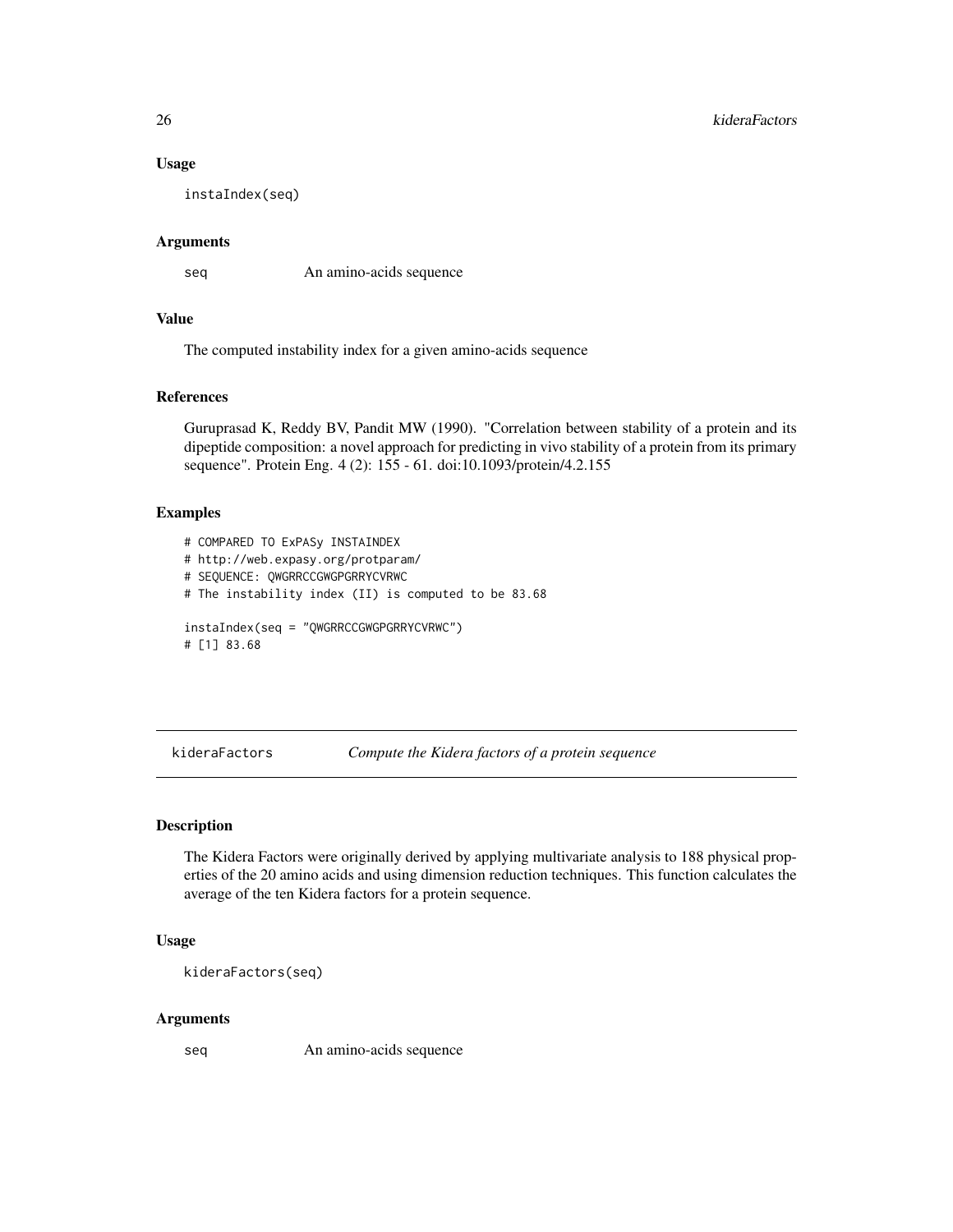#### <span id="page-26-0"></span>lengthpep 27

# Value

A list with the average of the ten Kidera factors. The first four factors are essentially pure physical properties; the remaining six factors are superpositions of several physical properties, and are labelled for convenience by the name of the most heavily weighted component.

- KF1: Helix/bend preference,
- KF2: Side-chain size,
- KF3: Extended structure preference,
- KF4: Hydrophobicity,
- KF5: Double-bend preference,
- KF6: Partial specific volume,
- KF7: Flat extended preference,
- KF8: Occurrence in alpha region,
- KF9: pK-C,
- KF10: Surrounding hydrophobicity

# References

Kidera, A., Konishi, Y., Oka, M., Ooi, T., & Scheraga, H. A. (1985). Statistical analysis of the physical properties of the 20 naturally occurring amino acids. Journal of Protein Chemistry, 4(1), 23-55.

#### Examples

```
kideraFactors(seq = "KLKLLLLLKLK")
# [[1]]
# KF1 KF2 KF3 KF4 KF5
# -0.78545455 0.29818182 -0.23636364 -0.08181818 0.21000000
# KF6 KF7 KF8 KF9 KF10
# -1.89363636 1.02909091 -0.51272727 0.11181818 0.81000000
```
lengthpep *Compute the amino acid length of a protein sequence*

# Description

This function counts the number of amino acids in a protein sequence

#### Usage

```
lengthpep(seq)
```
#### Arguments

seq An amino-acids sequence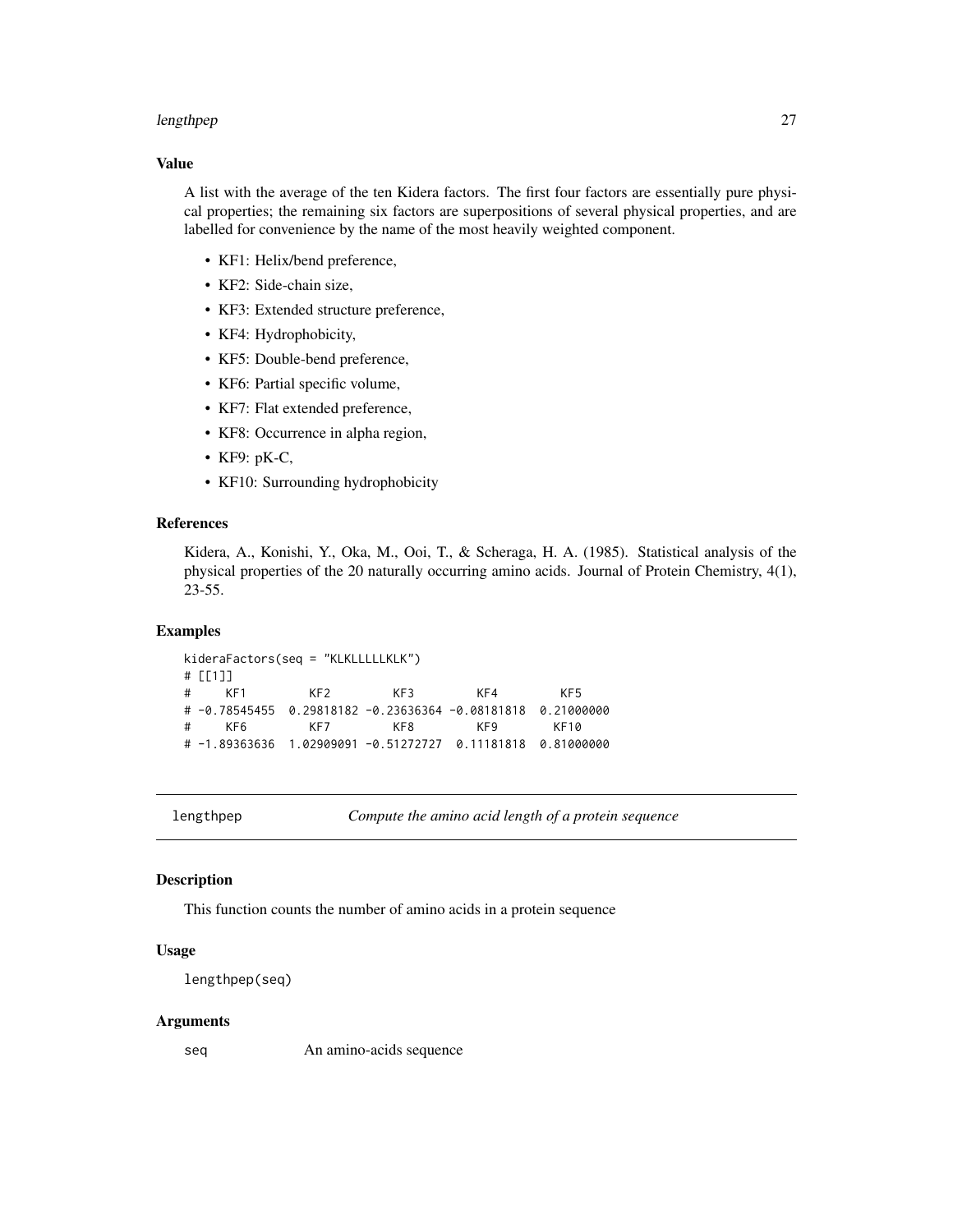# <span id="page-27-0"></span>Details

All proteins are formed by linear chains of small residues known as amino acids attached to each other by peptide bonds. The function lengthpep counts the number of amino acids in a sequence and returns a vector with the count for each peptide used as argument.

# Examples

```
# COMPARED TO ExPASy ProtParam
# http://web.expasy.org/protparam
# SEQUENCE: QWGRRCCGWGPGRRYCVRWC
# Number of amino acids: 20
lengthpep(seq = "QWGRRCCGWGPGRRYCVRWC")
# [1] 20
```
membpos *Compute theoretically the class of a protein sequence*

# **Description**

This function calculates the theoretical class of a protein sequence based on the relationship between the hydrophobic moment and hydrophobicity scale proposed by Eisenberg (1984).

#### Usage

membpos(seq, angle = 100)

# Arguments

| sea   | An amino-acids sequence    |
|-------|----------------------------|
| angle | A protein rotational angle |

# Details

Eisenberg et al. (1982) found a correlation between hydrophobicity and hydrophobic moment that defines the protein section as globular, transmembrane or superficial. The function calculates the hydrophobicity (H) and hydrophobic moment (uH) based on the standardized scale of Eisenberg (1984) using windows of 11 amino acids for calculate the theoretical fragment type.

# Value

A data frame for each sequence given with the calculated class for each window of eleven aminoacids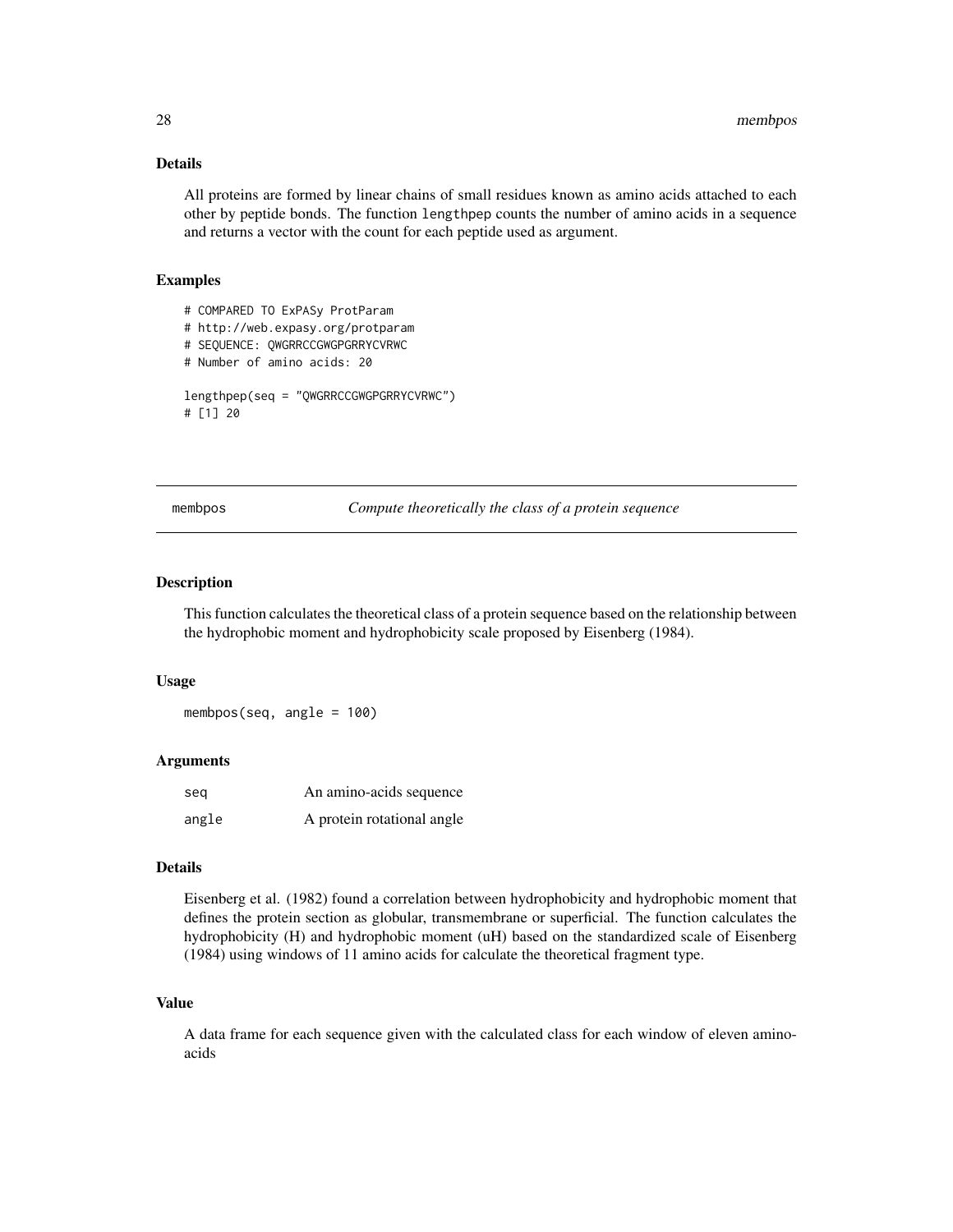# <span id="page-28-0"></span>mswhimScores 29

#### References

Eisenberg, David. "Three-dimensional structure of membrane and surface proteins." Annual review of biochemistry 53.1 (1984): 595-623.

D. Eisenberg, R. M. Weiss, and T. C. Terwilliger. The helical hydrophobic moment: A measure of the amphiphilicity of a helix. Nature, 299(5881):371-374, 1982. [p7, 8]

## Examples

```
membpos(seq = "ARQQNLFINFCLILIFLLLI",angle = 100)
# Pep H uH MembPos
# 1 ARQQNLFINFCL 0.083 0.353
# 2 RQQNLFINFCLI 0.147 0.317 Globular
# 3 QQNLFINFCLIL 0.446 0.274 Globular
# 4 QNLFINFCLILI 0.632 0.274 Transmembrane
# 5 NLFINFCLILIF 0.802 0.253 Surface
# 6 LFINFCLILIFL 0.955 0.113 Transmembrane
# 7 FINFCLILIFLL 0.955 0.113 Transmembrane
# 8 INFCLILIFLLL 0.944 0.108 Transmembrane
# 9 NFCLILIFLLLI 0.944 0.132 Transmembrane
membpos(seq = "ARQQNLFINFCLILIFLLLI",angle = 160)
# Pep H uH MembPos
# 1 ARQQNLFINFCL 0.083 0.467 Globular
# 2 RQQNLFINFCLI 0.147 0.467 Globular
# 3 QQNLFINFCLIL 0.446 0.285 Globular
# 4 QNLFINFCLILI 0.632 0.358 Surface
# 5 NLFINFCLILIF 0.802 0.358 Surface
# 6 LFINFCLILIFL 0.955 0.269 Surface
# 7 FINFCLILIFLL 0.955 0.269 Surface
# 8 INFCLILIFLLL 0.944 0.257 Surface
# 9 NFCLILIFLLLI 0.944 0.229 Surface
```
mswhimScores *Compute the MS-WHIM scores of a protein sequence*

#### Description

MS-WHIM scores were derived from 36 electrostatic potential properties derived from the threedimensional structure of the 20 natural amino acids

#### Usage

mswhimScores(seq)

#### Arguments

seq An amino-acids sequence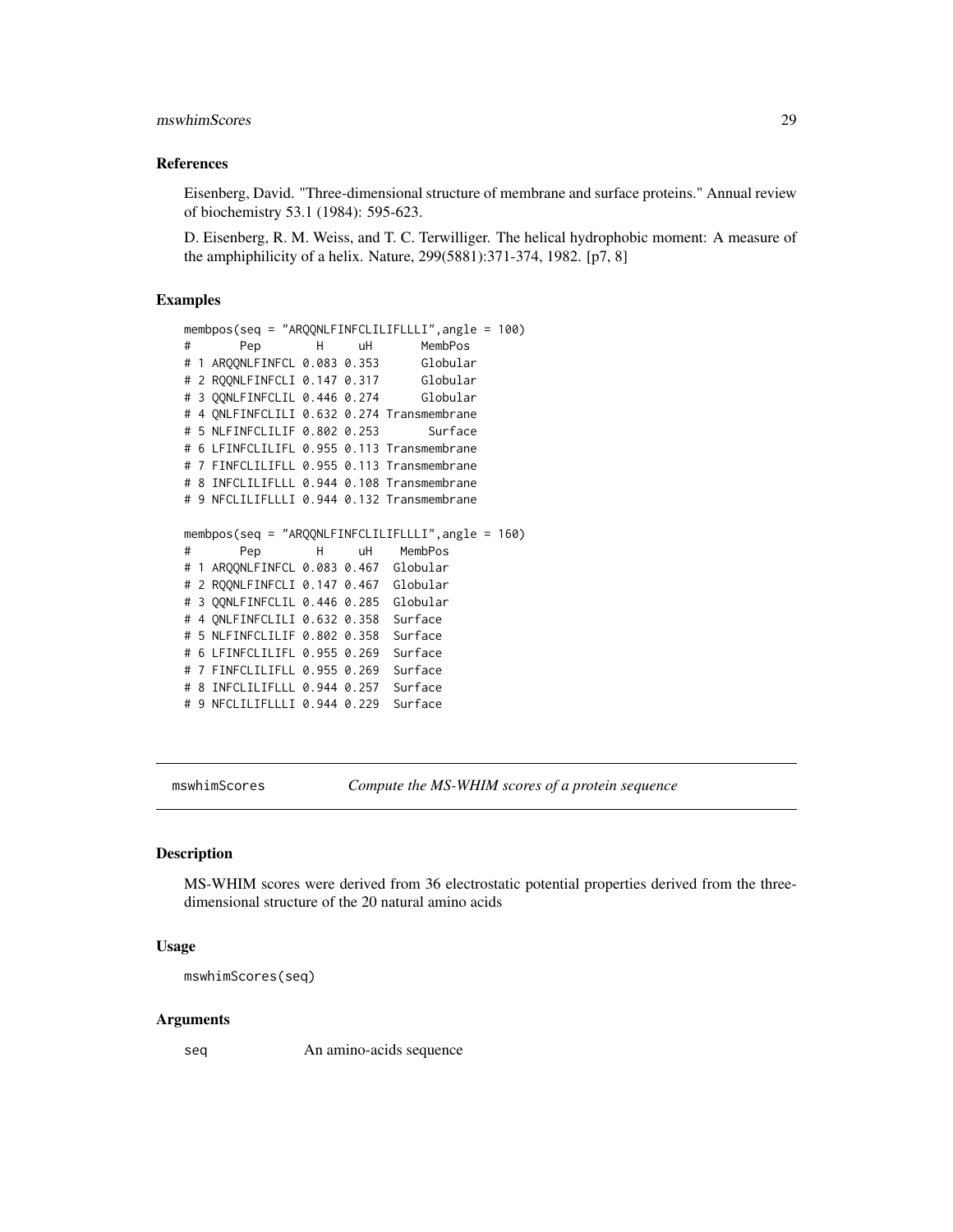# <span id="page-29-0"></span>Value

The computed average of MS-WHIM scores of all the amino acids in the corresponding peptide sequence.

# References

Zaliani, A., & Gancia, E. (1999). MS-WHIM scores for amino acids: a new 3D-description for peptide QSAR and QSPR studies. Journal of chemical information and computer sciences, 39(3), 525-533.

#### Examples

mswhimScores(seq = "KLKLLLLLKLK") # [[1]] # MSWHIM1 MSWHIM2 MSWHIM3 # -0.6563636 0.4872727 0.1163636

mw *Compute the molecular weight of a protein sequence*

#### **Description**

This function calculates the molecular weight of a protein sequence. It is calculated as the sum of the mass of each amino acid using the scale available on Compute pI/Mw tool.

#### Usage

```
mw(seq, monoisotopic = FALSE)
```
#### Arguments

| sea          | An amino-acids sequence                                                                                |
|--------------|--------------------------------------------------------------------------------------------------------|
| monoisotopic | A logical value 'TRUE' or 'FALSE' indicating if monoisotopic weights of amino-<br>acids should be used |

# Details

The molecular weight is the sum of the masses of each atom constituting a molecule. The molecular weight is directly related to the length of the amino acid sequence and is expressed in units called daltons (Da). In Peptides the function mw computes the molecular weight using the same formulas and weights as ExPASy's "compute pI/mw" tool (Gasteiger et al., 2005).

# Source

The formula and amino acid scale are the same available on ExPASy Compute pI/Mw tool: http://web.expasy.org/compute\_pi/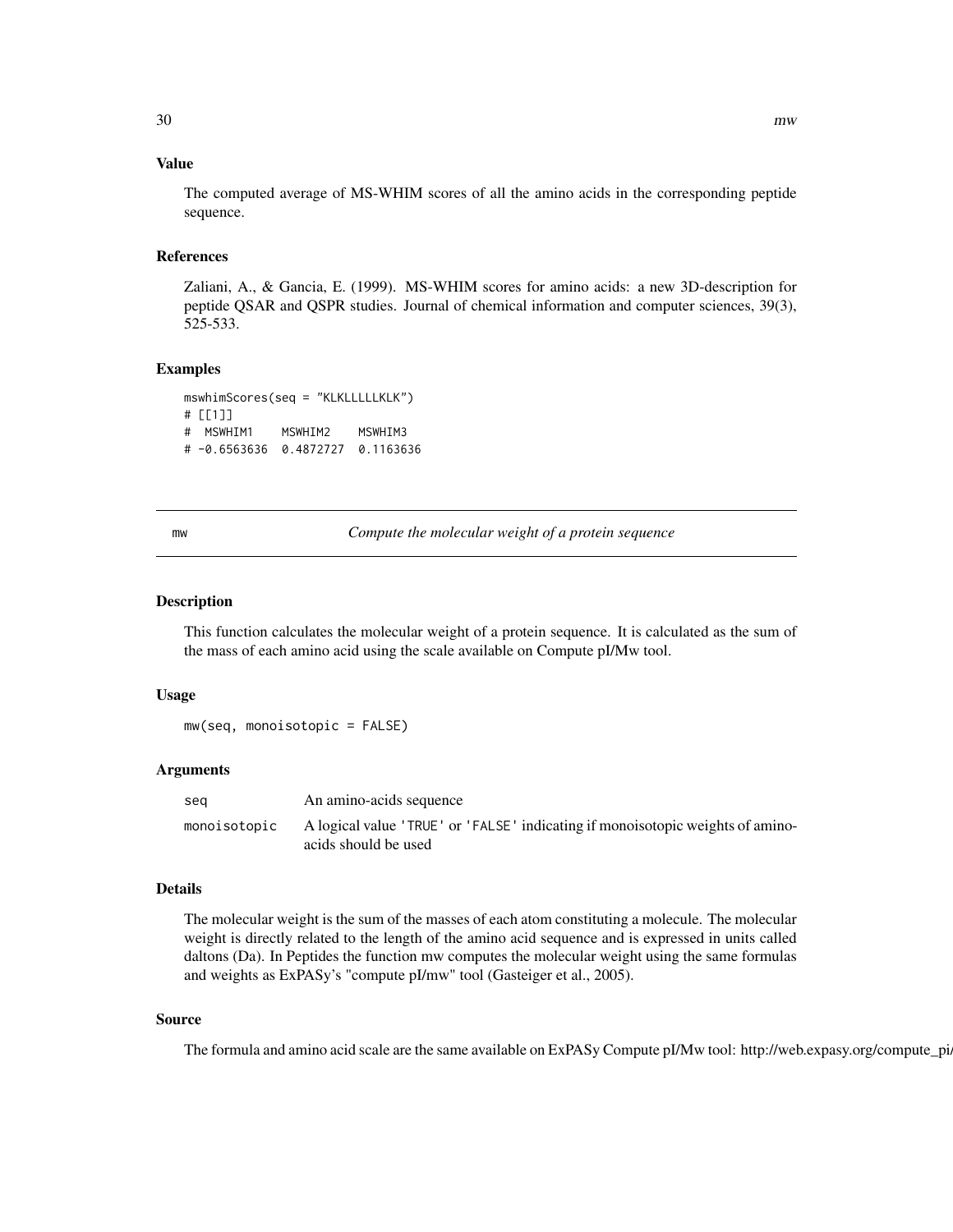#### <span id="page-30-0"></span>pepdata 31

#### References

Gasteiger, E., Hoogland, C., Gattiker, A., Wilkins, M. R., Appel, R. D., & Bairoch, A. (2005). Protein identification and analysis tools on the ExPASy server. In The proteomics protocols handbook (pp. 571-607). Humana Press. Chicago

#### Examples

```
# COMPARED TO ExPASy Compute pI/Mw tool
# http://web.expasy.org/compute_pi/
# SEQUENCE: QWGRRCCGWGPGRRYCVRWC
# Theoretical pI/Mw: 9.88 / 2485.91
mw(seq = "QWGRRCCGWGPGRRYCVRWC",monoisotopic = FALSE)
# [1] 2485.911
mw(seq = "QWGRRCCGWGPGRRYCVRWC",monoisotopic = TRUE)
# [1] 2484.12
```
pepdata *Physicochemical properties and indices from 100 amino acid sequences*

#### Description

Physicochemical properties and indices from 100 amino acid sequences (50 antimicrobial and 50 non antimicrobial)

#### Usage

data(pepdata)

# Format

A data frame with 100 observations on the following 23 variables.

sequence a character vector with the sequences of 100 peptides (50 antimicrobial and 50 nonantimicrobial)

group Integrer vector with the group code "0" for non antimicrobial and "1" for antimicrobial

length a numeric vector with the length of the amino acid sequence

mw a numeric vector with the molecular weight of the amino acid sequence

- tinyAA A numeric vector with the fraction (as percent) of tiny amino acids that make up the sequence
- smallAA A numeric vector with the fraction (as percent) of small amino acids that make up the sequence
- aliphaticAA A numeric vector with the fraction (as percent) of aliphatic amino acids that make up the sequence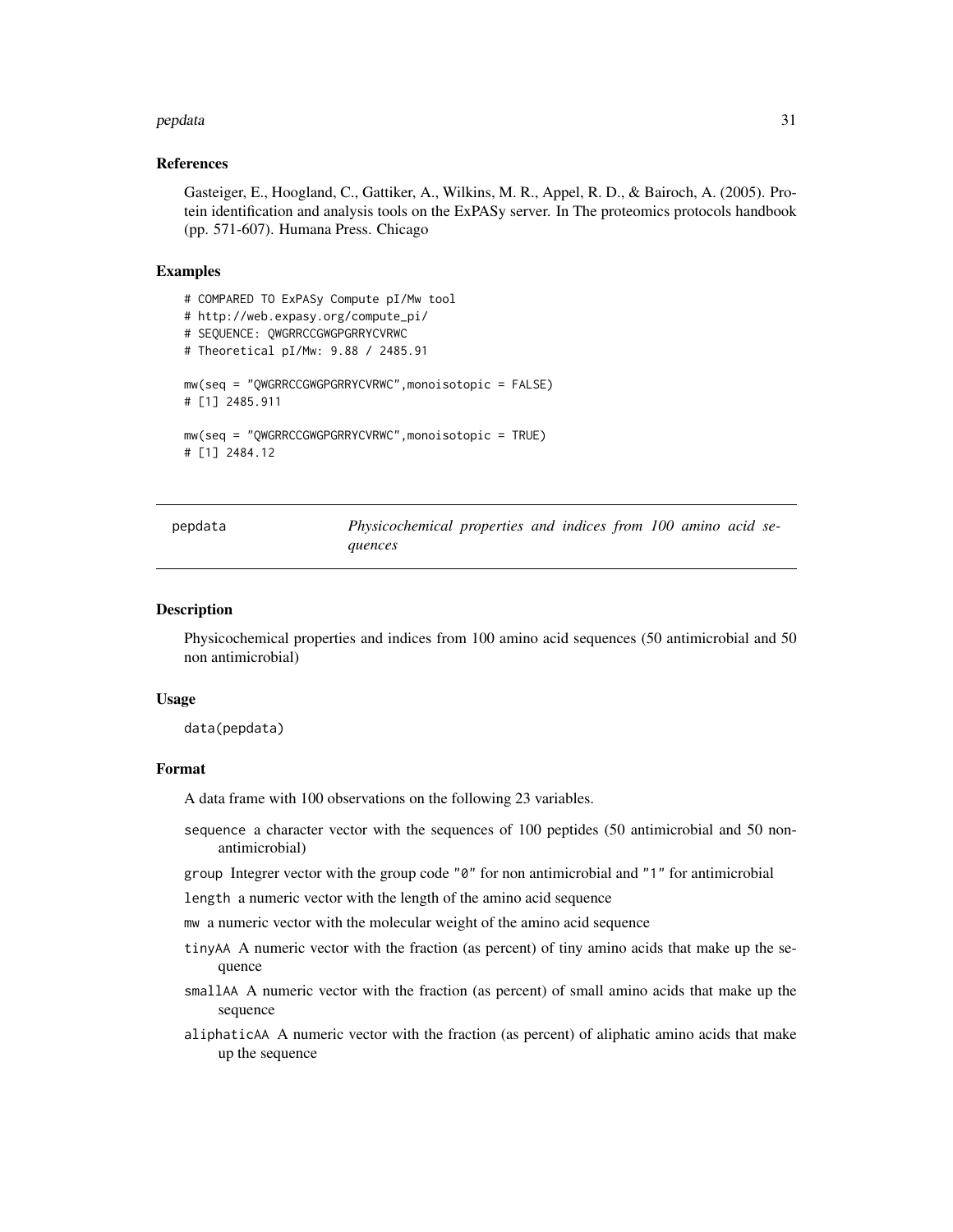- <span id="page-31-0"></span>aromaticAA A numeric vector with the fraction (as percent) of aromatic amino acids that make up the sequence
- nonpolarAA A numeric vector with the fraction (as percent) of non-polar amino acids that make up the sequence
- polarAA A numeric vector with the fraction (as percent) of polar amino acids that make up the sequence
- chargedAA A numeric vector with the fraction (as percent) of charged amino acids that make up the sequence
- basicAA A numeric vector with the fraction (as percent) of basic amino acids that make up the sequence
- acidicAA A numeric vector with the fraction (as percent) of acid amino acids that make up the sequence
- charge a numeric vector with the charge of the amino acid sequence
- pI a numeric vector with the isoelectric point of the amino acid sequence
- aindex a numeric vector with the aliphatic index of the amino acid sequence
- instaindex a numeric vector with the instability index of the amino acid sequence
- boman a numeric vector with the potential peptide-interaction index of the amino acid sequence
- hydrophobicity a numeric vector with the hydrophobicity index of the amino acid sequence
- hmoment a numeric vector with the hydrophobic moment of the amino acid sequence
- transmembrane A numeric vector with the fraction of Transmembrane windows of 11 amino acids that make up the sequence
- surface A numeric vector with the fraction of Surface windows of 11 amino acids that make up the sequence
- globular A numeric vector with the fraction of Globular windows of 11 amino acids that make up the sequence

pI *Compute the isoelectic point (pI) of a protein sequence*

# **Description**

The isoelectric point (pI), is the pH at which a particular molecule or surface carries no net electrical charge.

#### Usage

pI(seq, pKscale = "EMBOSS")

#### Arguments

| sea     | An amino-acids sequence                                                                                                                                                     |
|---------|-----------------------------------------------------------------------------------------------------------------------------------------------------------------------------|
| pKscale | A character string specifying the pK scale to be used; must be one of "B jellqvist".<br>"EMBOSS","Murray","Sillero","Solomon","Stryer","Lehninger","Dawson"<br>or "Rodwell" |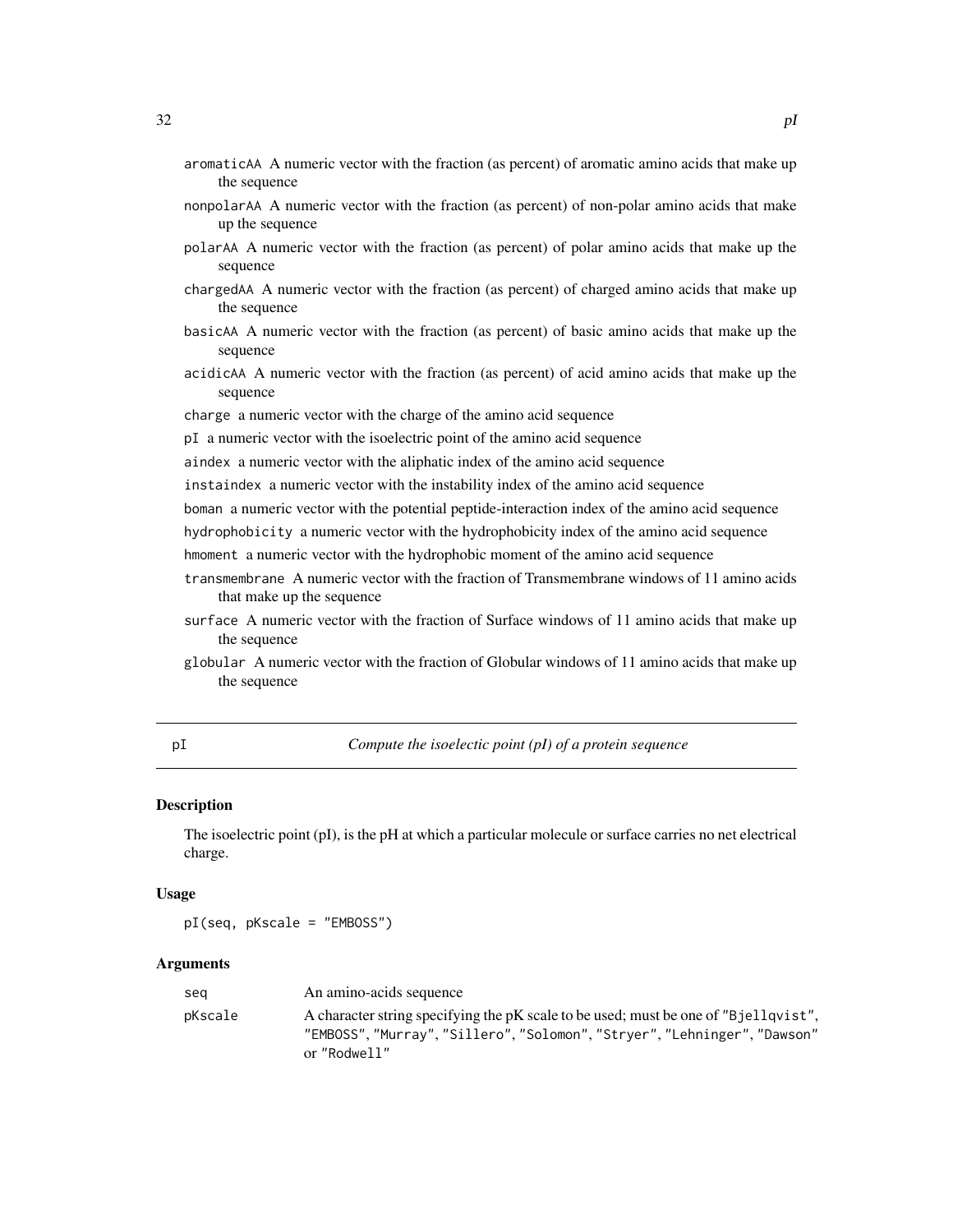#### <span id="page-32-0"></span>plotXVG 33

# Details

The isoelectric point (pI) is the pH at which the net charge of the protein is equal to 0. It is a variable that affects the solubility of the peptides under certain conditions of pH. When the pH of the solvent is equal to the pI of the protein, it tends to precipitate and loose its biological function.

#### Examples

```
# COMPARED TO ExPASy ProtParam
# http://web.expasy.org/cgi-bin/protparam/protparam
# SEQUENCE: QWGRRCCGWGPGRRYCVRWC
# Theoretical pI: 9.88
pI(seq= "QWGRRCCGWGPGRRYCVRWC",pKscale= "Bjellqvist")
# [1] 9.881
# COMPARED TO EMBOSS PEPSTATS
# http://emboss.bioinformatics.nl/cgi-bin/emboss/pepstats
# SEQUENCE: QWGRRCCGWGPGRRYCVRWC
# Isoelectric Point = 9.7158
pI(seq= "QWGRRCCGWGPGRRYCVRWC",pKscale= "EMBOSS")
# [1] 9.716
# OTHER SCALES
pI(seq= "QWGRRCCGWGPGRRYCVRWC",pKscale= "Murray")
# [1] 9.818
pI(seq= "QWGRRCCGWGPGRRYCVRWC",pKscale= "Sillero")
# [1] 9.891
pI(seq= "QWGRRCCGWGPGRRYCVRWC",pKscale= "Solomon")
# [1] 9.582
pI(seq= "QWGRRCCGWGPGRRYCVRWC",pKscale= "Stryer")
# [1] 9.623
pI(seq= "QWGRRCCGWGPGRRYCVRWC",pKscale= "Lehninger")
# [1] 9.931
pI(seq= "QWGRRCCGWGPGRRYCVRWC",pKscale= "Dawson")
# [1] 9.568
pI(seq= "QWGRRCCGWGPGRRYCVRWC",pKscale= "Rodwell")
# [1] 9.718
```
plotXVG *Plot time series from GROMACS XVG files*

# **Description**

Read and plot output data from a XVG format file.

#### Usage

plotXVG(XVGfile, ...)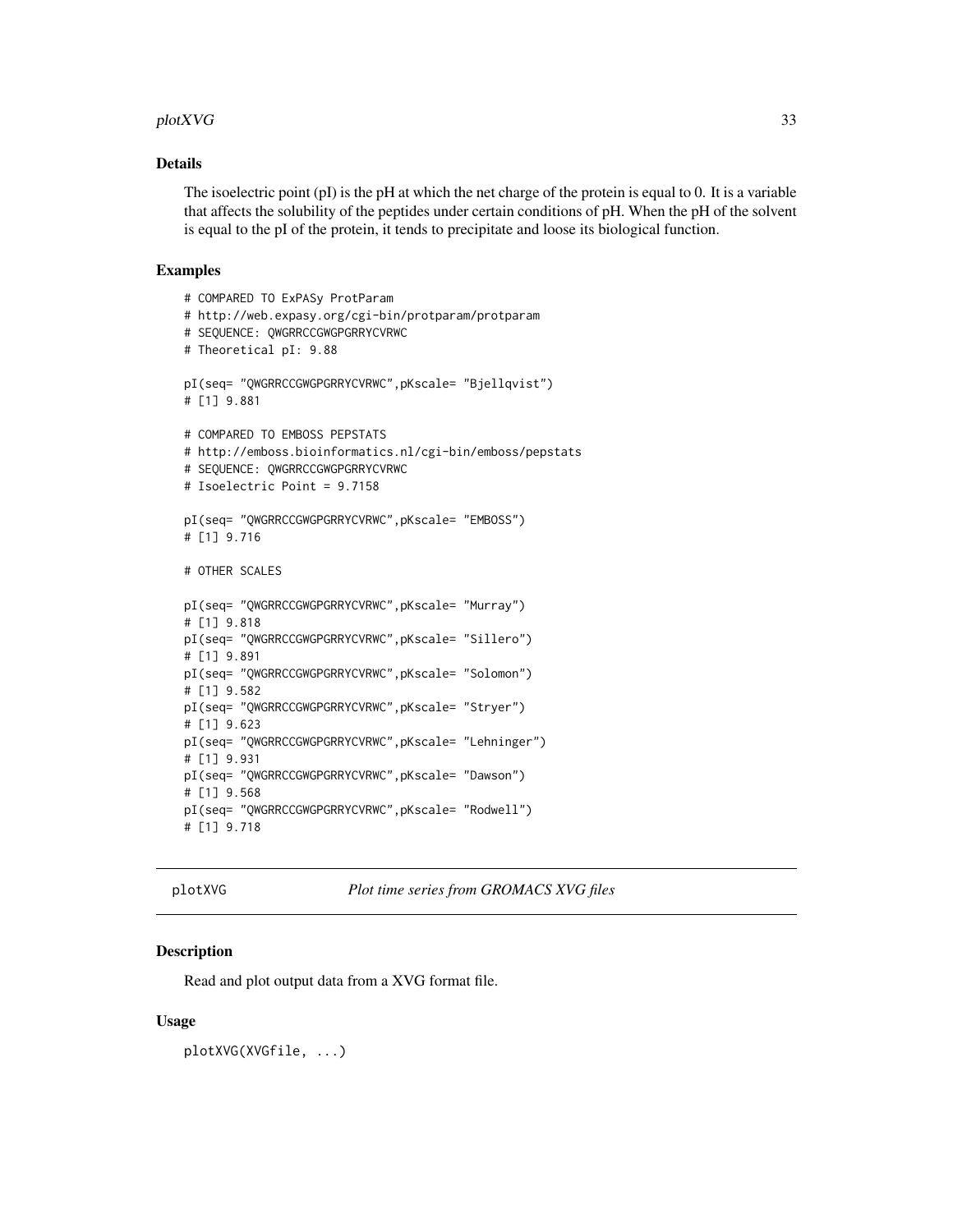<span id="page-33-0"></span>34 protFP

#### Arguments

| XVGfile  | A .XVG output file of the GROMACS molecular dynamics package     |
|----------|------------------------------------------------------------------|
| $\cdots$ | Arguments to be passed to methods, such as graphical parameters. |

#### Details

GROMACS (GROningen MAchine for Chemical Simulations) is a molecular dynamics package designed for simulations of proteins, lipids and nucleic acids. It is free, open source software released under the GNU General Public License. The file format used by GROMACS is XVG. This format can be displayed in graphical form through the GRACE program on UNIX/LINUX systems and the GNUPlot program on Windows. XVG files are plain text files containing tabular data separated by tabulators and two types of comments which contain data labels. Although manual editing is possible, this is not a viable option when working with multiple files of this type. For ease of reading, information management and data plotting, the functions read.xvg and plot.xvg were incorporated.

# Author(s)

Latest: J. Sebastian Paez <jpaezpae@purdue.edu>

Original: Daniel Osorio <dcosorioh@unal.edu.co>

# References

Pronk, S., Pall, S., Schulz, R., Larsson, P., Bjelkmar, P., Apostolov, R., ... & Lindahl, E. (2013). GROMACS 4.5: a high-throughput and highly parallel open source molecular simulation toolkit. Bioinformatics, 29 (7), 845-854.

#### Examples

```
XVGfile <- system.file("xvg-files/epot.xvg",package="Peptides")
plotXVG(XVGfile)
```
protFP *Compute the protFP descriptors of a protein sequence*

# Description

The ProtFP descriptor set was constructed from a large initial selection of indices obtained from the AAindex database for all 20 naturally occurring amino acids.

#### Usage

protFP(seq)

#### Arguments

seq An amino-acids sequence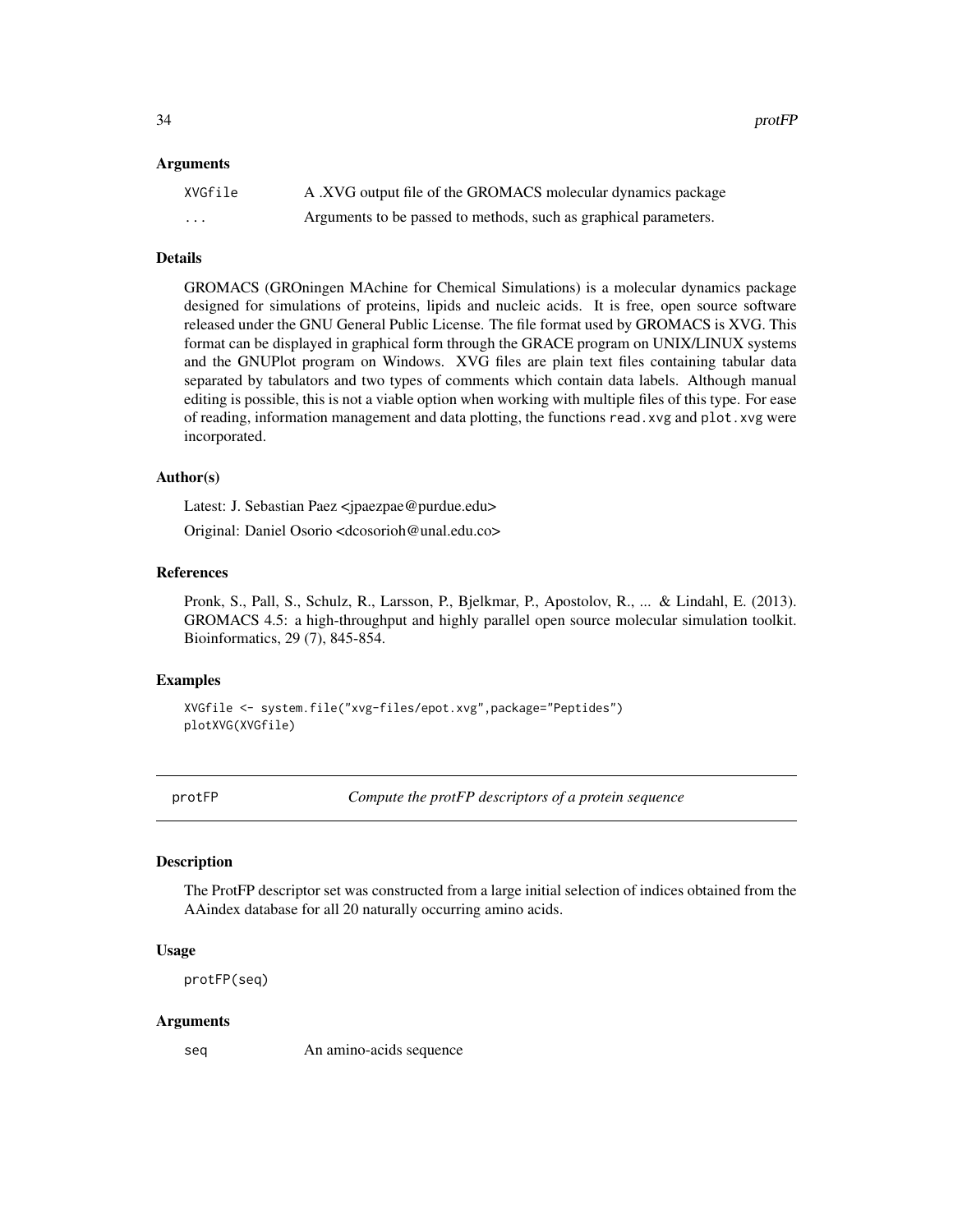#### <span id="page-34-0"></span>readXVG 35

#### Value

The computed average of protFP descriptors of all the amino acids in the corresponding peptide sequence.

#### References

van Westen, G. J., Swier, R. F., Wegner, J. K., IJzerman, A. P., van Vlijmen, H. W., & Bender, A. (2013). Benchmarking of protein descriptor sets in proteochemometric modeling (part 1): comparative study of 13 amino acid descriptor sets. Journal of cheminformatics, 5(1), 41.

#### Examples

```
protFP(seq = "QWGRRCCGWGPGRRYCVRWC")
# [[1]]
# ProtFP1 ProtFP2 ProtFP3 ProtFP4 ProtFP5 ProtFP6 ProtFP7 ProtFP8
# 0.2065 -0.0565 1.9930 -0.2845 0.7315 0.7000 0.1715 0.1135
```
readXVG *Read output data from a XVG format file.*

#### Description

XVG is the default format file of the GROMACS molecular dynamics package, contains data formatted to be imported into the Grace 2-D plotting program.

#### Usage

readXVG(file)

#### Arguments

file A .XVG output file of the GROMACS molecular dynamics package

#### Details

GROMACS (GROningen MAchine for Chemical Simulations) is a molecular dynamics package designed for simulations of proteins, lipids and nucleic acids. It is free, open source software released under the GNU General Public License. The file format used by GROMACS is XVG. This format can be displayed in graphical form through the GRACE program on UNIX/LINUX systems and the GNUPlot program on Windows. XVG files are plain text files containing tabular data separated by tabulators and two types of comments which contain data labels. Although manual editing is possible, this is not a viable option when working with multiple files of this type. For ease of reading, information management and data plotting, the functions read.xvg and plot.xvg were incorporated.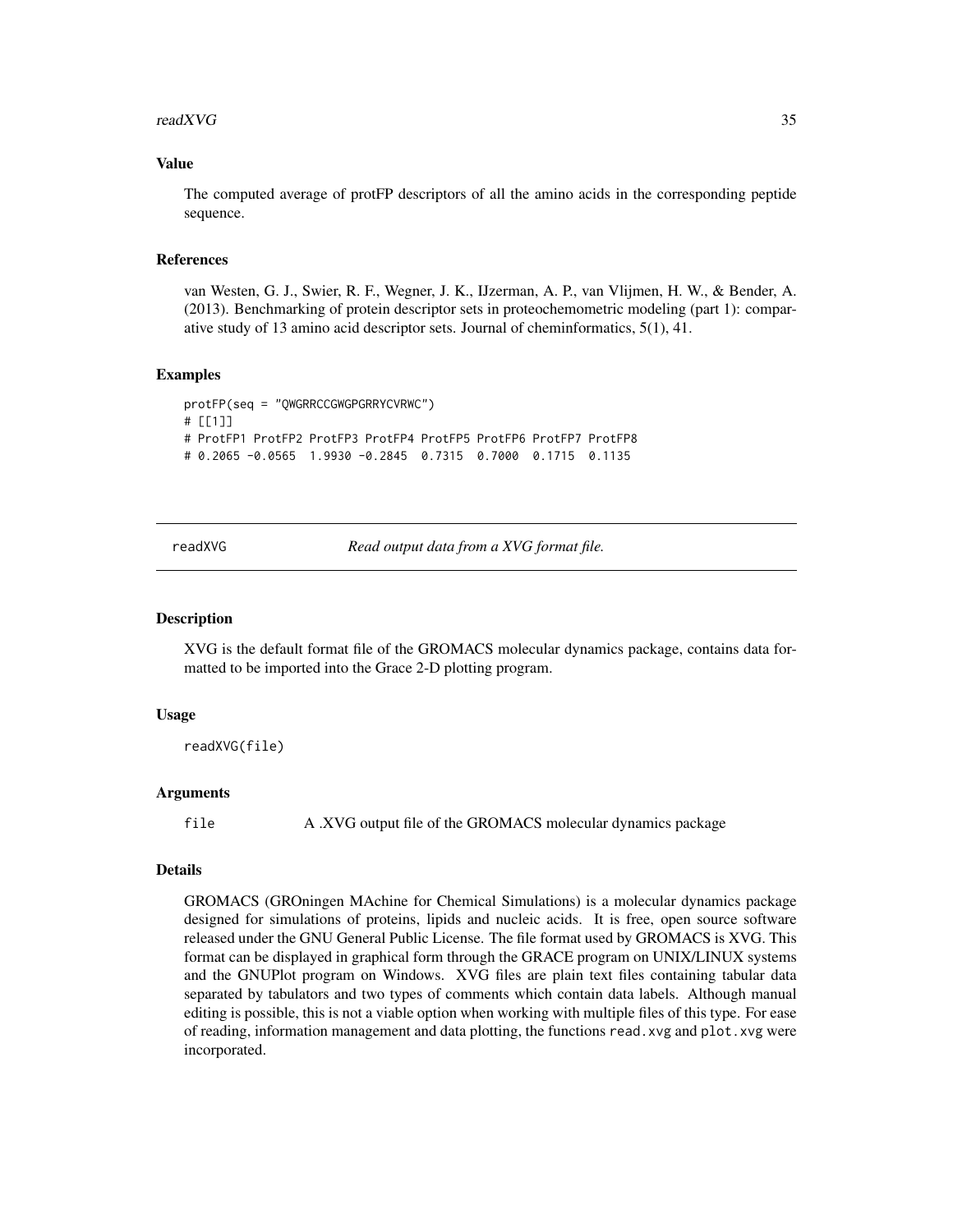<span id="page-35-0"></span>36 stScales

#### Author(s)

Latest: J. Sebastian Paez <jpaezpae@purdue.edu>

Original: Daniel Osorio <dcosorioh@unal.edu.co>

## References

Pronk, S., Pall, S., Schulz, R., Larsson, P., Bjelkmar, P., Apostolov, R., ... & Lindahl, E. (2013). GROMACS 4.5: a high-throughput and highly parallel open source molecular simulation toolkit. Bioinformatics, 29 (7), 845-854.

#### Examples

```
# READING FILE
XVGfile <- system.file("xvg-files/epot.xvg",package="Peptides")
readXVG(XVGfile)
# Time (ps) Potential
# 1 1 6672471040
# 2 2 6516461568
# 3 3 6351947264
# 4 4 6183133184
# 5 5 6015310336
# 6 6 5854271488
```
stScales *Compute the ST-scales of a protein sequence*

#### Description

ST-scales were proposed by Yang et al, taking 827 properties into account which are mainly constitutional, topological, geometrical, hydrophobic, elec- tronic, and steric properties of a total set of 167 AAs.

#### Usage

stScales(seq)

# Arguments

seq An amino-acids sequence

# Value

The computed average of ST-scales of all the amino acids in the corresponding peptide sequence.

#### References

Yang, L., Shu, M., Ma, K., Mei, H., Jiang, Y., & Li, Z. (2010). ST-scale as a novel amino acid descriptor and its application in QSAM of peptides and analogues. Amino acids, 38(3), 805-816.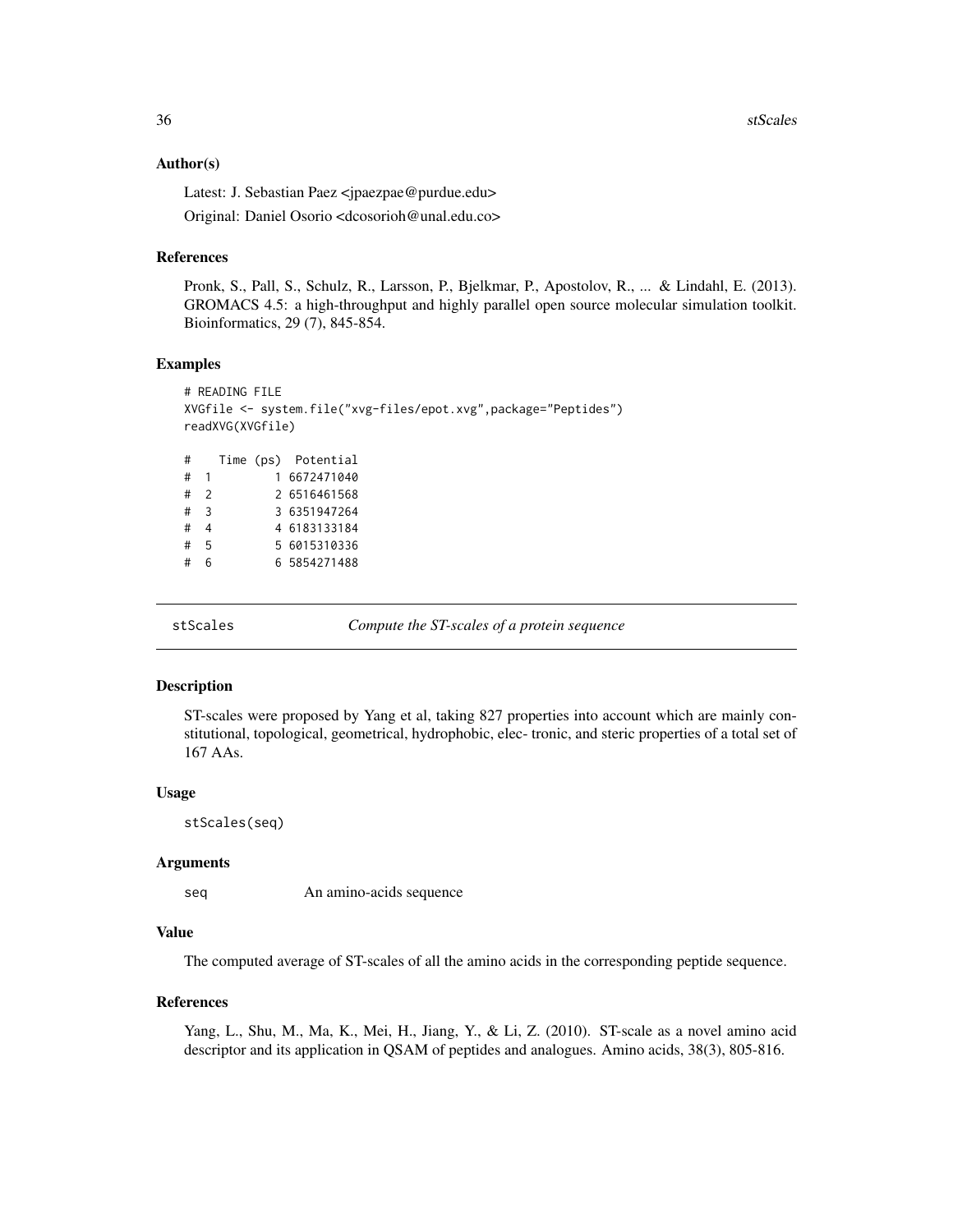#### <span id="page-36-0"></span>tScales 37

#### Examples

```
stScales(seq = "QWGRRCCGWGPGRRYCVRWC")
# [[1]]
# ST1 ST2 ST3 ST4 ST5 ST6 ST7 ST8
# -0.63760 0.07965 0.05150 0.07135 -0.27905 -0.80995 0.58020 0.54400
```
tScales *Compute the T-scales of a protein sequence*

# Description

T-scales are based on 67 common topological descriptors of 135 amino acids. These topological descriptors are based on the connectivity table of amino acids alone, and to not explicitly consider 3D properties of each structure.

# Usage

tScales(seq)

#### Arguments

seq An amino-acids sequence

# Value

The computed average of T-scales of all the amino acids in the corresponding peptide sequence.

#### References

Tian F, Zhou P, Li Z: T-scale as a novel vector of topological descriptors for amino acids and its application in QSARs of peptides. J Mol Struct. 2007, 830: 106-115. 10.1016/j.molstruc.2006.07.004.

```
tScales(seq = "QWGRRCCGWGPGRRYCVRWC")
# [[1]]
# T1 T2 T3 T4 T5
# -3.2700 -0.0035 -0.3855 -0.1475 0.7585
```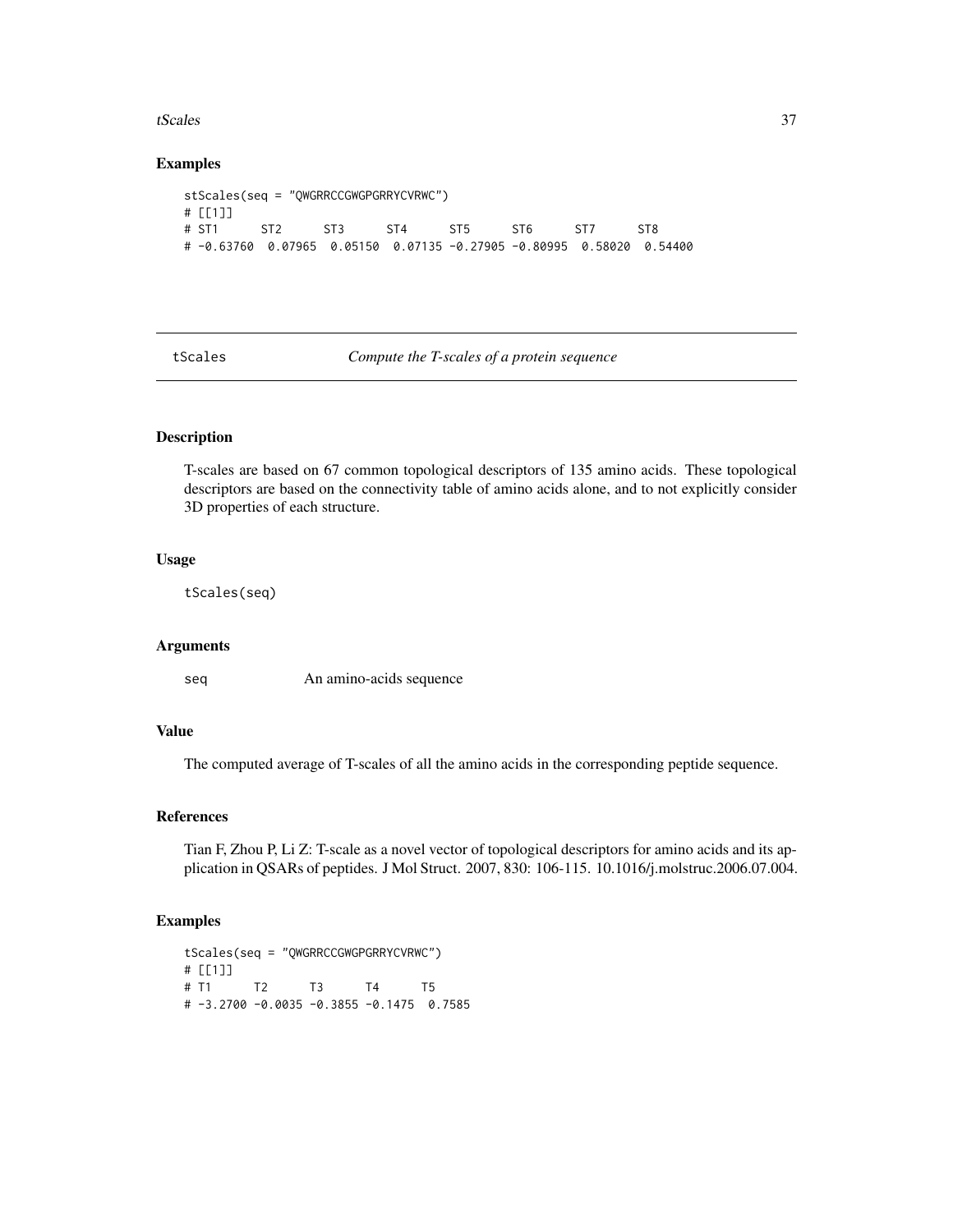<span id="page-37-0"></span>

# Description

VHSE-scales (principal components score Vectors of Hydrophobic, Steric, and Electronic properties), is derived from principal components analysis (PCA) on independent families of 18 hydrophobic properties, 17 steric properties, and 15 electronic properties, respectively, which are included in total 50 physicochemical variables of 20 coded amino acids.

#### Usage

vhseScales(seq)

#### Arguments

seq An amino-acids sequence

# Value

The computed average of VHSE-scales of all the amino acids in the corresponding peptide sequence. Each VSHE-scale represent an amino-acid property as follows:

- VHSE1 and VHSE2: Hydrophobic properties
- VHSE3 and VHSE4: Steric properties
- VHSE5 to VHSE8: Electronic properties

#### References

Mei, H. U., Liao, Z. H., Zhou, Y., & Li, S. Z. (2005). A new set of amino acid descriptors and its application in peptide QSARs. Peptide Science, 80(6), 775-786.

```
vhseScales(seq = "QWGRRCCGWGPGRRYCVRWC")
# [[1]]
# VHSE1 VHSE2 VHSE3 VHSE4 VHSE5 VHSE6 VHSE7 VHSE8
#-0.1150 0.0630 -0.0055 0.7955 0.4355 0.2485 0.1740 -0.0960
```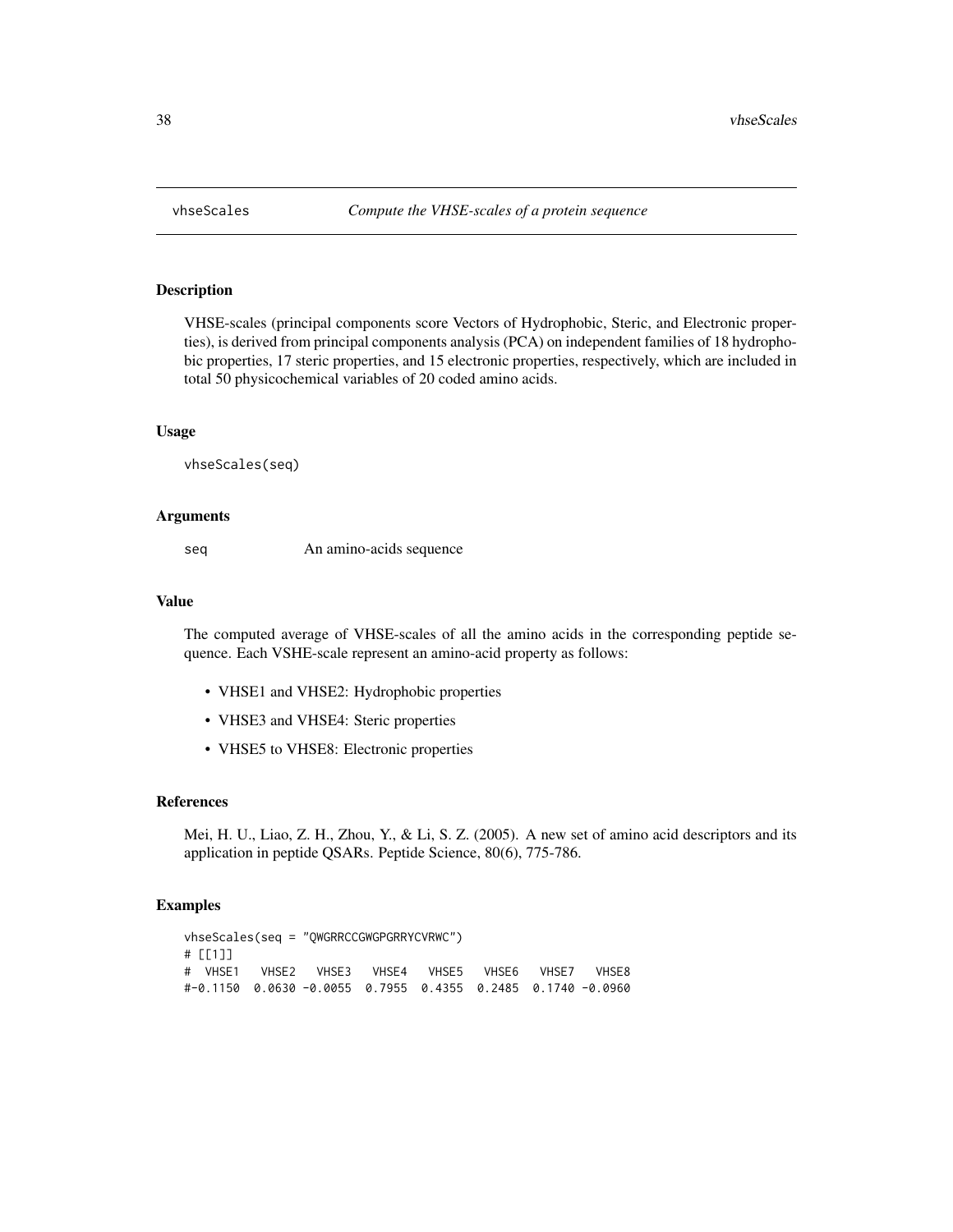<span id="page-38-0"></span>

#### Description

Z-scales are based on physicochemical properties of the AAs including NMR data and thin-layer chromatography (TLC) data.

### Usage

zScales(seq)

# Arguments

seq An amino-acids sequence

#### Value

The computed average of Z-scales of all the amino acids in the corresponding peptide sequence. Each Z scale represent an amino-acid property as follows:

- Z1: Lipophilicity
- Z2: Steric properties (Steric bulk/Polarizability)
- Z3: Electronic properties (Polarity / Charge)
- Z4 and Z5: They relate electronegativity, heat of formation, electrophilicity and hardness.

# References

Sandberg M, Eriksson L, Jonsson J, Sjostrom M, Wold S: New chemical descriptors relevant for the design of biologically active peptides. A multivariate characterization of 87 amino acids. J Med Chem 1998, 41:2481-2491.

```
zScales(seq = "QWGRRCCGWGPGRRYCVRWC")
# [[1]]
# Z1 Z2 Z3 Z4 Z5
# 0.6200 0.0865 0.0665 0.7280 -0.8740
```